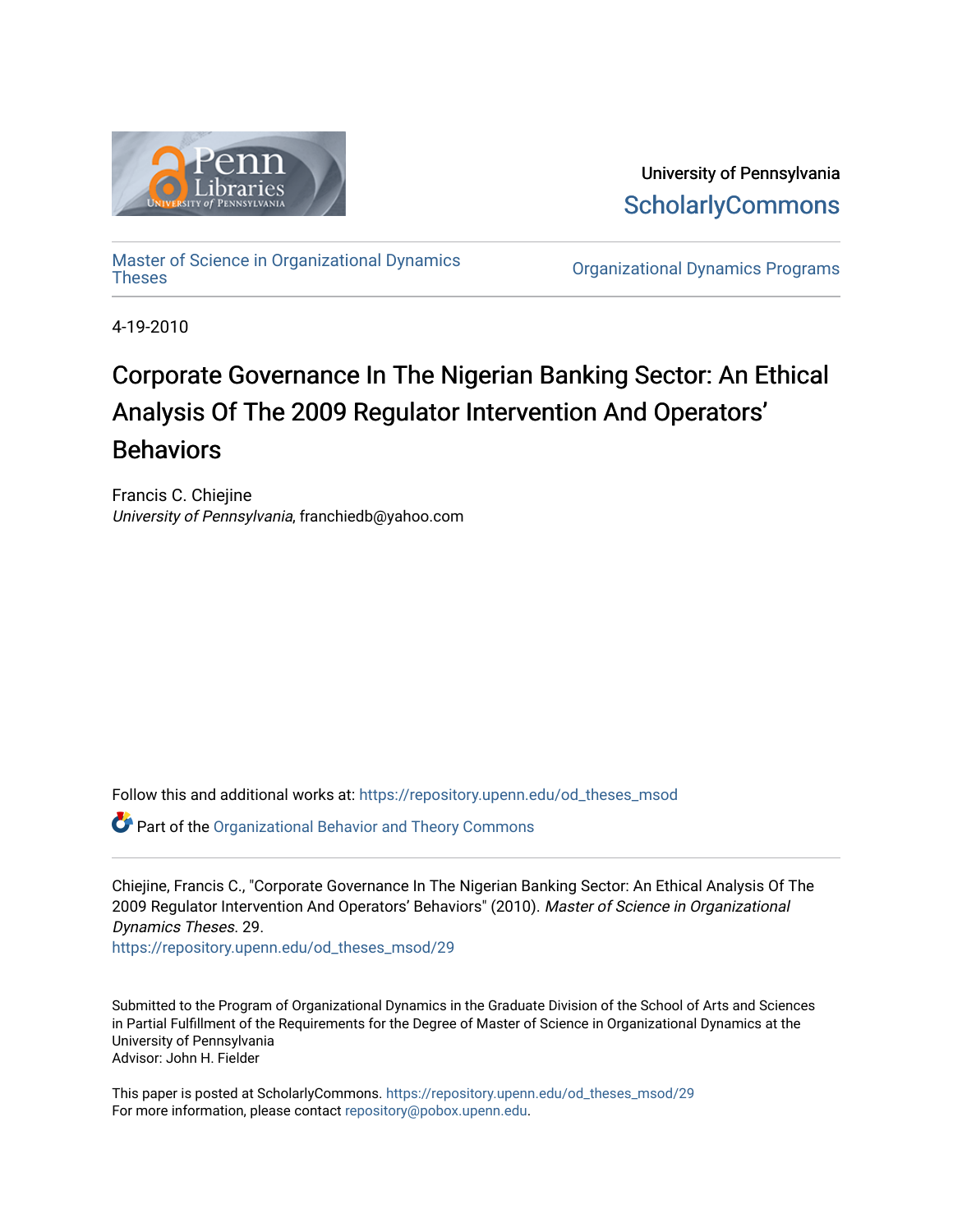# Corporate Governance In The Nigerian Banking Sector: An Ethical Analysis Of The 2009 Regulator Intervention And Operators' Behaviors

## **Abstract**

This paper conducts an ethical analysis of the 2009 Central Bank of Nigeria intervention: the firing of the CEOs of eight banks in Nigeria and their boards of directors, their replacement with CBN-appointed officers and the injection of government funds into the affected banks; as well as an analysis of the behaviors of the fired executives as leaders of operator banks in the Nigerian Banking system. Within the ethical frameworks of the Stakeholder theory, the Systems theory of Ethics and the Caux Round Table Business Principles, the results of the analysis justify the actions of the CBN as ethical and label the behaviors of the bank operator executives as unethical. The basis of this analysis stems from the selected frameworks that view the Nigerian banking system as an inter play of relationships amongst stakeholders with different but unique responsibilities and which must operate within the boundaries of ethics, for to operate outside these boundaries is to act inimically to the essence and purposes for which these institutions were initially set up and to the detriment of the banking system. The above position underscores the underlying tenet that business and ethical actions cannot be separated. As such this paper recommends the investment in ethics programs and ethics investigation models by the stakeholders in the Nigerian banking system.

### **Disciplines**

Organizational Behavior and Theory

### **Comments**

Submitted to the Program of Organizational Dynamics in the Graduate Division of the School of Arts and Sciences in Partial Fulfillment of the Requirements for the Degree of Master of Science in Organizational Dynamics at the University of Pennsylvania Advisor: John H. Fielder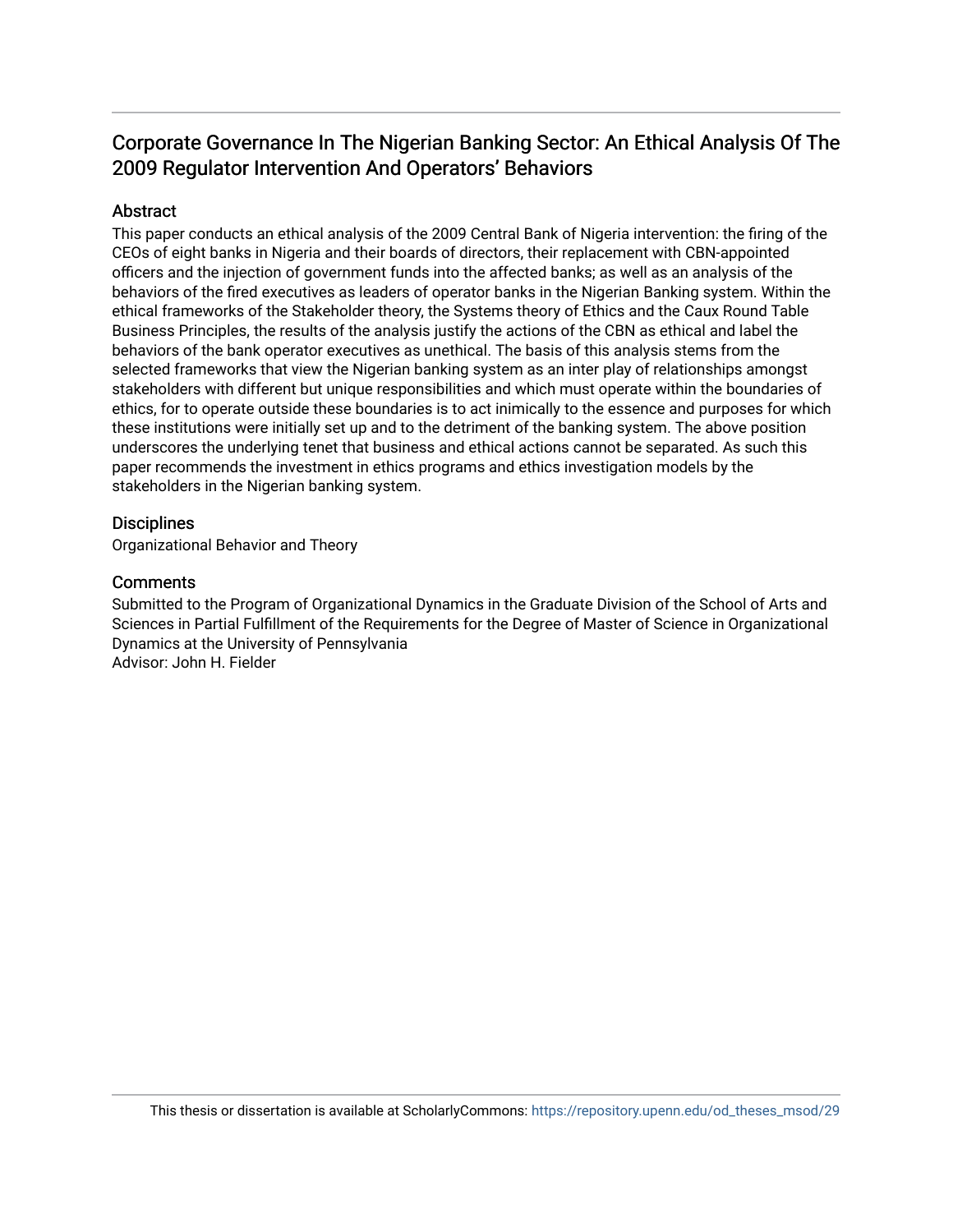# CORPORATE GOVERNANCE IN THE NIGERIAN BANKING SECTOR: AN ETHICAL ANALYSIS OF THE 2009 REGULATOR INTERVENTION AND OPERATORS' BEHAVIORS

by

## FRANCIS C. CHIEJINE

Submitted to the Program of Organizational Dynamics in the Graduate Division of the School of Arts and Sciences in Partial Fulfillment of the Requirements for the Degree of Master of Science in Organizational Dynamics at the University of Pennsylvania

Philadelphia, Pennsylvania

2010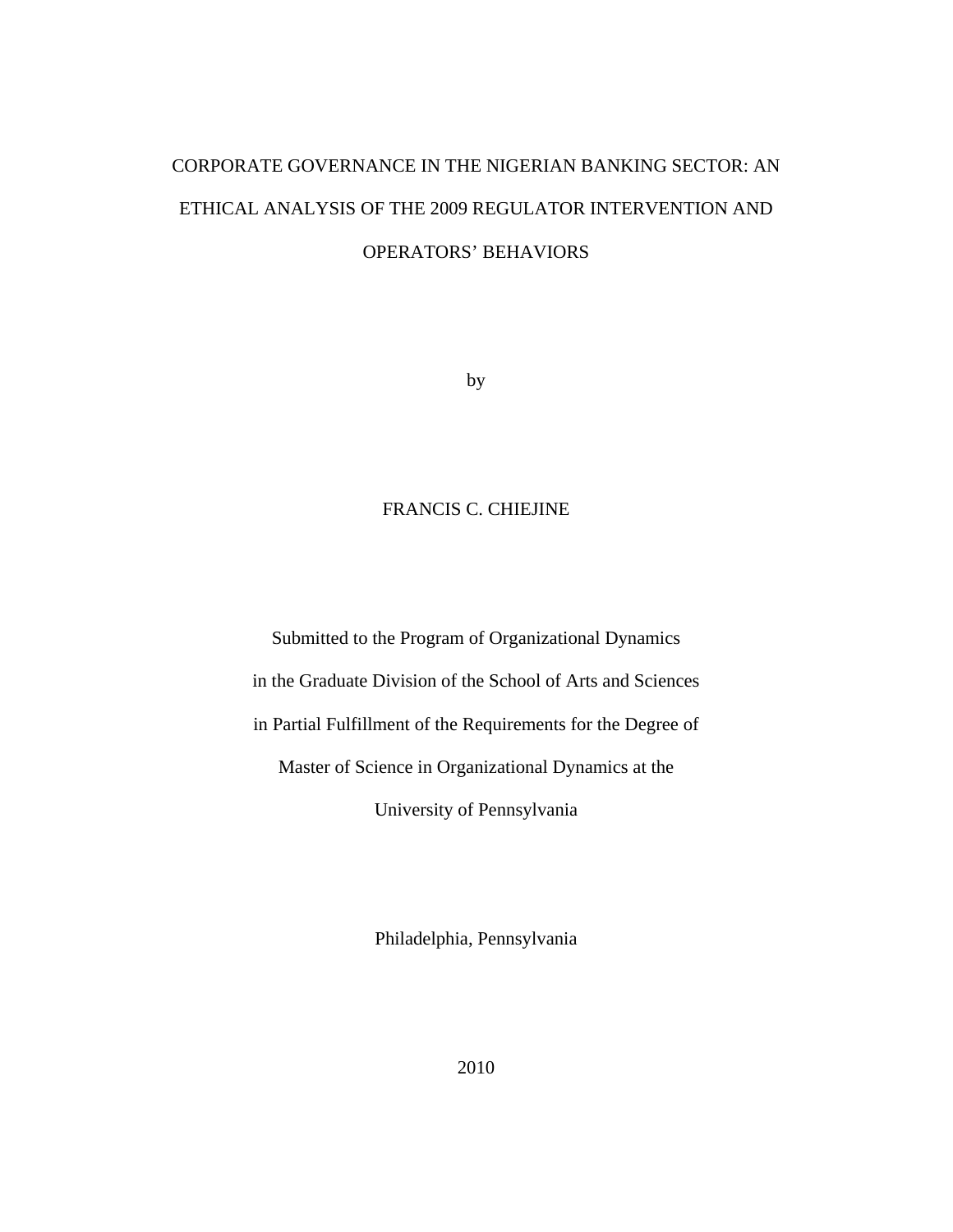# CORPORATE GOVERNANCE IN THE NIGERIAN BANKING SECTOR: AN ETHICAL ANALYSIS OF THE 2009 REGULATOR INTERVENTION AND OPERATORS' BEHAVIORS

Approved by:

John H. Fielder, Ph.D., Advisor

Janet Greco, Ph.D., Reader

\_\_\_\_\_\_\_\_\_\_\_\_\_\_\_\_\_\_\_\_\_\_\_\_\_\_\_\_\_\_\_\_\_\_\_\_\_\_\_\_\_\_\_\_\_\_\_\_\_\_

Yakubu Ochefu, Ph.D., Reader

\_\_\_\_\_\_\_\_\_\_\_\_\_\_\_\_\_\_\_\_\_\_\_\_\_\_\_\_\_\_\_\_\_\_\_\_\_\_\_\_\_\_\_\_\_\_\_\_\_\_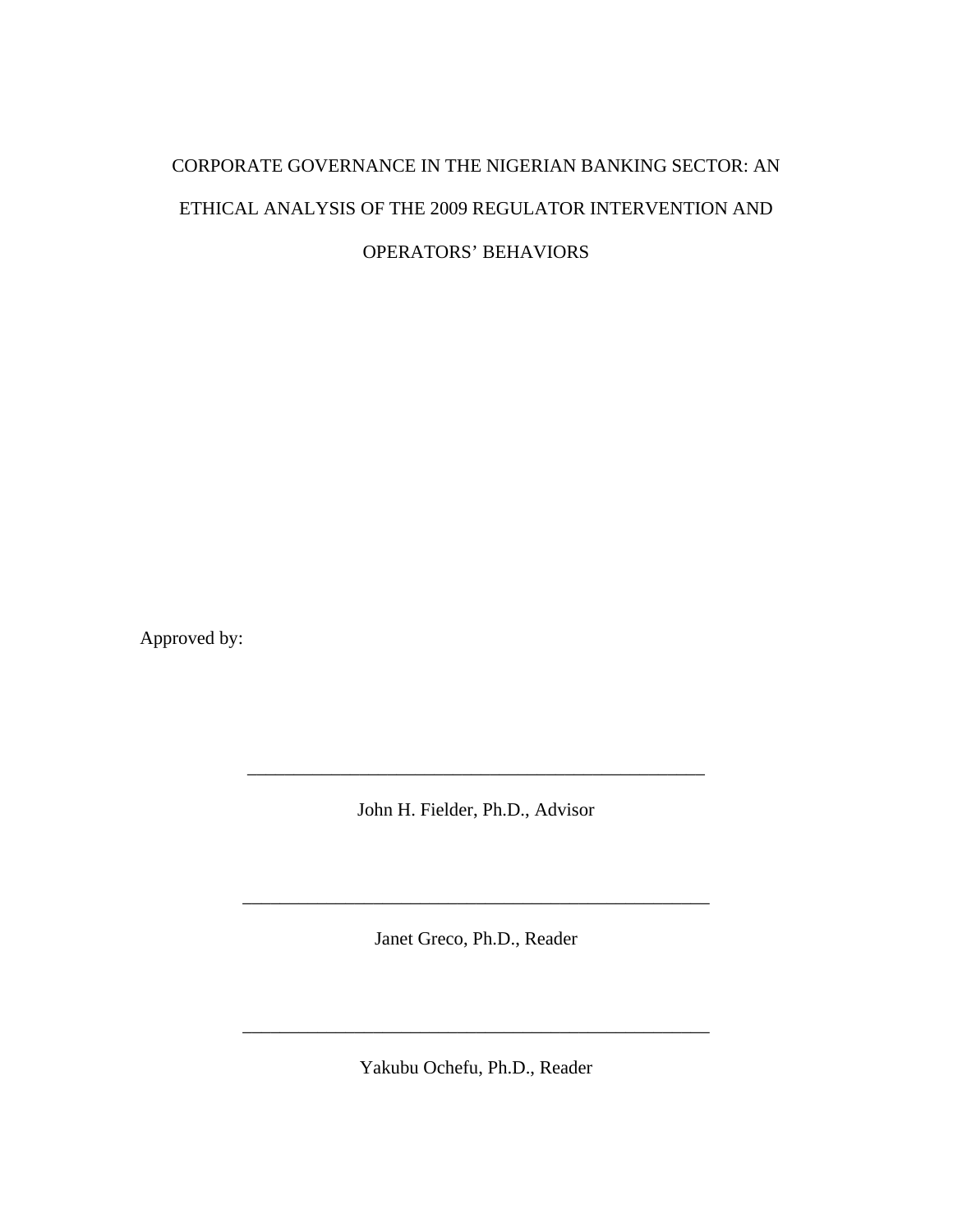#### ABSTRACT

This paper conducts an ethical analysis of the 2009 Central Bank of Nigeria intervention: the firing of the CEOs of eight banks in Nigeria and their boards of directors, their replacement with CBN-appointed officers and the injection of government funds into the affected banks; as well as an analysis of the behaviors of the fired executives as leaders of operator banks in the Nigerian Banking system.

Within the ethical frameworks of the Stakeholder theory, the Systems theory of Ethics and the Caux Round Table Business Principles, the results of the analysis justify the actions of the CBN as ethical and label the behaviors of the bank operator executives as unethical. The basis of this analysis stems from the selected frameworks that view the Nigerian banking system as an inter play of relationships amongst stakeholders with different but unique responsibilities and which must operate within the boundaries of ethics, for to operate outside these boundaries is to act inimically to the essence and purposes for which these institutions were initially set up and to the detriment of the banking system.

The above position underscores the underlying tenet that business and ethical actions cannot be separated. As such this paper recommends the investment in ethics programs and ethics investigation models by the stakeholders in the Nigerian banking system.

iii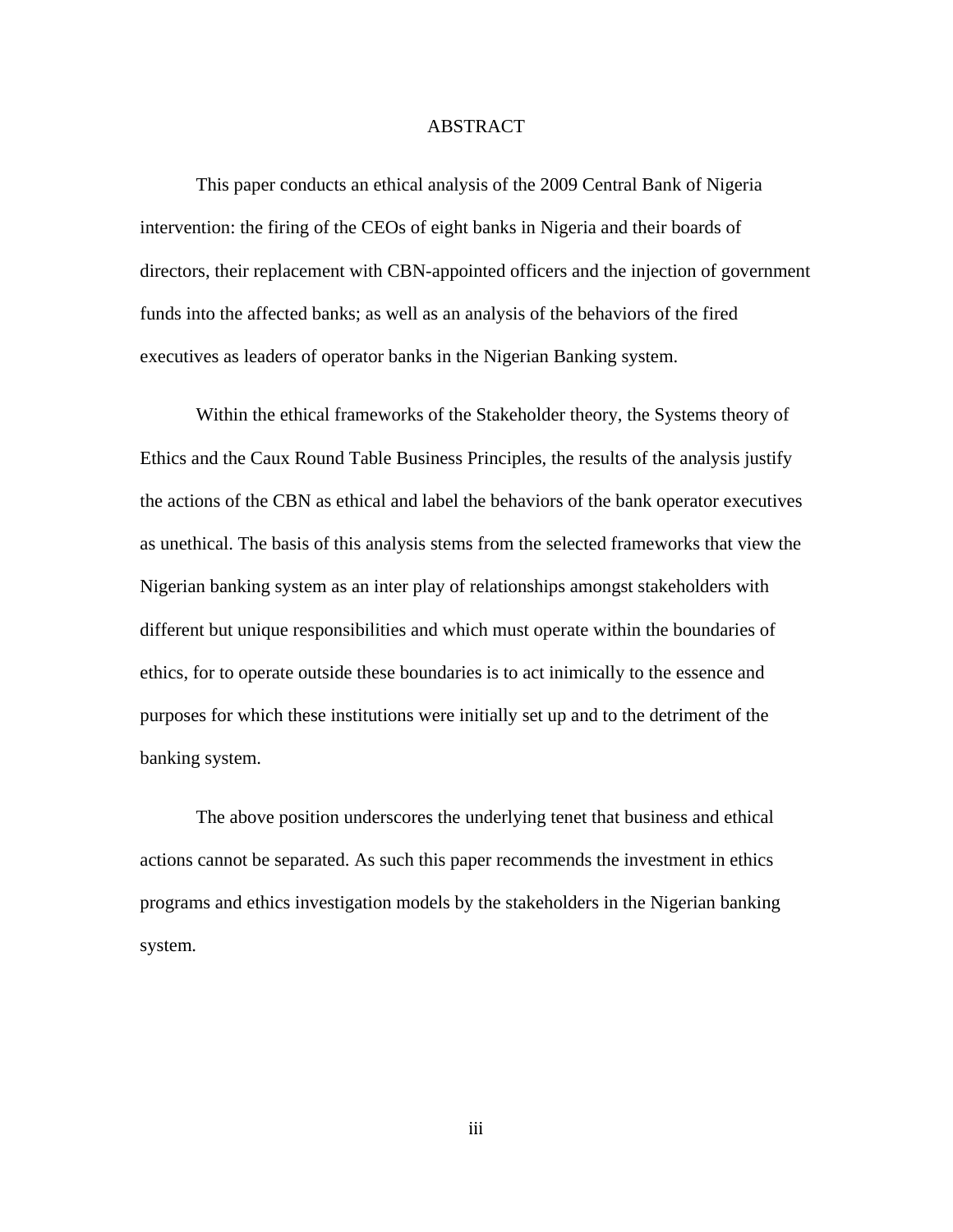#### ACKNOWLEDGMENTS

Appreciation is extended to Dr. John Fielder, my capstone advisor, Dr. Janet Greco and Dr. Yakubu Ochefu, my capstone readers, and Dr. Larry Starr, the capstone class instructor and Program Director, for their interest and guidance during the preparation of this document. I would also like to thank the following people for their support, advice and encouragement throughout my tenure in the Organizational Dynamics program: Mrs. Wunmi Ogunbiyi and Mr. Francis Chukwunyem, deputy General Managers of Zenith Bank plc and my benefactors; Ms. Angie Roberts, a diligent proof reader; Vanessa Attah, Sunny Omesiete, Grace Tey and Rasheeda Hubert, my irreplaceable friends; Mr. & Mrs. Augustine Chiejine, Mr. Victor Odeigah, Mr. Ben Young, Mr. John Osode and Chineye "Dunlop" Isichei, my loving and patient family.

 Last but not the least, my gratitude goes to God Almighty, *Domino Optimo Maximo* – To the Lord, the best and the greatest!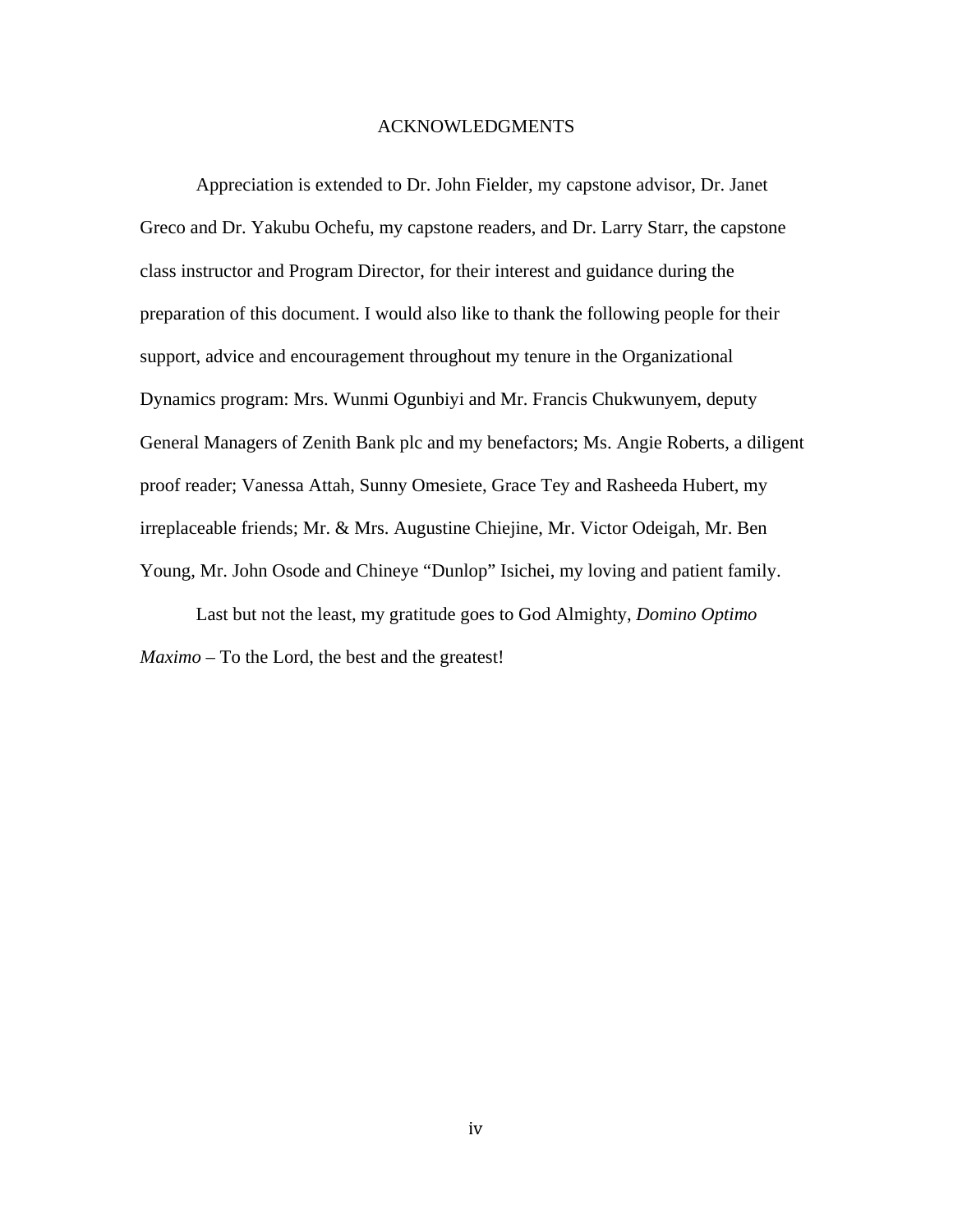## LIST OF TABLES

| <b>TABLE</b>                                                     | Page |
|------------------------------------------------------------------|------|
| Historical Review of the Nigerian Banking Sector<br>$\mathbf{I}$ |      |
| Some Features of the Four Systems Design Methodologies           | 28   |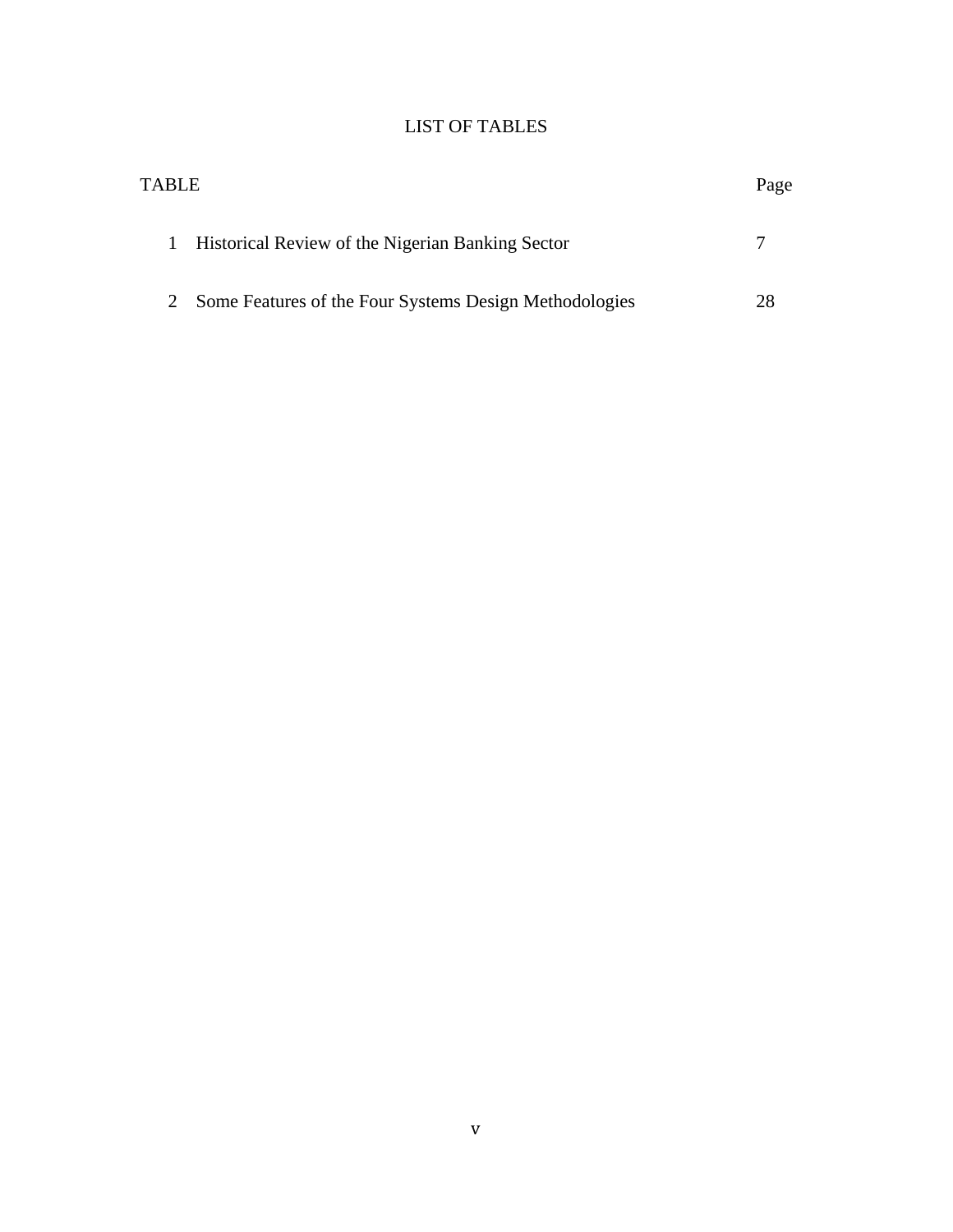## LIST OF FIGURES

| FIGURE                                                         |    |  |  |  |
|----------------------------------------------------------------|----|--|--|--|
| 1 Three Main Levels of Exchange and Communication with Company |    |  |  |  |
| Stakeholders.                                                  | つく |  |  |  |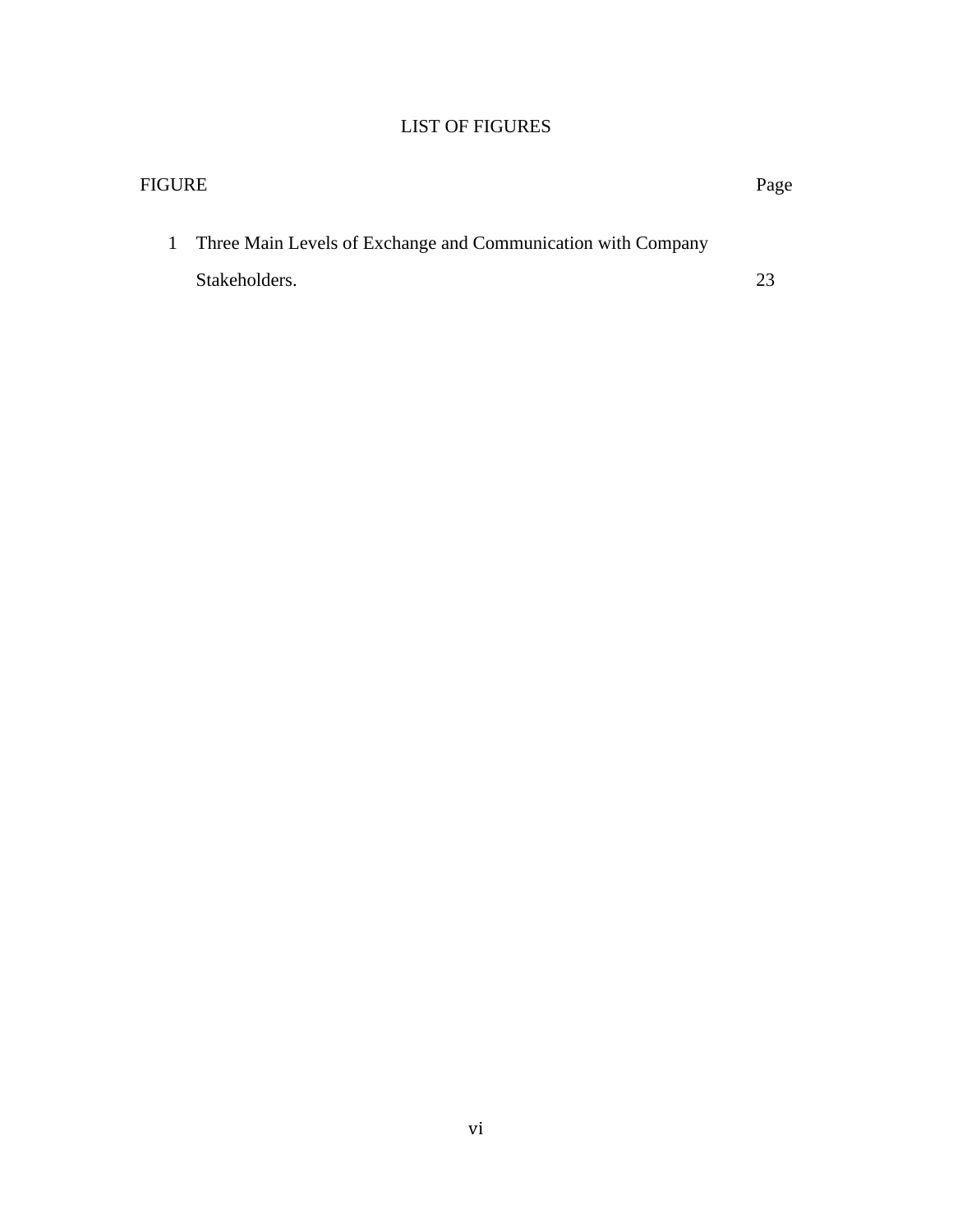## TABLE OF CONTENTS

|                                                                   | Page         |  |  |  |
|-------------------------------------------------------------------|--------------|--|--|--|
| <b>ABSTRACT</b>                                                   |              |  |  |  |
| <b>ACKNOWLEDGEMENTS</b>                                           |              |  |  |  |
| <b>LIST OF TABLES</b>                                             |              |  |  |  |
| <b>LIST OF FIGURES</b>                                            |              |  |  |  |
| <b>CHAPTER</b>                                                    |              |  |  |  |
| 1. Introduction                                                   | $\mathbf{1}$ |  |  |  |
| 2. The Nigerian Banking System                                    | 6            |  |  |  |
| 3. Literature Review of Ethical Models                            | 18           |  |  |  |
| 4. An Ethical Analysis of the Regulator Intervention and Operator |              |  |  |  |
| <b>Behaviors</b>                                                  | 34           |  |  |  |
| 5. A Critique                                                     | 46           |  |  |  |
| <b>ENDNOTES</b>                                                   |              |  |  |  |
| <b>REFERENCES</b>                                                 |              |  |  |  |
| <b>APPENDIX</b>                                                   |              |  |  |  |

A - D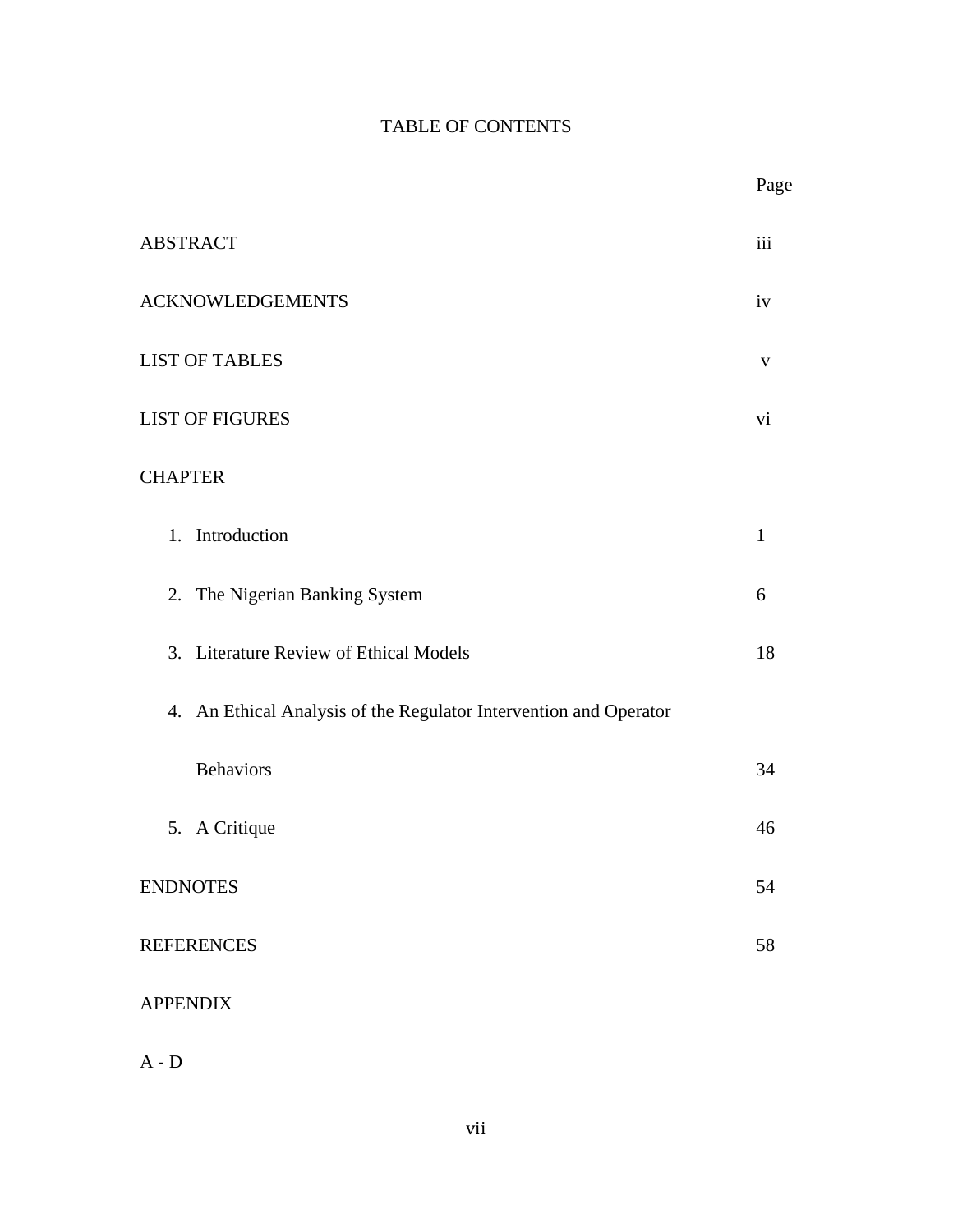#### CHAPTER 1

#### INTRODUCTION

On August 14, 2009, the Governor of the Central Bank of Nigeria (CBN), Mallam Sanusi Lamido Sanusi, exercising his powers as contained in Sections 33 and 35 of the Banks and Other Financial Institutions (BOFI) Act 1991, as amended, announced the firing of the chief executive officers (CEOs) and board of directors of five banks in Nigeria and replaced them with CBN-appointed CEOs and boards of directors.<sup>[1](#page-62-0)</sup>

Forty-eight days later, on October 2, 2009, he announced an additional sack of three bank CEOs and their respective boards of directors (and replaced them with CBNappointed CEOs and directors), bringing it to a total of eight bank CEOs and their respective Board of Directors who were fired from their jobs as helmsmen of financial institutions in 2009. The affected banks were Afribank Plc, Platinum Habib Bank (PHB) Plc, Equatorial Trust Bank Plc, Finbank Plc, Intercontinental Bank Plc, Oceanic Bank Plc, Spring Bank Plc and Union Bank Plc.<sup>[2](#page-62-1)</sup>

The CBN highlighted the following as reasons for its action (henceforth termed intervention) in the Nigerian banking industry<sup>[3](#page-62-2)</sup>:

- 1. The affected banks constituted a systemic threat to the financial sector in Nigeria due to their operational failure (insolvency).
- 2. The affected banks lacked sound risk management processes.

3. The absence of corporate governance regimes and practices in the affected banks.

4. The prevalence of unethical practices by the management of the affected banks.

For the CBN, the removal of these officers as well as the injection of 420 billion naira

(\$2.8billion) of government funds was necessary, not only because the managements of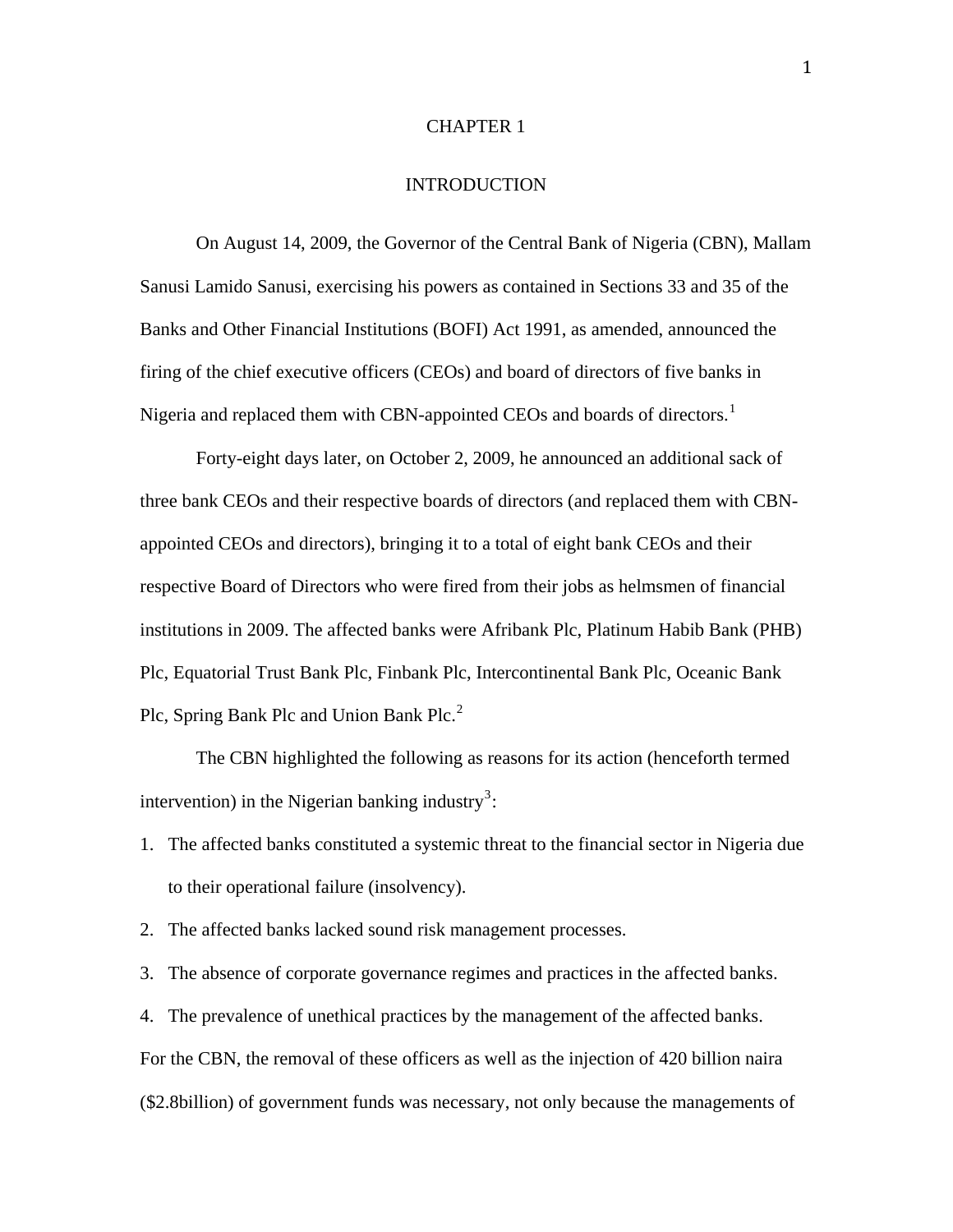these banks had acted in manners that were detrimental to the interest of their depositors and creditors, but also in order to stabilize the banking industry and prevent its collapse.

Mixed reactions ensued following the above CBN's intervention. While some government officials, leaders of thought, as well as social commentators applaud it, given the unethical behaviors of the management of the affected banks, others have condemned it, citing gross and overreaching intervention by Nigeria's banking regulator (government) into the affairs of the private sector.<sup>[4](#page-62-3)</sup> For the latter, they hold that the CBN has usurped the role of the owners of the affected banks: the shareholders.

Some analysts have also thrown up issues as to why the CBN, which had supervisory and regulatory roles, allowed the affected banks to deteriorate to the levels that necessitated the intervention by the CBN<sup>[5](#page-62-4)</sup>. These analysts also hold that the CBN should have acted earlier and their failure to do so also reveals major flaws and corporate governance issues with the CBN and their role in the banking industry. Allegations of corruption and complicity by CBN examiners in their supervisory functions of Nigerian banks have also been leveled. Put differently, regulatory laxity, regulatory complicity and regulatory knowledge gaps were contributory factors to the decline of the affected banks.

The CBN Governor himself recently conceded to the above when he listed the following as factors behind the extremely fragile state of the Nigerian financial system and one that was tipped into crisis by the global financial crisis and recession:

1. Major failures in corporate governance at banks.

2. Lack of investor and consumer protection.

3. Inadequate disclosure and transparency about the financial position of banks

4. Critical gaps in regulatory framework and regulations.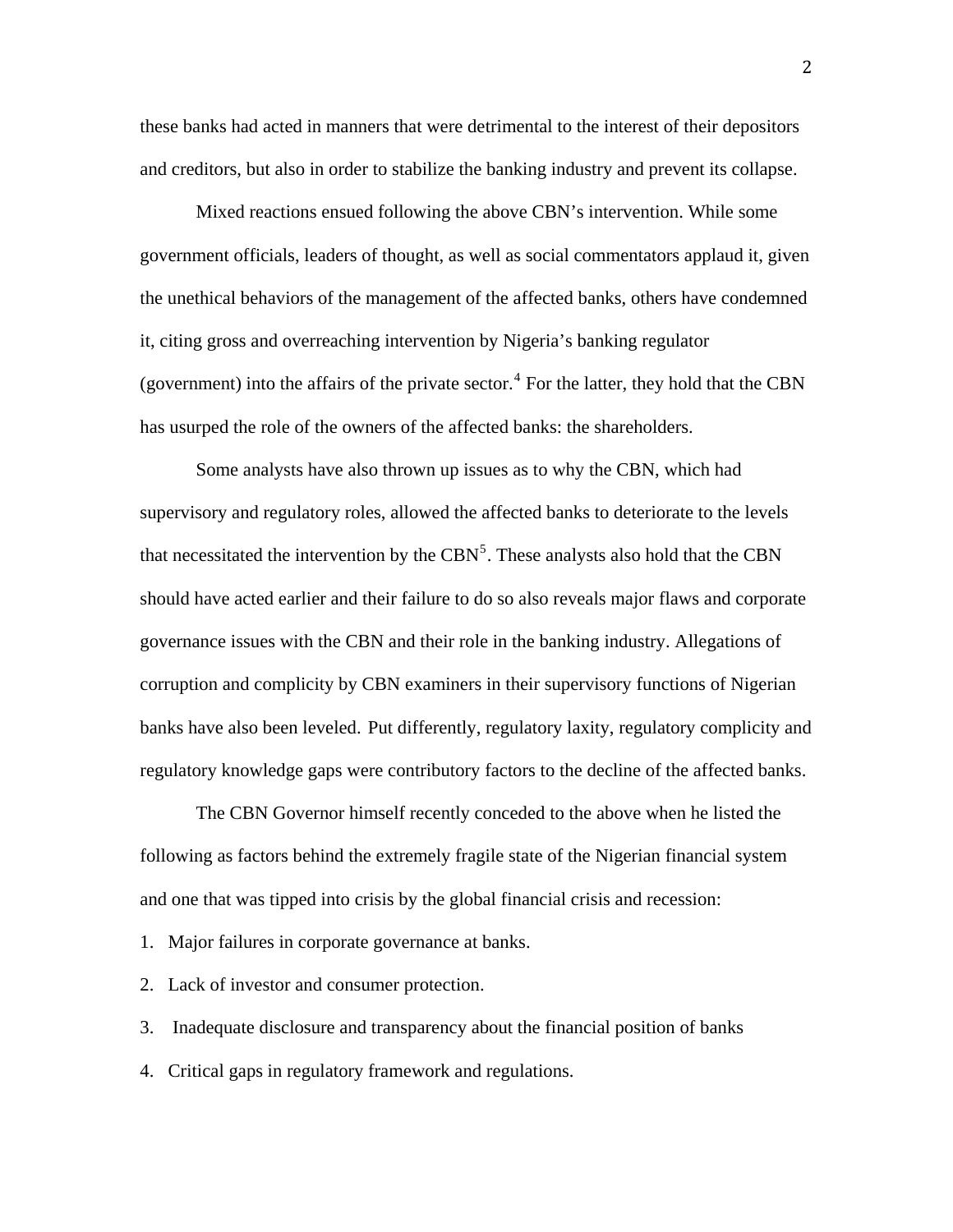- 5. Uneven regulatory supervision and enforcement.
- 6. Unstructured governance and management process at the CBN
- 7. Weaknesses in the business environment in the country.<sup>[6](#page-62-5)</sup>

The above scenario raises the following questions, which this research paper seeks to address: was the CBN ethically justified in its 2009 intervention in the banking industry? Are there ethical considerations associated with the system of banking regulation exercised by a nation's central bank? What challenges do the concept of corporate governance face in the Nigerian banking system? What model of corporate governance is to be adopted as well as what systems must be in place for the model to function in the Nigerian banking system? How is the future relationship between the regulator (CBN) and operators (demand deposit banks) to be defined in Nigeria?

Using the Stakeholder Theory, Systems Theory Approach to Ethics and the Caux Roundtable Principles for Responsive Business as ethical models, this capstone will examine the ethical issues that surround the 2009 CBN intervention in Nigeria's banking industry. It will also examine the ethics of corporate governance as it applies to the CBN as a regulator and the behaviors of banks as operators in the Nigerian Banking industry.

Following from the above, this paper states the following business ethics principles, which will be discussed via a literature review of the chosen ethical models:

- 1. Ethical Behaviors in business practices leads to business success, and a stable financial system.
- 2. The regulator in a financial system must first be ethical in character and action in order to exercise its mandate as a banking ombudsman.
- 3. Corporate Governance regimes are a necessity for the success and stability of the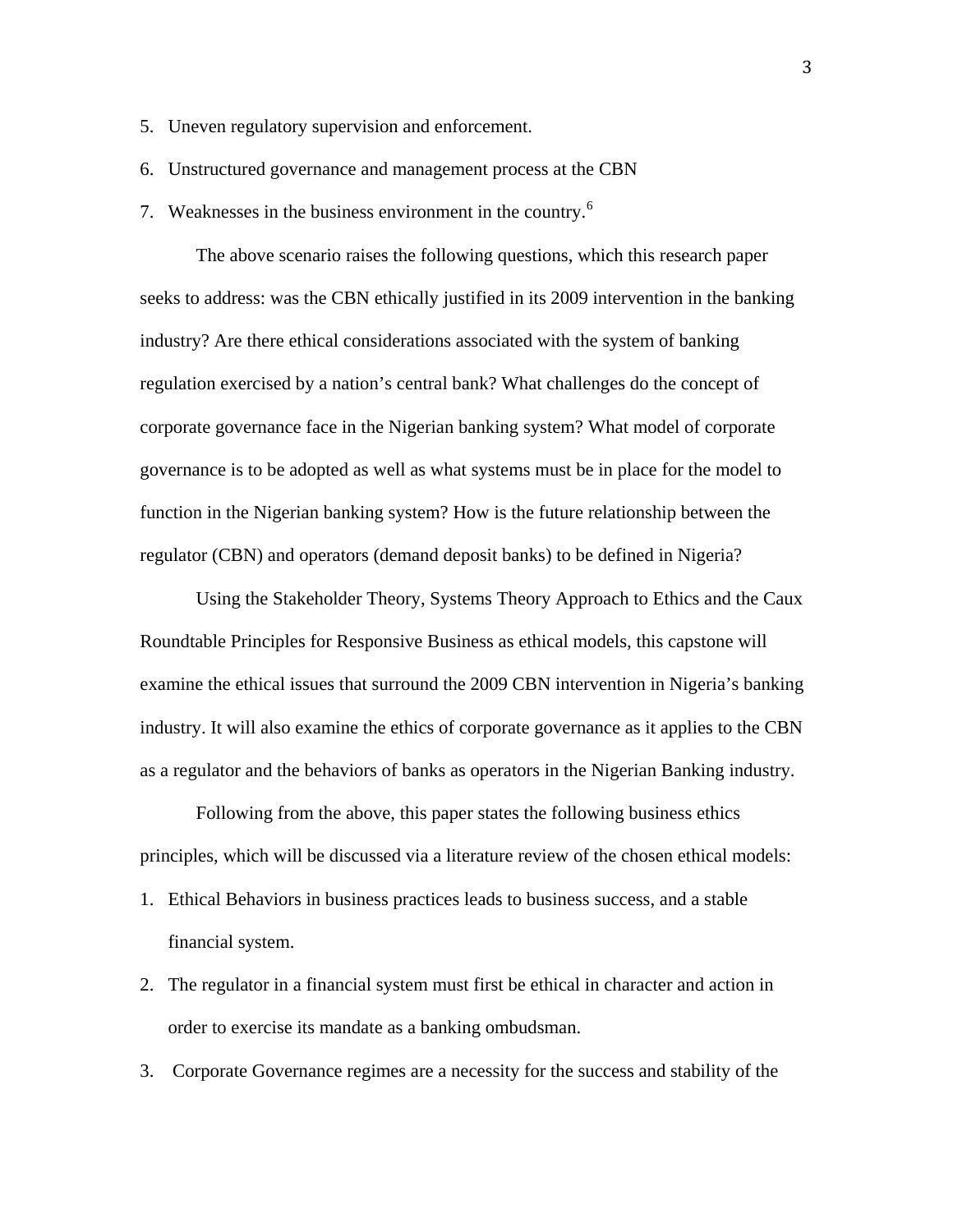Nigerian financial system.

To achieve the above, the remainder of this research work will be organized into four additional chapters:

 Chapter 2, titled "The Nigerian Banking System", gives an overview of the Nigerian Banking industry. Here a brief history, actors and description of the social and corporate structures are explicated in order to contextualize the issues being raised.

Chapter 3, titled "Ethical Models: A Literature Review", discusses the validity of the stated business ethics principles as it reviews some literature on three interrelated theories: Stakeholder Theory, the Systems theory approach to business ethics and the Caux Roundtable Principles for Responsive Business - as appropriate ethical models and standards with which an analysis of the 2009 CBN intervention and Operator Behavior in the Nigerian Banking industry is to be carried out. A review of literature on the general ideas of Corporate Governance will also be attempted here.

Chapter 4, titled "An Ethical Analysis of the Regulator Intervention and Operator Behaviors", carries out a critical examination of the CBN action in focus, as well as the behaviors of the affected banks using the ethical standards and models discussed in chapter three.

Chapter 5, titled "A Critique", gives this author's evaluation of the issues raised, lessons learnt and makes some recommendation for the future. The conclusion of this research ends this chapter.

The relevance of this capstone paper is viewed as three-pronged by its author. First, given that the research topic delves in to a current national issue in Nigeria and discusses outcomes that affect the financial sector in Nigeria and its economy, it is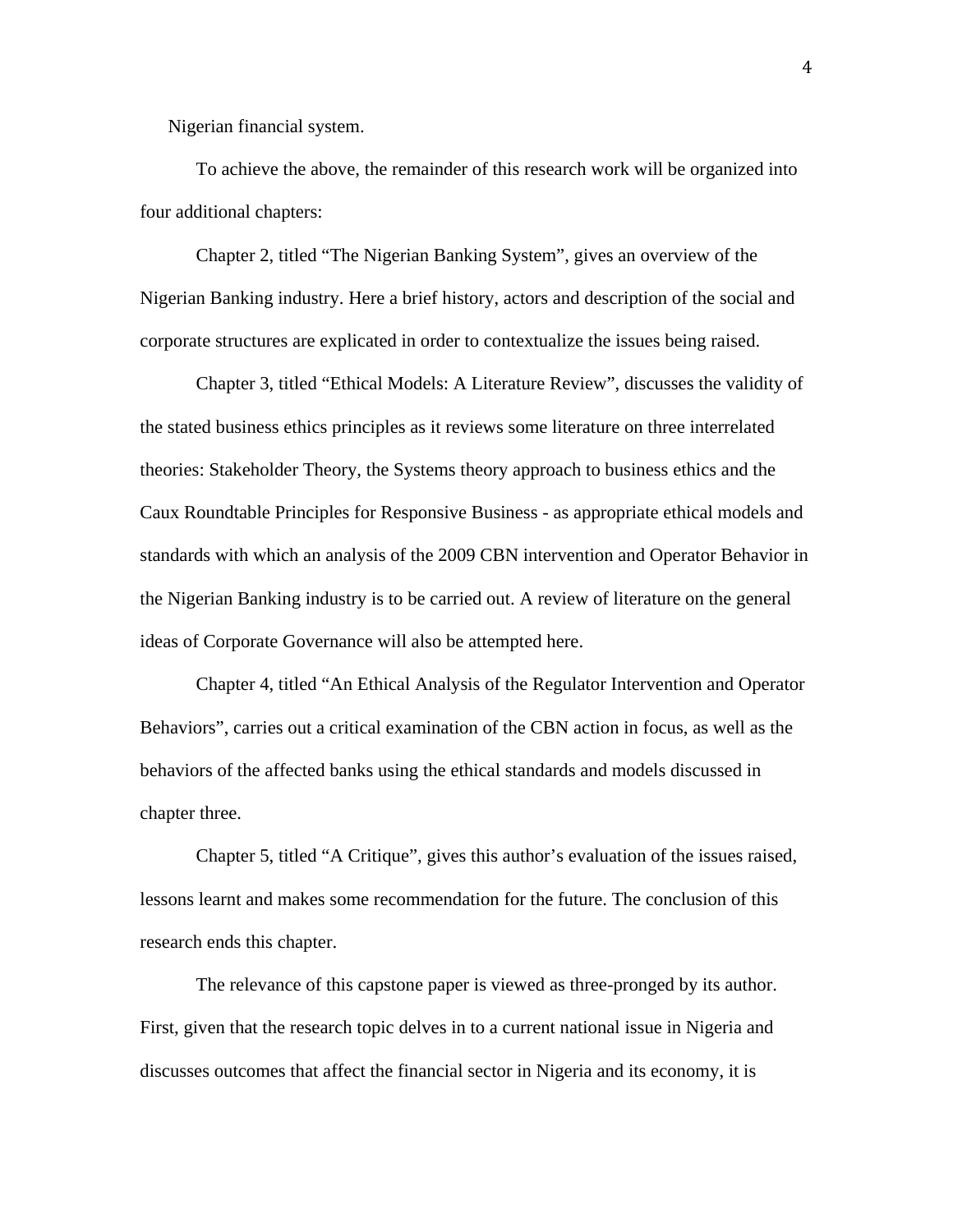posited that this capstone is cogent as an academic reading. Secondly, by examining the ethics of the behaviors of organizations, an area not commonly looked into in Nigeria's business studies, as well as making recommendations for the future, this capstone contributes to the study of ethics and its relationship with organizations, businesses and individuals, especially within specific milieus such as Nigeria. Lastly, the author views this research as a bold step and sustained effort in his foray into academia and applied research.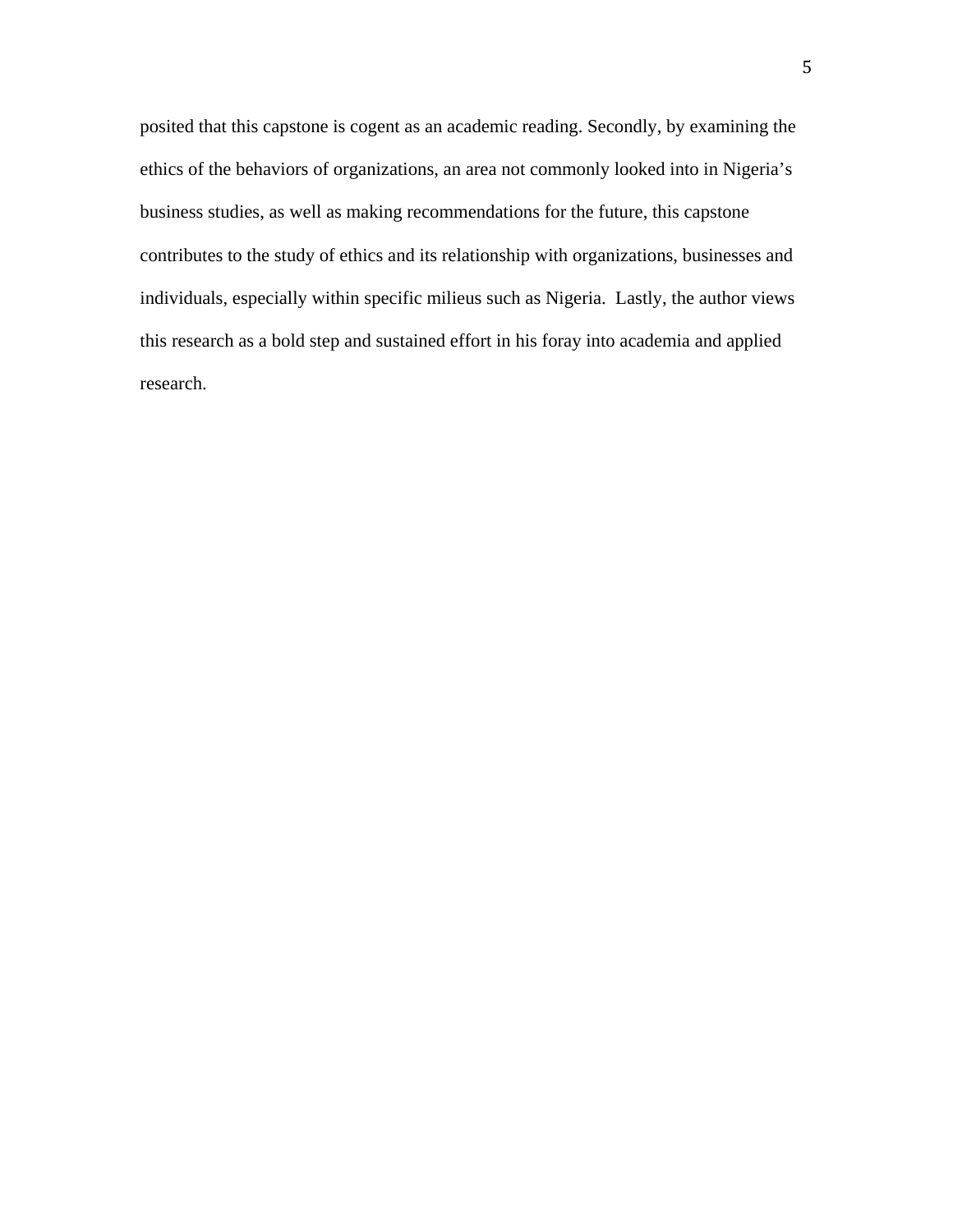#### CHAPTER 2

### THE NIGERIAN BANKING SYSTEM

#### History:

Nigeria, apart from being the most populous country in Africa, has the world's tenth largest crude oil reserve. This has largely contributed to her being the second largest economy in Africa.<sup>[7](#page-62-6)</sup> This fortune, however, has come with a toll as the country has an unhealthy dependence on crude oil, whilst neglecting other sectors of her economy. As of 2008, oil and gas exports accounted for more than 90% of export earnings and over 80% of federal government revenue.<sup>[8](#page-62-7)</sup>

At the centre of Nigeria's economy has been an evolving banking system that has been in existence prior to the country's independence from Great Britain in October 1960. Nwankwo (1975) holds that formal banking began in Nigeria in 1892. From Nigeria's colonial era to present day fourth republic, the banking industry has witnessed vast transformations in character, structure and organization. Table 1 below highlights one summary of the various stages in the evolution and reforms the banking industry in Nigeria has undergone.

Goldsmith (1955), Cameron (1967), Mckinnon (1973) and Shaw (1973), agree to the recognition of a society's financial system (of which the banking sector is at the centre) as playing important roles in the economic development of that society. These authors believe further, that the financial sector could be a catalyst of economic growth if it is developed and healthy.

Supported by the information in Table 1, it can be said that the banking system in Nigeria, in conjunction with the non-banking sector e.g. securities market, form the core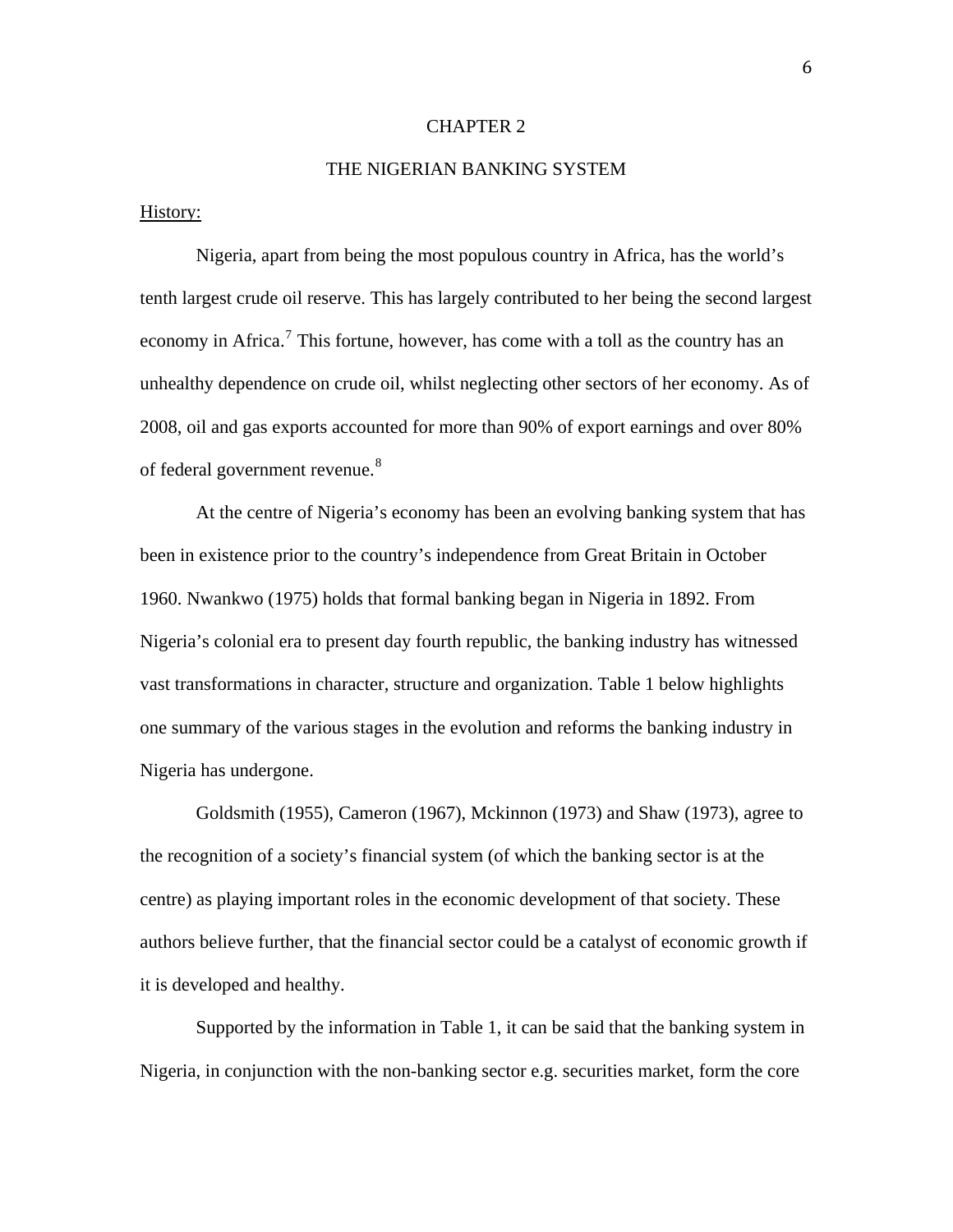|                                                                                                                                                                                                                                                                                                                                                                                                                    | Table 1: Historical Review of the Nigerian Banking Sector.                                                                                                                                                                                                                                                                                                                                                                                                                                                                                                                                     |                                                                                                                                                                                                                                                                                                                                                                                                                                                                                       |                                                                                                                                                                                                                                                                                                                                                                                                                                                                                                                                                                                                                                                                                                |
|--------------------------------------------------------------------------------------------------------------------------------------------------------------------------------------------------------------------------------------------------------------------------------------------------------------------------------------------------------------------------------------------------------------------|------------------------------------------------------------------------------------------------------------------------------------------------------------------------------------------------------------------------------------------------------------------------------------------------------------------------------------------------------------------------------------------------------------------------------------------------------------------------------------------------------------------------------------------------------------------------------------------------|---------------------------------------------------------------------------------------------------------------------------------------------------------------------------------------------------------------------------------------------------------------------------------------------------------------------------------------------------------------------------------------------------------------------------------------------------------------------------------------|------------------------------------------------------------------------------------------------------------------------------------------------------------------------------------------------------------------------------------------------------------------------------------------------------------------------------------------------------------------------------------------------------------------------------------------------------------------------------------------------------------------------------------------------------------------------------------------------------------------------------------------------------------------------------------------------|
| <b>1st Reform Era</b><br>$1929 - 1951$                                                                                                                                                                                                                                                                                                                                                                             | 2nd 'Reform Era<br>1952 - 1971                                                                                                                                                                                                                                                                                                                                                                                                                                                                                                                                                                 | 3rd 'Reform Era<br>1982 - 2004                                                                                                                                                                                                                                                                                                                                                                                                                                                        | <b>4th Reform Era</b><br>July $2004 - Date$                                                                                                                                                                                                                                                                                                                                                                                                                                                                                                                                                                                                                                                    |
| Over 100 banks<br>established in the<br>banking boom<br>between 1940 and<br>1950.<br><b>Attrition of 30 private</b><br>banks due to poor<br>management, low<br>capital, debt<br>overhang & the<br>financial shock<br>induced by the<br>recession of the 1930s.<br><b>British and French</b><br><b>Bank established in</b><br>1949.<br><b>Agbonmagbe (Wema</b><br><b>Bank)</b> established in<br>1945, ACB in 1948. | Enactment of the 1952<br>Banking Ordinance.<br>Establishment of CBN.<br>No. of tradable financial<br>instruments increased in<br>money market: Treasury bills<br>(1960), Money Fund (1962),<br>Commercial Bills (1968),<br>Treasury Certificates (1968),<br>Certificates of Deposit,<br>Banker's Unit Fund and<br>Eligible Loan Stocks (1968).<br>Banking Amendment Act of<br>June 1962 raised minimum<br>share capital to GBP250, 000.<br>Banking decree No. 1 of<br>February 1969 $&$ the Banking<br>Amendment Decree No. 3 of<br>1970 imposed more stringent<br>conditions in the industry. | <b>National Economic</b><br>Emergency Decree in the<br>wake of Financial distress in<br>the 1980s and 1990s (SAP<br>era).<br>120 banks (66 Commercial,<br>54 Merchant).<br><b>Prudential Guidelines</b><br>Introduced in 1990.<br>Bank branches jumped from<br>40 in 1985 to over 2000 in<br>1992.<br>Public sector accounts<br>transferred from CBN to<br>banks in 1999.<br>Universal Banking in 2001<br>with N1bn capital base, later<br>increased to N2bn with 2004<br>as deadline | - Increase in capitalization requirements<br>by 1150% to N25bn.<br>- No. of Banks reduced from 89 to 24.<br>- Industry revolutionized with<br>competition leading to increased product<br>rollout & growth in credit to economy.<br>-Total Assets rose 439% to N15trn<br>(latest available figures).<br>- International Expansion with over 43<br>branches in Foreign markets.<br>- Nigerian banks accounted for over<br>65% of stock market capitalization.<br>- Global economic crisis + structural<br>lapses in NSE forces a collapse of the<br>stock market with banks exposed to<br>increased NPL <sub>s</sub> .<br>- Sharp downturn in oil price and<br>revenue leads to introduction of |
|                                                                                                                                                                                                                                                                                                                                                                                                                    | Industry dominated by<br>government owned banks via<br>Indigenization Act of 1971.<br>Share capital raised to<br>GBP600, 000 (local) &<br>GBP1.5m (foreign).<br>By 1980 there were 26 banks.                                                                                                                                                                                                                                                                                                                                                                                                   |                                                                                                                                                                                                                                                                                                                                                                                                                                                                                       | unorthodox policies.<br>- Standard & Poor's downgrades<br>Nigeria's outlook<br>- New CBN governor takes over vows to<br>sanitize banking system with emphasis<br>on regulation, reporting & risk<br>management.<br>- CBN sacks the CEOs of 8 Banks and<br>their respective Boards. Injects N420<br>billion (\$2.8bn) into banking system to<br>stabilize insolvent banks.                                                                                                                                                                                                                                                                                                                      |

#### of Nigeria's economic development by playing vital roles.

Table 1: Historical Review of the Nigerian Banking Sector.

Source: Atuche F, CBN Seminar, May 200[9](#page-62-8).<sup>9</sup>

The functions of the banking system as such include and are not limited to: the development, administration and implementation of monetary policies that ensure stability in the Nigerian economy; the provision and management of financial resources and services to the Nigerian society in order to drive economic activities; the provision, management and storage of instruments of negotiation and exchange; the mobilization of financial resources from locations where they are least needed to where they are most needed; and the provision of information technology driven systems and platforms to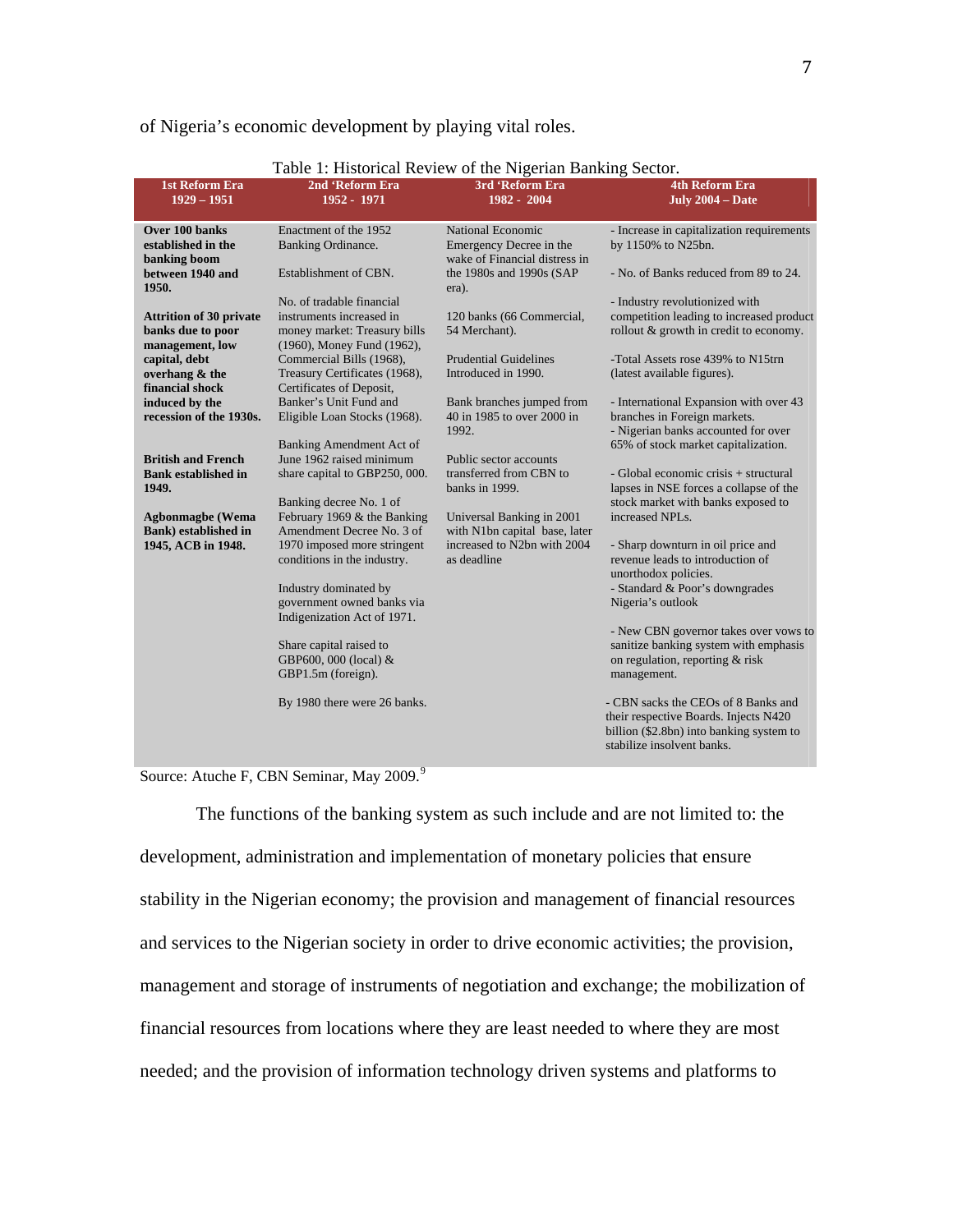support economic activities within and beyond the borders of Nigeria.

Thus, it can be said that the roles of banks, whether in a developed or developing economy, consist of financial intermediation, provision of an efficient payments system and serving as conduit for the implementation of monetary policies. Donli (2003) postulates that if these functions are efficiently carried out, the economy would be able to mobilize meaningful level of savings and channel these funds in an efficient and effective manner to ensure that no viable project is frustrated due to lack of funds.<sup>[10](#page-62-9)</sup>

#### Actors and their Roles.

 The Nigerian Banking system is composed primarily of regulators (government), operators (different types of banks), support groups (the Mint, electronic switches and platforms) and depositors (individuals, corporate and governments). These actors and their roles in the Nigerian banking industry will be discussed below.

First are the Regulators, there are two regulators in the Nigerian Banking industry namely the CBN and the Nigerian Deposit Insurance Company (NDIC). These are government institutions set up by law to regulate, monitor and control the activities and actors in the banking, and entire financial sectors of Nigeria. They formulate policies and procedures that ensure a sound and stable financial system. They also ensure that other actors in the banking system operate within the defined policies and practices. The CBN as the principal regulator (and capstone subject focus) will be discussed in depth later on in this chapter.

The NDIC on the other hand, is the government's agency responsible for guaranteeing the payment of deposits up to the maximum limit in accordance with its statue in the event of failure of an insured financial institution. It also supervises banks so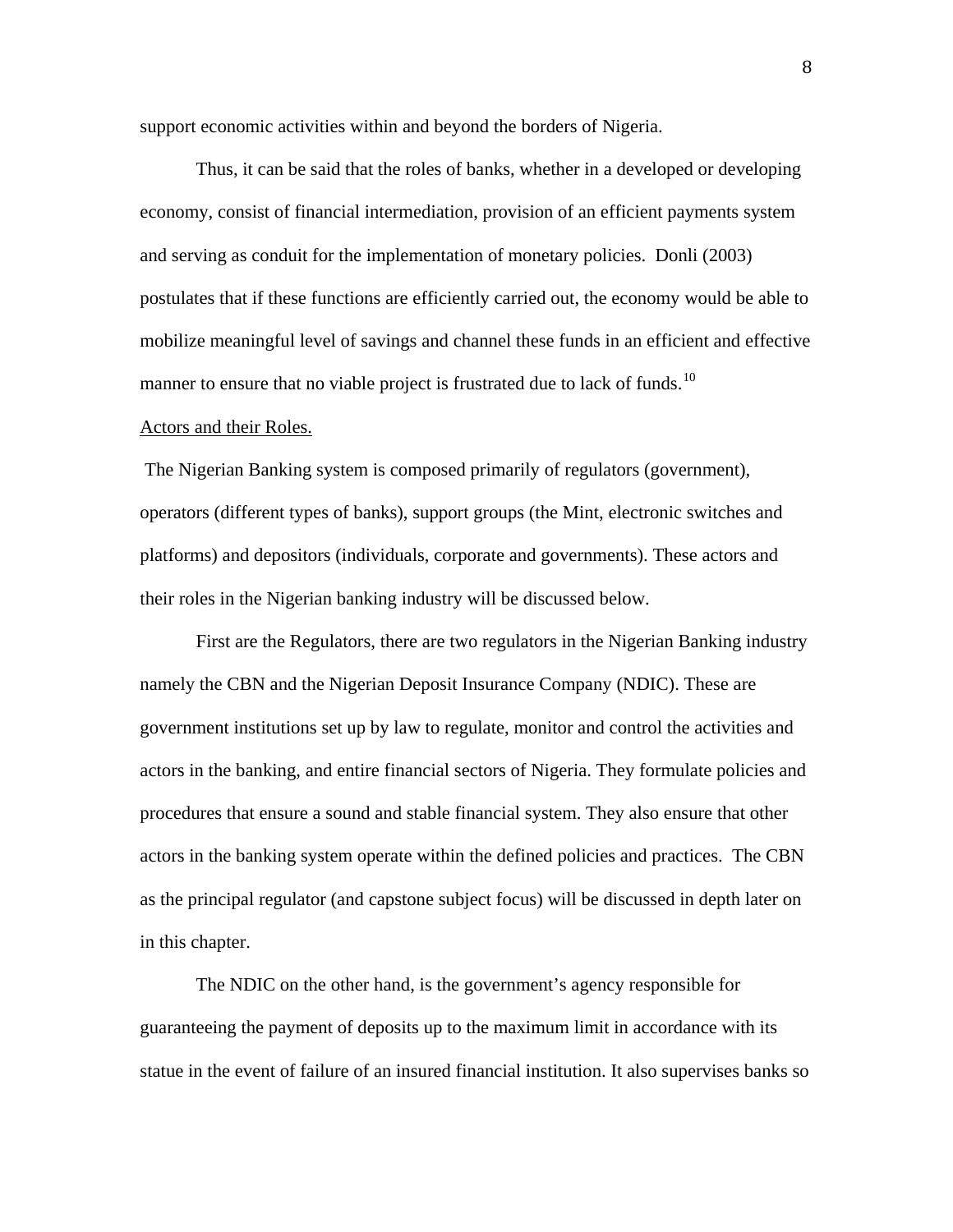as to protect depositors; fosters monetary stability; promotes an effective and efficient payment system; and promotes competition and innovation in the banking system. For the NDIC, banking supervision is an essential element of the Nigeria deposit insurance scheme as it seeks to reduce the potential risk of failure and ensures the unsafe and unsound banking practices do not go unchecked.<sup>[11](#page-62-10)</sup> A board of directors and a management team led by a managing director manage the NDIC.

The NDIC utilizes three types of supervision in the banking system namely transaction-based supervision, consolidated supervision and risk-based supervision.<sup>[12](#page-62-11)</sup> These types of supervision involve activities such as Offsite Surveillance and Onsite examination in the supervision of commercial banks while supervisory activities for Microfinance Banks (MFBs) and Primary Mortgage Institutions (PMIs) supervision are termed Supervision of Other Financial institutions.

Second are the operators, these are the various types of licensed banks providing financial services to the Nigerian public. Depending on the category of financial services provided, banks in Nigeria are grouped into Deposit Money Banks (Commercial Banks), MFBs, Finance Companies (FCs), Bureau-de-change (BDCs), PMIs and Development Finance Institutions (DFI's). These operators provide distinct financial services to the private and public sectors of the Nigerian economy. Their services include deposit mobilization and storage, term loans, mortgage loans and other types of credit facilities, as well as financial advisory services and electronic payment cards and platforms etc. These institutions are individually managed by a Board of Directors and a management team vetted and approved by the government regulators (CBN and NDIC). As at date, there are 24 Deposit Money Banks, 5 Discount Houses, 84 FCs, 98 PMIs, 649 BDCs and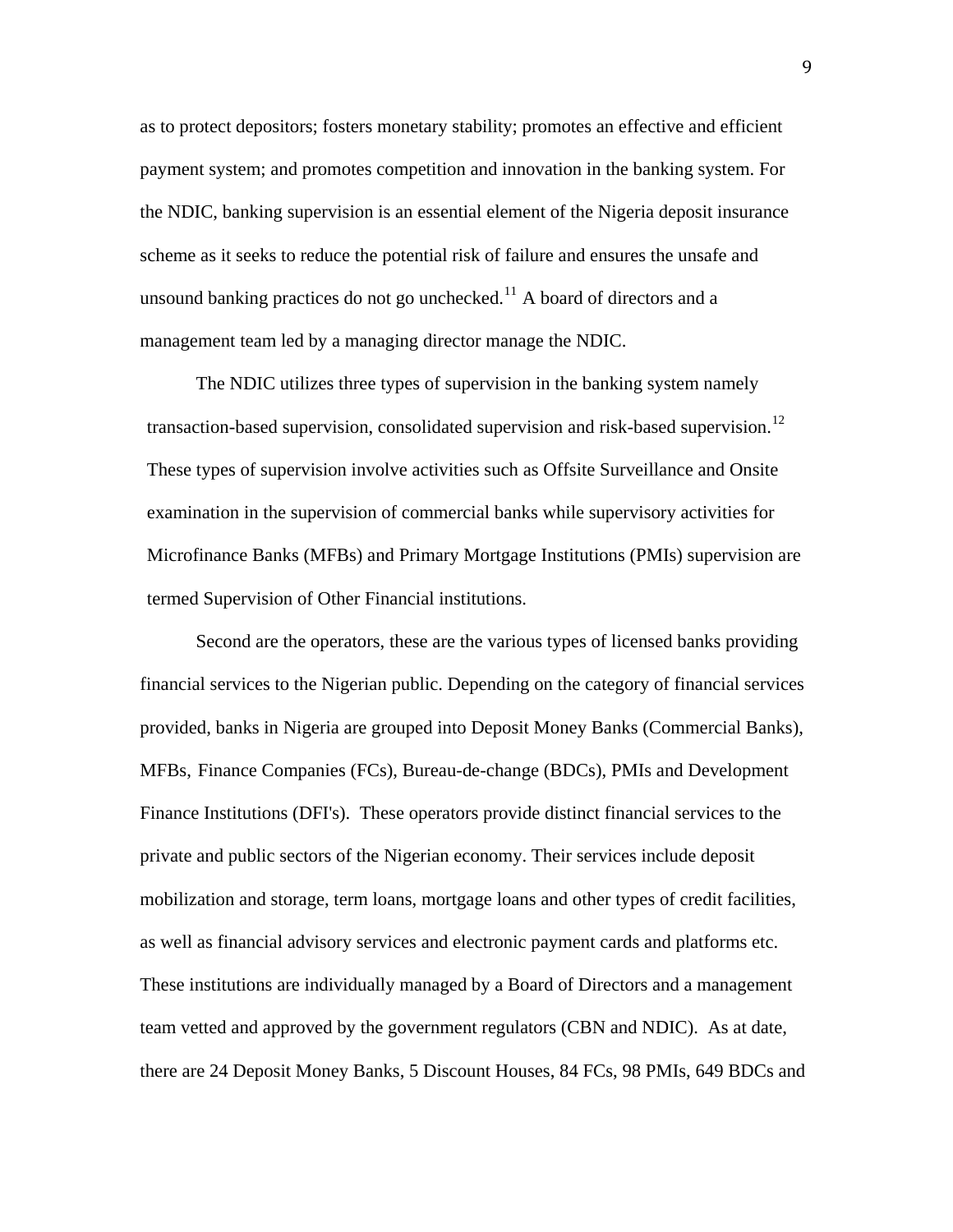900 MFBs.<sup>[13](#page-63-0)</sup> The focus of this capstone however is restricted to the activities of the deposit money banks.

Third are the support groups. These actors are the institutions that provide the services, media and platforms that support the activities of the banking system. They include:

- 1. The Nigerian Security Printing and Minting Plc (NSPM): production of coins, bank notes and other security documents used in the banking or financial industry e.g. cheques and stamps.
- 2. Nigerian Inter-Bank Settlement System Plc: this is an institution owned by all licensed banks and the CBN. It operates an automated clearing platform (technology) that facilitates the clearing of cheques, electronic funds transfer, Automated Direct Credits and Automated Direct Debits between banks and between banks and the CBN.
- 3. Private Owned Electronic Switches: These category of actors refer to the various privately owned electronic switches and platforms that process electronic payments and support card or POS terminal payments. Notable of them are InterSwitch, VISA, Etranzact and MasterCard.
- 4. External Auditors: These actors are private institutions that provide periodic audits of the financial books and records of the operators. They usually give judgments as to the truthfulness of the published records and correctness of the method employed in the bookkeeping of transactions of these operators. Though engaged by the operators, they are vetted and approved by the regulators to provide these services to the operators.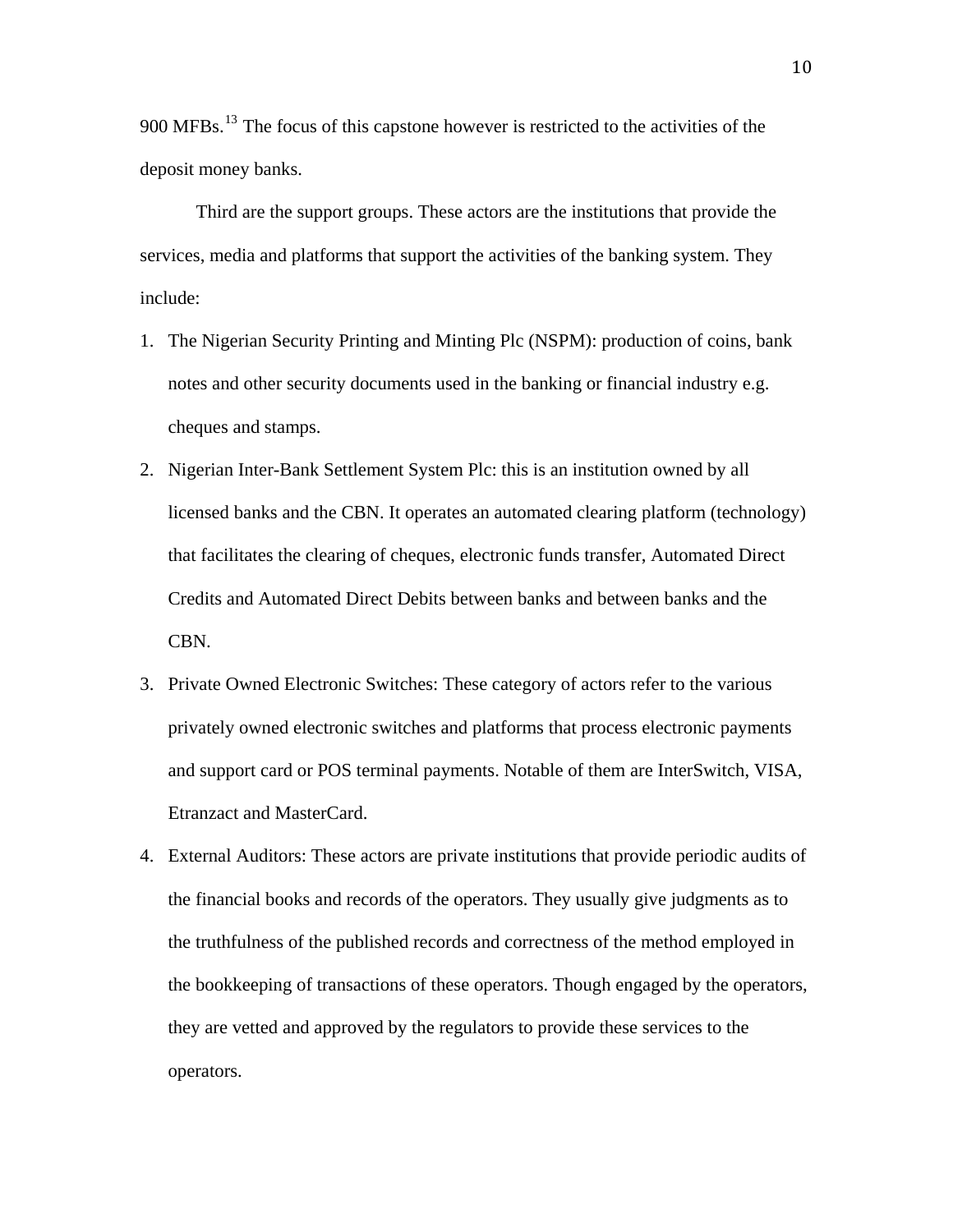Last are the depositors, these refer to the beneficiaries of the services provided by the operators in the banking system. Depositors are individuals, formal and informal groups of persons, large and small corporates, as well as the three tiers of governments and their sub agencies. They supply or demand financial resources to and from the operators, who in turn are supervised by the regulators.

#### Current Structure and Organization of the Nigerian Banking System

The Nigerian banking system is organized around the activities and interactions among the actors highlighted above. The most notable aspects of these activities include the taking of deposits from the public and the granting of credit facilities by the deposit money banks. Donli (2003) holds that these two particular aspects are at the hub of banking in Nigeria. The various deposit money banks (otherwise called commercial banks), through their branch networks around the country, provide financial services to the Nigerian public, who may be individual, informal and formal groups, small, medium and large corporates, as well as the three tiers of government and their respective ministries, departments and agencies (MDAs).

Deposit money banks are mainly owned by Nigerian indigenes and institutional bodies; there are however some foreign part-ownerships of banks. Although 21 of the 24 deposit money banks are listed on the Nigerian Stock Exchange (publicly quoted) ownership of these deposit money banks is mainly dominated by single individual majority ownership and family majority ownership. Thus, the management and control of the operations of these banks are largely influenced by a significant individual or by a family, who usually appoint individuals to membership of the board of directors. The CBN in nearly all cases approves these board appointments. Appendix A lists the 24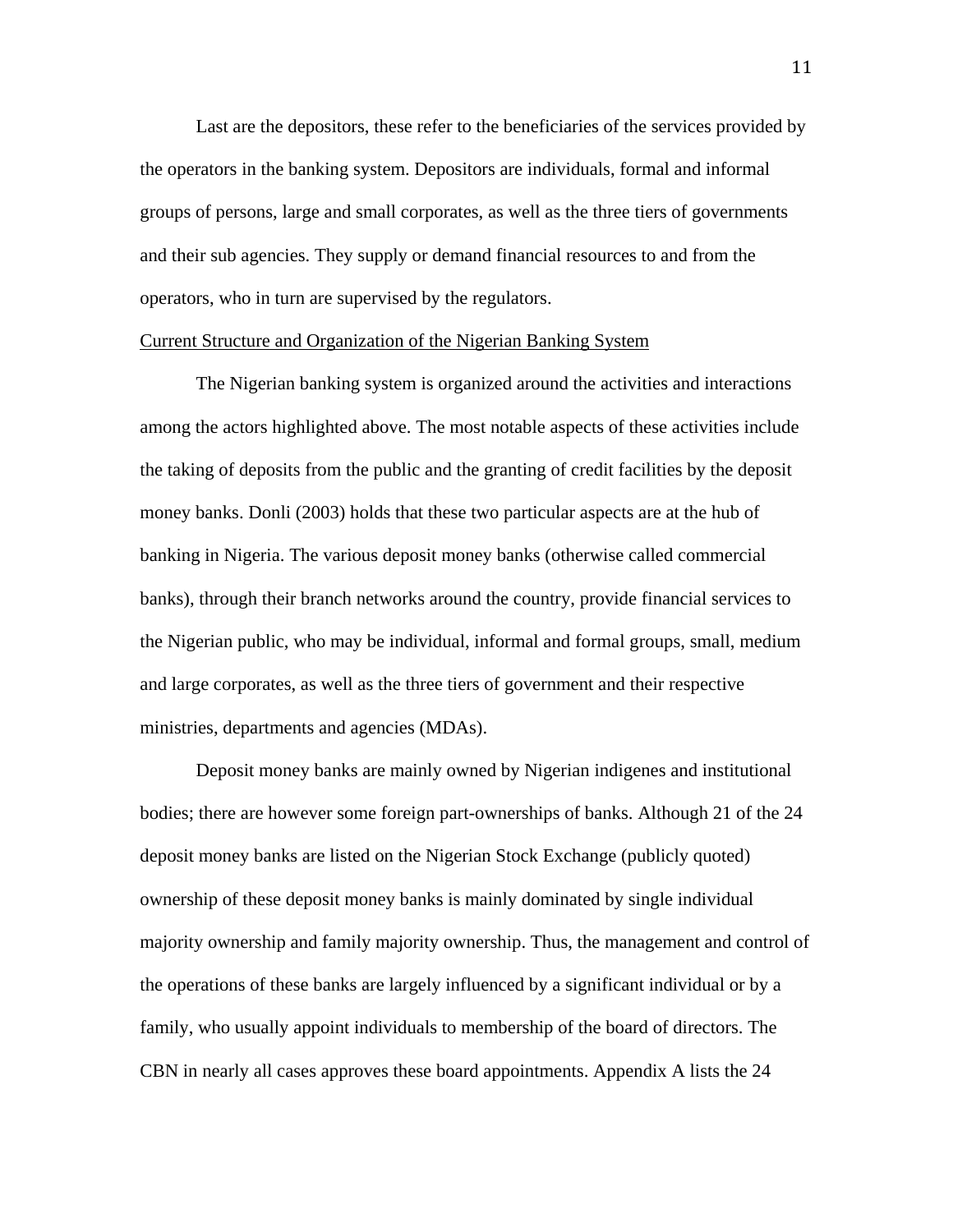licensed deposit money banks in Nigeria.

These banks operators conduct their businesses and provide records of their operations using a 12-month financial year-end accounting and reporting. As of today, the financial year-end accounting and reporting varies for the 24 deposit money banks in Nigeria. In 2008 however, the CBN introduced a uniform financial year-end in December for all deposit money banks, but later rescinded the decision allowing the various banks to choose their own respective year-ends.<sup>[14](#page-63-1)</sup> The above scenario describes an instance of the impact that stiff competition amongst deposit money banks has on the Nigerian banking system.

External private audit firms, engaged by individual deposit money banks but vetted by the CBN attest to the veracity of the published financial reporting of the activities of these banks. In the course of the financial year, the NIDC and CBN, through their examiners fulfill their statutory mandates of regulation and supervision by employing off-site and onsite examinations of the books and activities of these banks.

 Soludo (2009), states that the activities of banks accounts for over 90% of the Nigerian financial system assets and are an increasing dominant source of financing for the economy. These activities in the banking system form a significant part of, and determine to a great extent the economic fortunes of Nigeria.

However, given the importance the banking system plays in the economic growth and development of Nigeria and the limitations of these interactions and activities among the above actors i.e. imperfections of market mechanism to mobilize and allocate financial resources to socially desirable economic activities of the nation, it becomes necessary for the Nigerian government (as with all governments), to regulate them more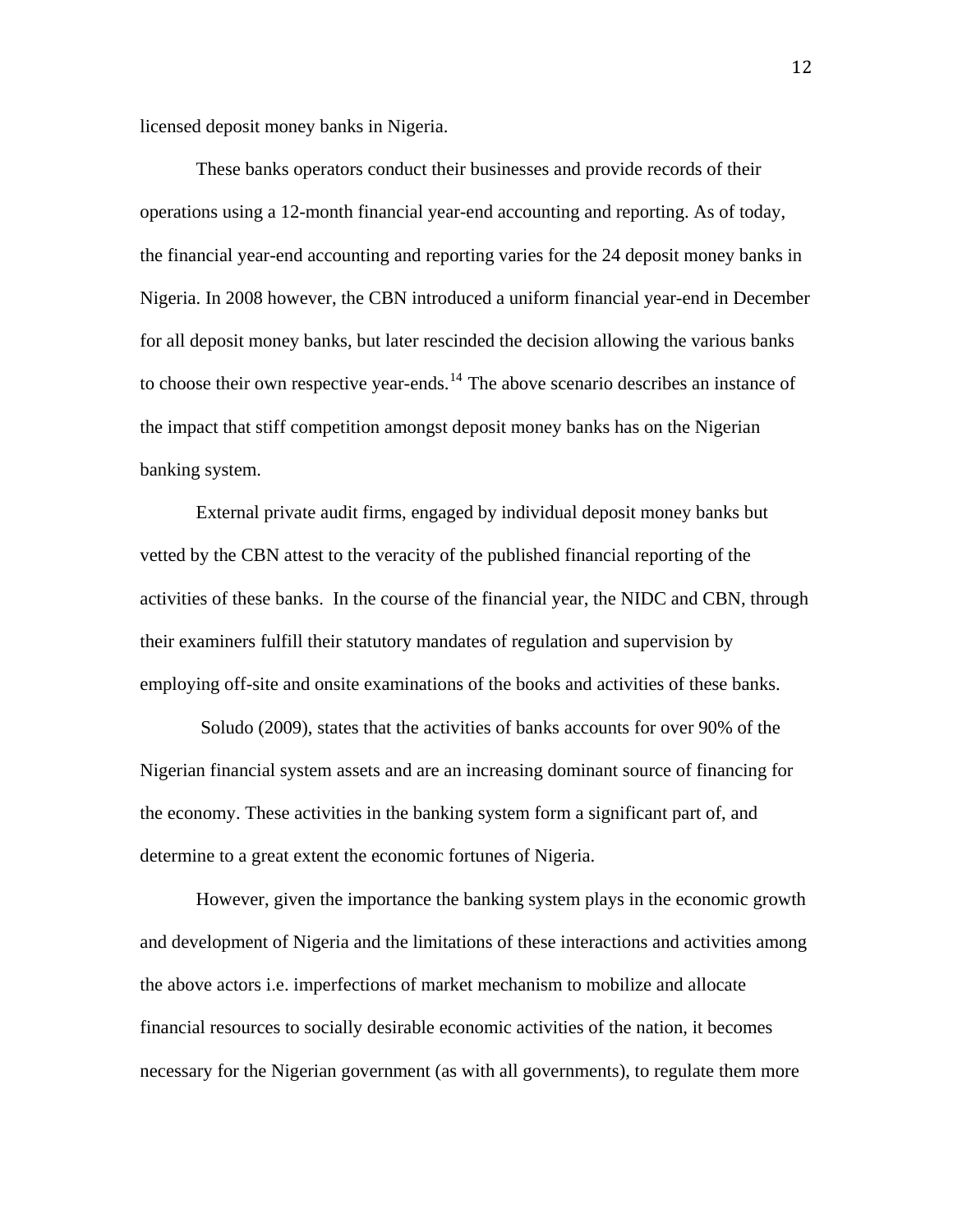than any sector in an economy.

In addition, the nature of banking business; as one that is conducted with greater secrecy when compared with other real sector businesses provides added reason for its strict supervision. Such oversight is intended to assist supervisory authorities in the timely identification of deterioration in bank financial conditions before their degeneration threatens the stability of the banking system or even the economy. Bank Regulation and Supervision:

The regulation and supervision of banks constitute an integral part of the mechanism for ensuring safe and sound banking practices and by extension, a stable economy in Nigeria. At the apex of this regulatory/supervisory framework is the CBN. The focus of this paper as such will include a concise description of the CBN and its supervision of the deposit money banks.

The NDIC (highlighted earlier) however, exercises shared responsibility with the CBN for the supervision of insured banks. Active cooperation exists between these two agencies on both the focus and modality for regulation and supervision of insured banks. This is exemplified in the coordinated formulation of supervisory strategies and surveillance on the activities of the insured banks, elimination of supervisory overlap, establishment of a credible data management and information sharing system.<sup>[15](#page-63-2)</sup>

Bank regulation refers to "the provisioning of inputs into developing and interpreting legislation and regulations, issuing guidelines, and approving requests from regulated financial institutions."[16](#page-63-3) Bank supervision, on the other hand, entails the offsite surveillance and on-site examination of the books (analysis of periodically render ed prudential returns) and affairs of the banks, in which exceptions are reported and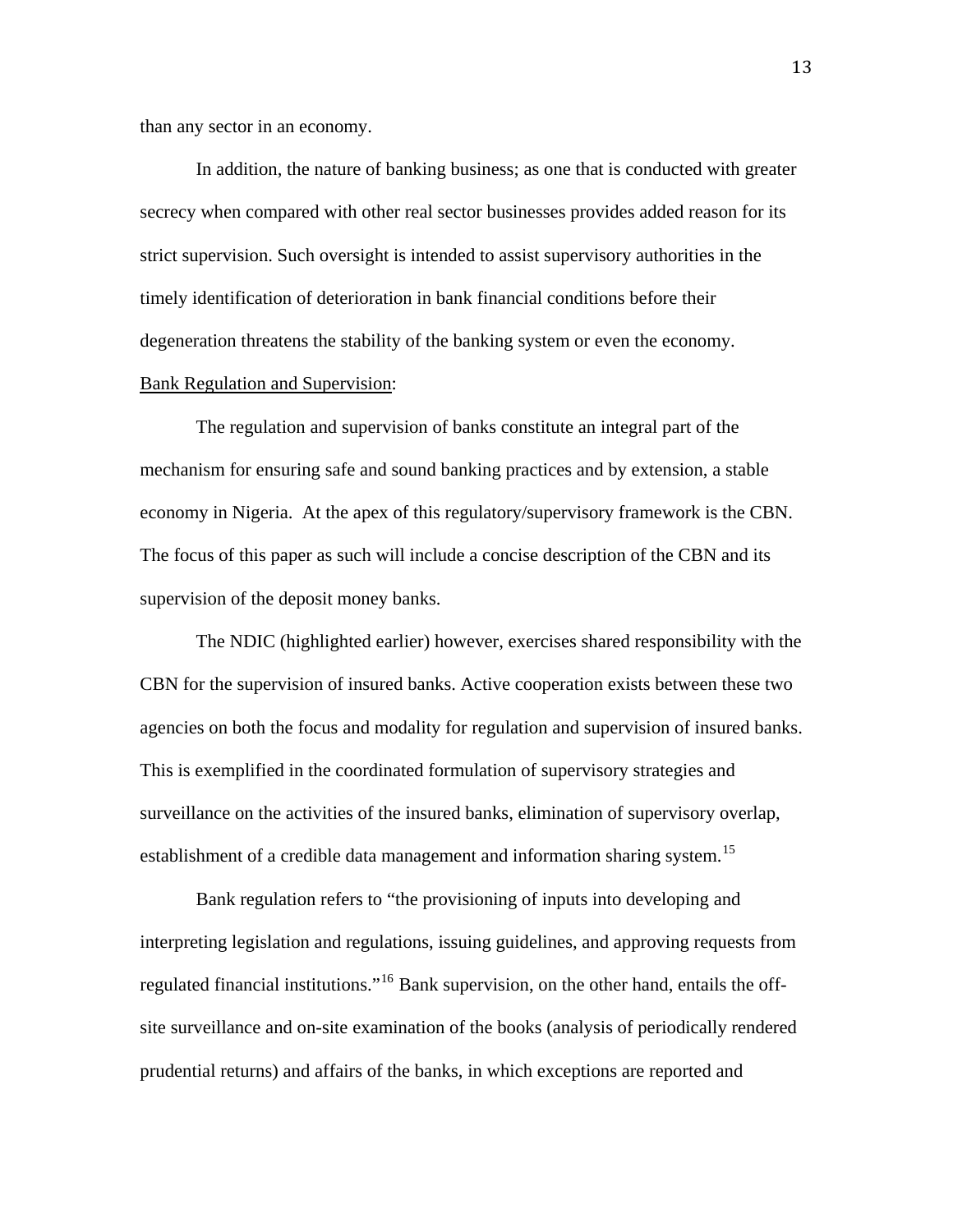recommendations made on how the observed lapses can be corrected. The implementation of such recommendations is monitored through scheduled postexamination visits to the affected banks. $17$ 

These two activities (on-site examination and off-site surveillance) are mutually reinforcing and are designed to timely identify and diagnose emerging problems in individual banks with a view to prescribing most efficient resolution option. On-site examination could be routine, involving regular physical examination of bank books and affairs to ascertain financial condition and compliance with prescribed rules and regulations. It could also be target or special examination conducted to examine specific aspects of a bank's operations. On-site examinations are intense to ensure a cycle of once a year for every bank and shorter interval for problem banks. The three main types of supervision are transaction-based, consolidated and risk-based supervision.

#### Central Bank of Nigeria (CBN)

The CBN is the apex regulatory authority of the financial system in the Nigeria. It was established by the CBN Act of 1958 (amended in 1991, 1993, 1997, 1998, 1999 and 2007) and commenced operations on July  $1<sup>ST</sup>$ , 1959. The promulgation of the CBN Decree 24 and Banks and other financial institutions (BOFI) Decree 25, both in 1991, gave the bank more flexibility in regulation and supervision of the banking sector and licensing finance companies which hitherto operated outside any regulatory frame work.<sup>[18](#page-63-5)</sup> The Federal Government of Nigeria tasked the CBN with four principal functions or statutory mandates:

1. Issue legal tender currency in Nigeria;

14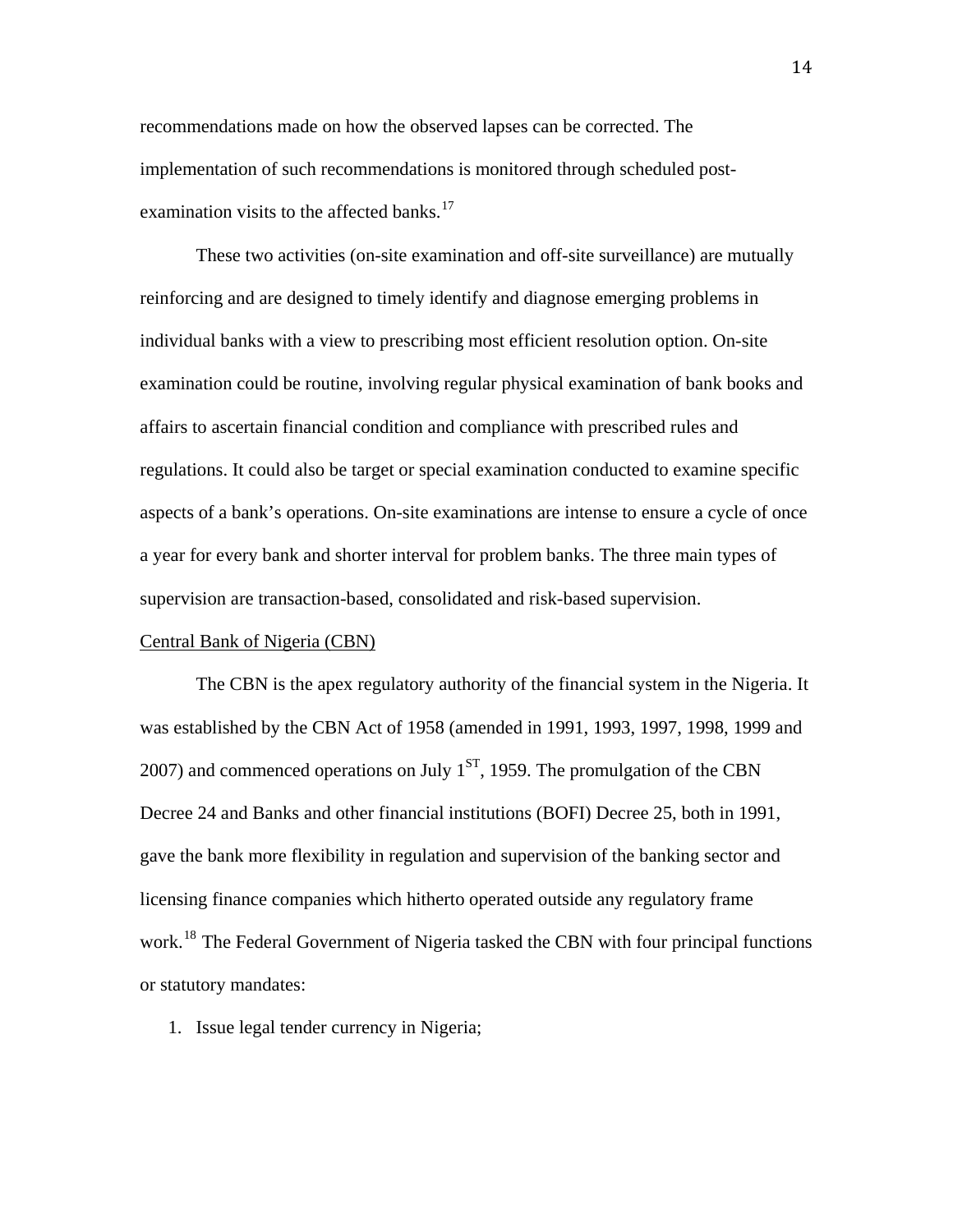- 2. Maintain external reserves to safeguard the international value of the legal tender currency;
- 3. Promote monetary stability and a sound financial systems in Nigeria;
- 4. Act as banker and financial adviser to the Federal Government.

Another core function of the CBN is the responsibility of administering the Banks and Other Financial Institutions (BOFI) Act (1991) as amended. This mandate saddles the CBN with the sole aim of ensuring high standards of banking practice and financial stability through its surveillance activities, as well as the promotion of an efficient payment system - the core function of the CBN, which is the area of concentration for the capstone. Over time however, the CBN has also performed some major developmental functions, focused on all the key sectors of the Nigerian economy (financial, agricultural and industrial sectors). Overall, the apex Bank, through its various departments carries out these mandates.

In March 2010, the Central Bank of Nigeria launched its restructuring program tagged Project ACE with a view to repositioning and reinventing the CBN for sustainable improvement of overall accountability, communication, efficiency and effectiveness.<sup>[19](#page-63-6)</sup> Thus, there are 25 Departments in the CBN, grouped under 5 directorates, in order of related performance and job descriptions to facilitate smooth operations and management of these departments. The CBN is run by a Board of Directors, led by the Governor of the CBN. Each directorate is headed by a deputy governor. Appendix B lists the organization and structure of the CBN. For the purposes of this capstone, this paper highlights only the Financial System Stability Directorate.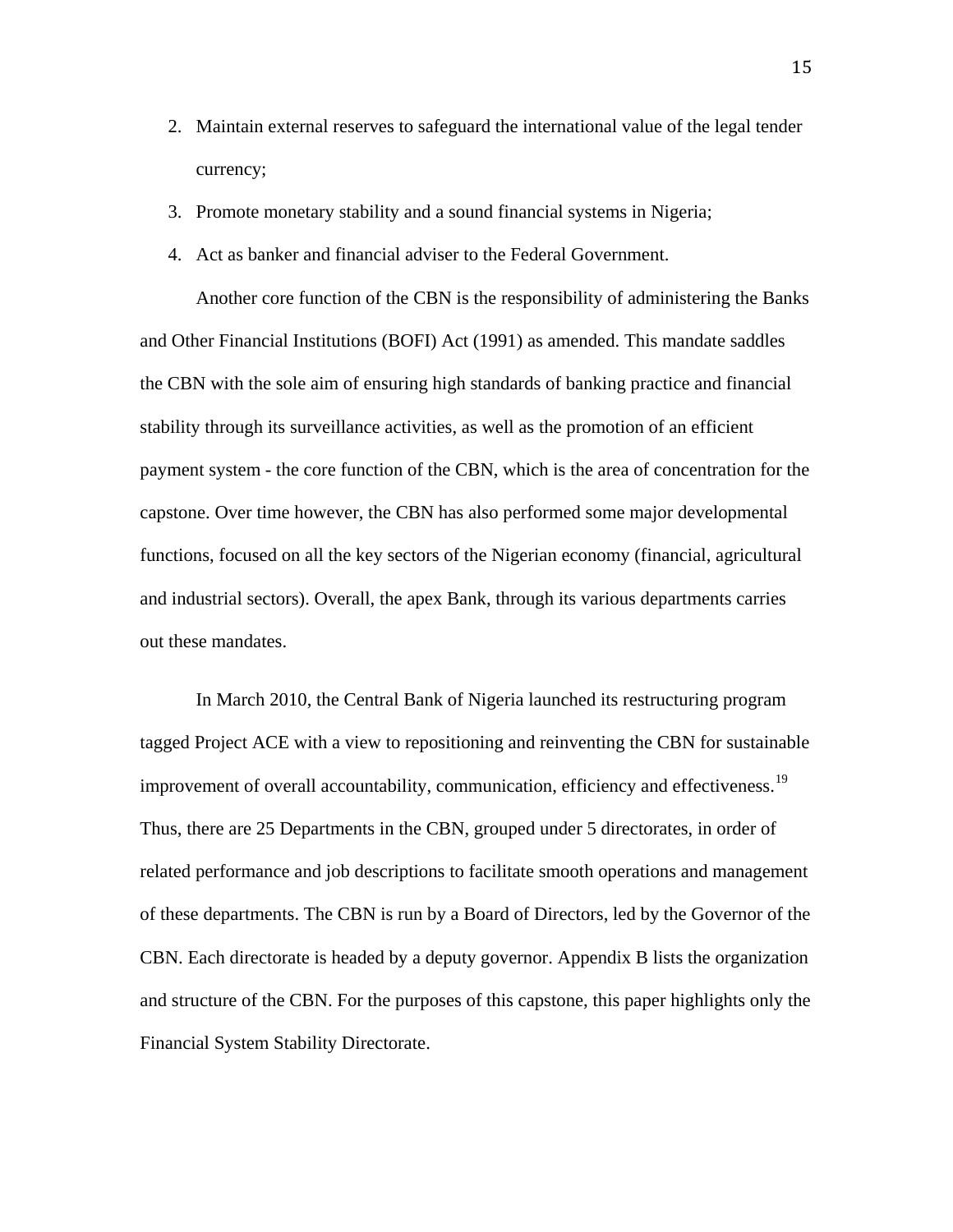#### Financial System Stability Directorate:

The regulatory and supervisory functions of CBN fall under the Financial System Stability Directorate, which is structured into four departments: These departments and their mandates are

- 1. Banking Supervision Department: a.) Conduct off-site surveillance and on-site examination of Deposit Money Banks, Specialized Institutions Credit Registry Bureaux, and related institutions. b.) Development of standards for examinations and consolidated supervision.
- 2. Development Finance Department: Development and implementation of various policies, programmes and schemes aimed at the effective, efficient and sustainable delivery of financial services to special sectors of the economy
- 3. Financial Policy and Regulation Department: a.) Development and implementation of policies and regulations aimed at ensuring financial system stability. b.) Licensing and approvals for banks and other financial institutions
- 4. Other financial Institutions Supervision Department: Conduct of off-site surveillance and on-site examination of Microfinance Banks, Bureaux-de-Change, Development Finance Institutions, Primary Mortgage Institutions and Finance Companies.

In order to carry out its regulatory and supervisory responsibilities, the CBN, through its Banking Supervision Department conducts independent on-site assessment of banks' corporate governance, internal control system, reliability of information provided, etc. The field examinations carried out by the department are grouped into "maiden",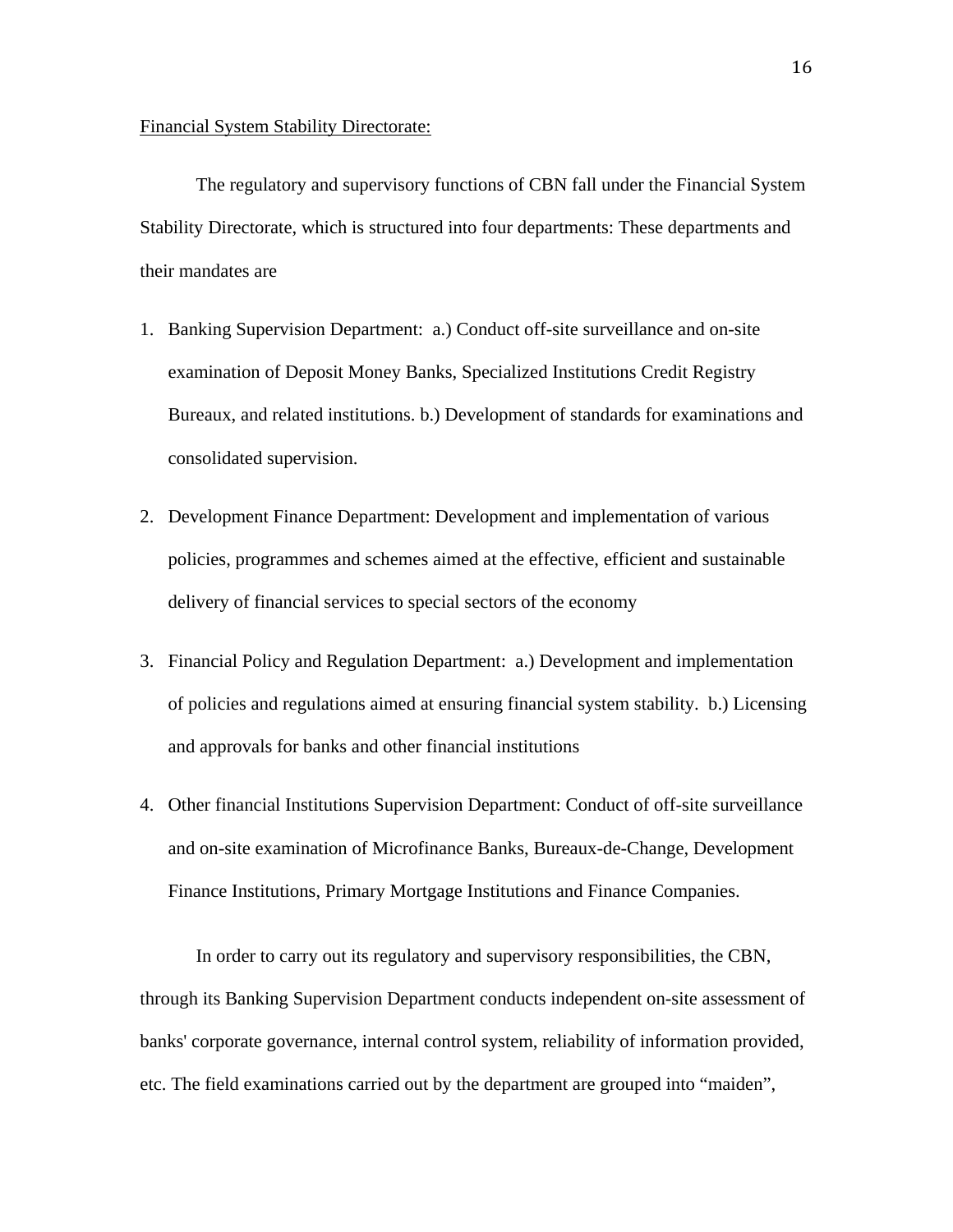which are usually conducted within six months of commencement of operation by a new bank; "routine" which are the regular examinations; "target", which addresses specific areas of operation of a bank e.g. credit, and "special" which are carried out as the need arises as provided in section 32 of the BOFI Act. The departments also conduct spotchecks for quick confirmations/verification.

All of the above are part of the on-site aspect of the Banking Supervision department's function. The off-site aspect, on the other hand, reviews and analyses the financial conditions of banks using prudential reports, statutory returns and other relevant information. It also monitors trends and developments for the banking sector as a whole. Industry reports are generated on monthly and quarterly basis.

In keeping with international standards, the CBN (as well as the NDIC) continues to emphasize risk-focused bank supervision in Nigeria. It has adopted the 25 core principles for effective banking supervision as enunciated by the Basle Committee on Banking Supervision as the pivot of the framework for bank supervision.<sup>[20](#page-63-7)</sup> Other integral features of its bank supervision include regular contact with bank management, consolidated supervision of banks with non-bank financial affiliates and independent validation of supervisory information.

Having described the Nigerian Banking system, in order to allow for the contextualization of issues raised, it is now necessary that this paper now moves to consider the notion of ethics as it relates to the issues being raised.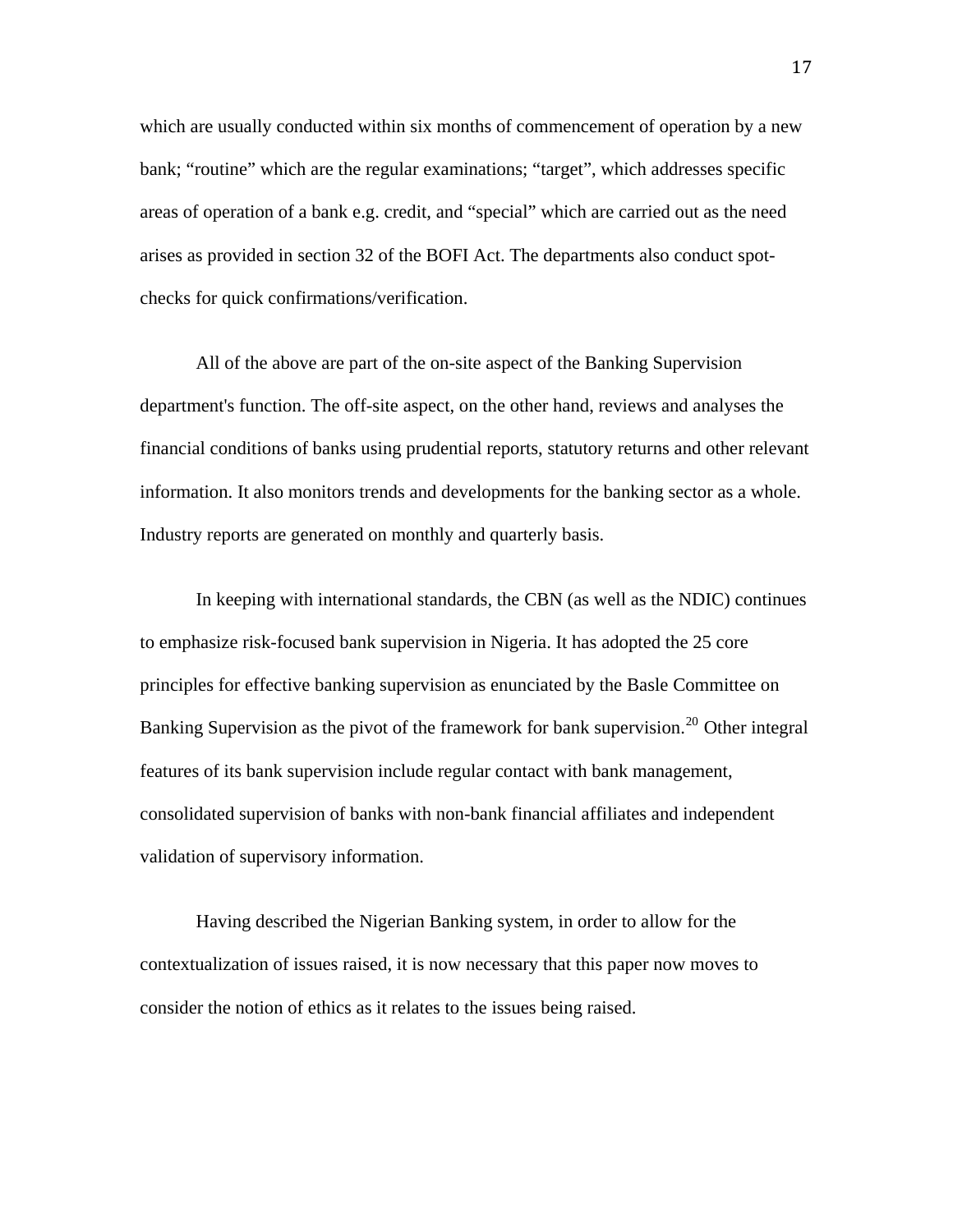#### CHAPTER 3

#### ETHICAL MODELS: A LITERATURE REVIEW.

In this chapter, a discussion on the meaning, applicability and relevance of ethics in business, as well as a discussion of selected ethical concepts and frameworks are set forth. In doing so, the stated business ethics principles of this paper will be addressed. The author limits his focus to the discussion of three interrelated approaches to ethical reasoning and practice (the normative Stakeholder Theory, the Systems Theory approach and the Caux Roundtable Principles), to the general ideas of corporate governance as they affect the case study i.e. the CBN intervention, and to the behaviors of some deposit money banks that necessitated this intervention. For the above reason and purposes, the three approaches are referred to as ethical models.

Ethics is the reflective study of what one ought to do, or how one ought to live. Erondu et al (2004) hold that the study of "ethics" focuses on issues of practical decisionmaking, including the nature of ultimate value, and standards by which a human action can be judged right or wrong, good or bad. For Adenubi (1999), ethics applies to any system or theory of moral values or principles. For Beauchamp and Bowie (2001), ethics is the general term referring to both moral beliefs and ethical theory on human conduct. Inferring themes from the above definitions or descriptions, the term "ethics", as used in this paper, relates to choices and judgments about acceptable standards of conduct that guide the behavior of individuals and groups. Wherever there is a community of people, there are norms and mores that guide people's behavior.

18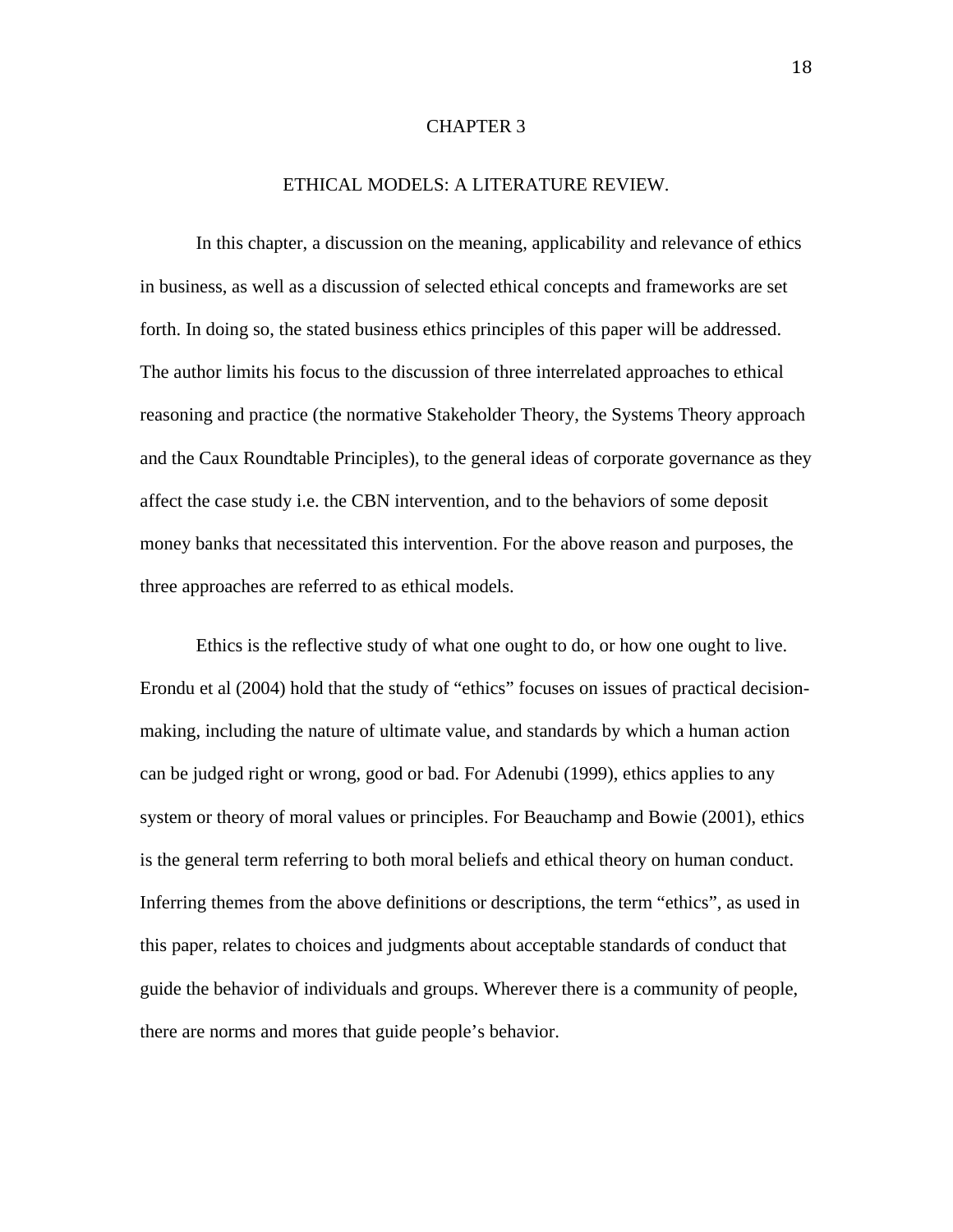As parts of human communities themselves, business firms and their various activities demand codes of conduct or norms that guide their behaviors. Put differently, ethical action by business persons in the pursuit of business objectives and goals has become a tenet for sustainable business practices and demanded of contemporary firms. Nilsson and Westerberg (1997) hold that ethics and business not only can, but must go together, for to do business without concern to ethics is the surest way to fail (p. 492). Bowie (1982, 2001), Jones, Wicks and Freeman  $(2001)^{21}$  $(2001)^{21}$  $(2001)^{21}$ , and Egels-Zandén and Sandberg (2010) attest to the necessity of ethics in business communities and practices. For them, business ethics is about how the nature of business is understood as a morally compelling domain of human activity.

Given that business activities (e.g. banking) play major roles in any society, as seen in Chapter 2 of this paper, people within a society expect that organizations and firms (businesses) will accept their roles as "citizens" and that these businesses will behave as good citizens, i.e. they will behave ethically. As such, it can be said that behaving in an ethical manner is part of the social responsibility of a business and business ethics concerns itself with how business should be conducted ethically (Erondu et al., 2004, p.349). Bowie (2001) emphasizes this when he says, "if business ethics is a fad, it is a fad that has lasted for over thirty years and one that continues to have resilience" (p.1.).

#### Stakeholder Theory Model:

Business Ethics Principle 1: Ethical Behaviors in business practices lead to business success, and a stable financial system.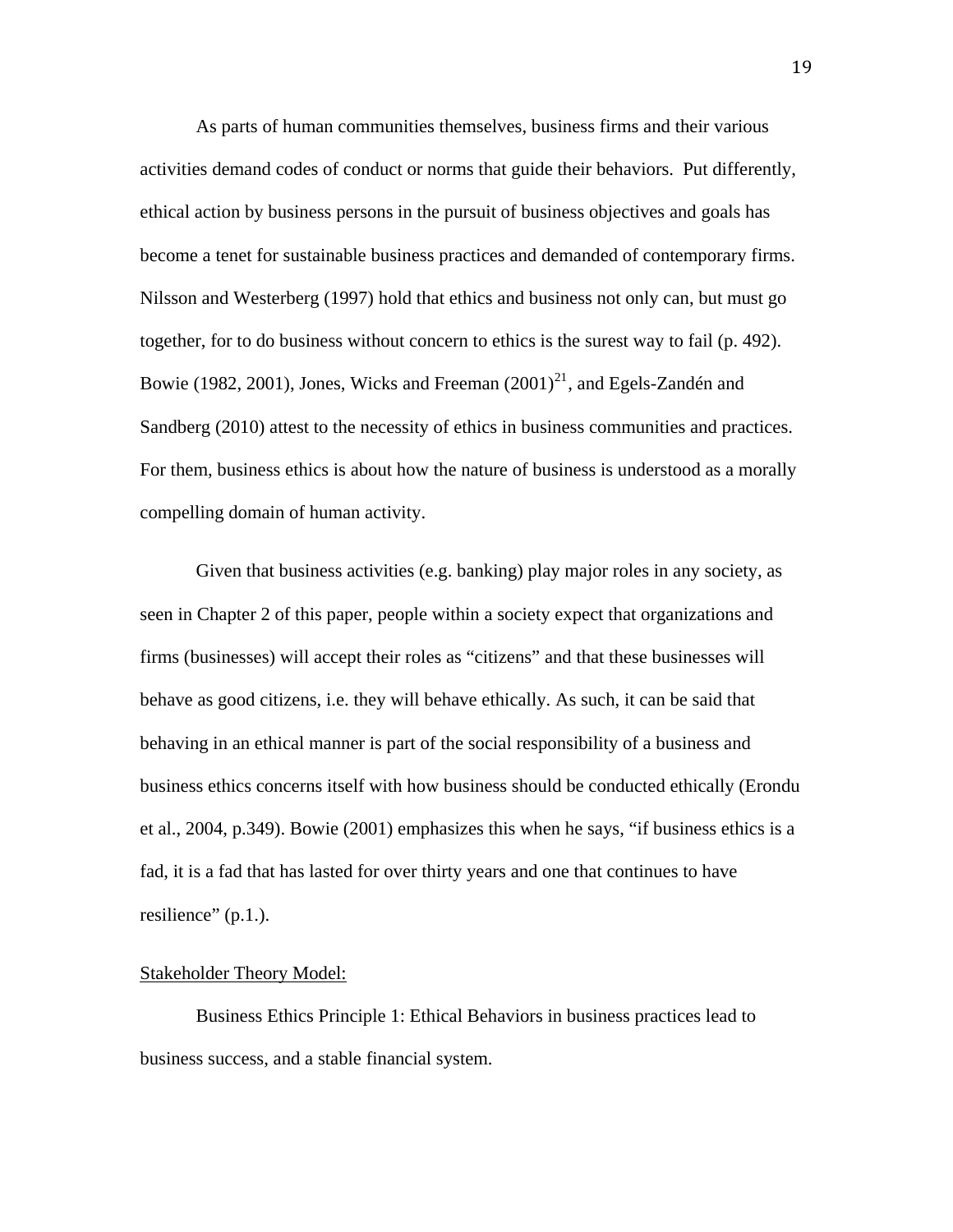As a theory in Business Ethics, Stakeholder Theory attempts to address the question "what is the purpose of the corporation and in whose interest should it be run?"<sup>[22](#page-63-9)</sup> Ethicists and proponents of ethics in business not only criticize the leading theory of the function of business opined by economists and finance professors (i.e. for the sole purpose of satisfying shareholder interests), but also argue that it is in the best interest of business organizations to reflect in their behaviors, the recognition of the need for moral and ethical concerns in managerial and decision-making. As a matter of fact and from a theoretical standpoint, it is generally held in business ethics circles that the Stakeholder Theory, by Ed Freeman, arose as an alternative theory to the traditional notion of the function of business that emphasized shareholders only. Freeman, however, points out that the general ideas of the stakeholder theory predate his postulation (Jones, Wicks and Freeman, 2001, p.20).

For Freeman, acting ethically in business demands that business firms and managers recognize their purpose as that of fulfilling obligations to stakeholders and not just stockholders. He goes further to say that stakeholder theory, as an approach in business ethics should be about how we understand the nature of business, as a morally compelling domain of human activity that could never be devoid of morality (p.26).

Pondar and Jancic (2006) also allude to Freeman's position when they opine that, within the stakeholder theory framework, companies are seen as involved in the social system and forced to enter into a 'new social contract', i.e. exchange episodes, with each different social subject. This 'new social contract' presents a mix of reciprocal expectations of the role and responsibilities of each of the involved parties in a corporate and social environment (p.298). This contract also demands that companies perform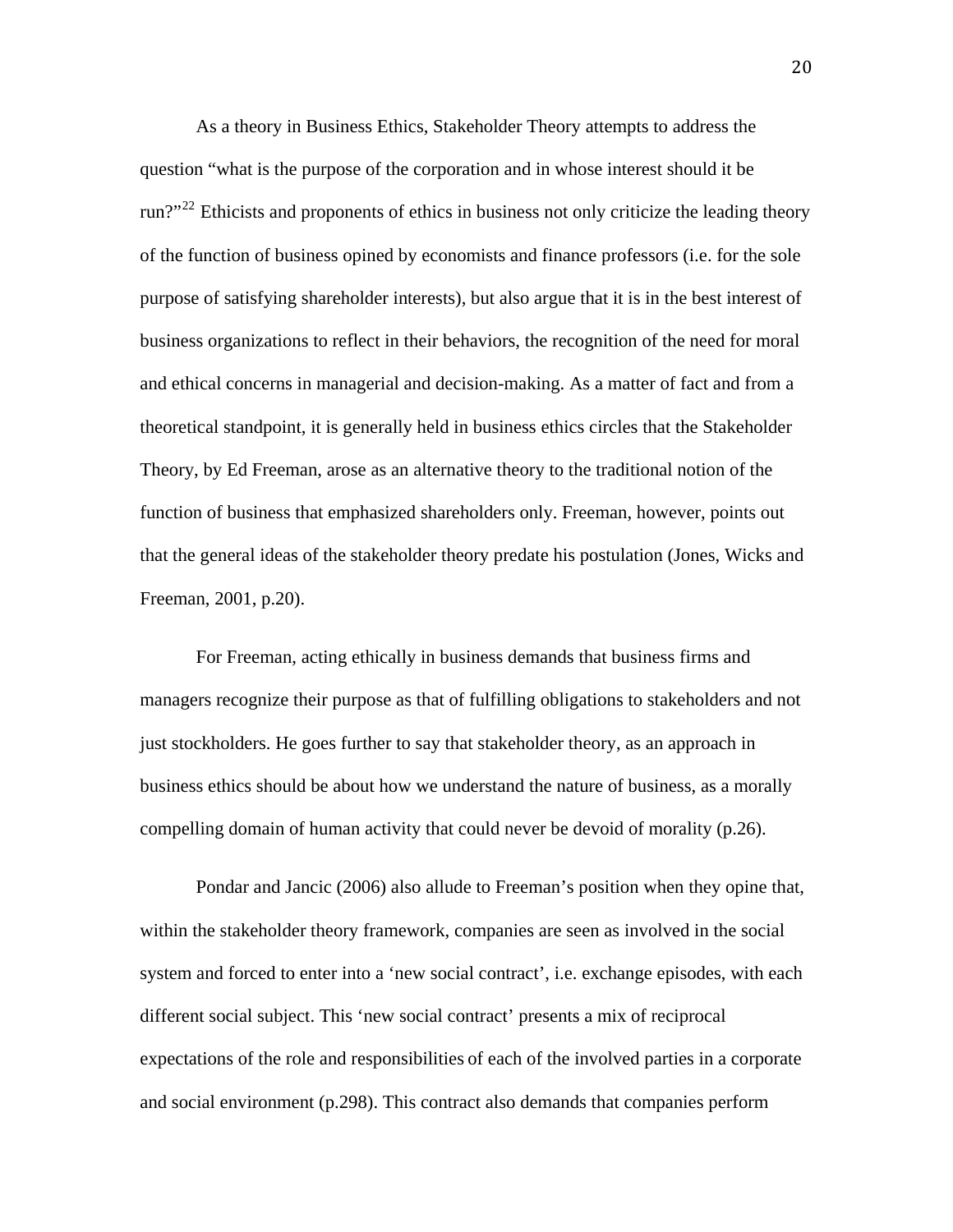social, ethical and environmental responsibilities. Therefore, the company's management has to balance different stakeholders' interests. Thus for Pondar and Jancic, the purpose of the company or firm is essentially to balance the interests of various stakeholders. When this is done, the company is said to be acting ethically and this leads ultimately to the success of the firm.

At this juncture, it should be pointed out that, although the stakeholder theory is still developing and has multiple interpretations, i.e. still lacks a convergent single theory, it still subsists as a cogent theoretical orientation in business ethics where it connotes the body of research in which the idea of "stakeholders" plays a crucial role. Its uniqueness as an ethical theory lies in its normative focus where the moral underpinnings of businesses require organizations and their managers to fulfill their obligations to a broad array of stakeholders rather than stockholders only.

Jones, Wicks and Freeman (2001) criticize the traditional notion of the firm put forward by the Nobel Prize winner Milton Friedman that the ethical obligation of business managers is to seek profits for the stockholders only, a single set of stakeholders. For Jones, Wicks and Freeman, this traditional notion (seeking profits for stockholders only) of the firm or business organization is myopic as it places too much emphasis on shareholders to the exclusion of other stakeholders. The traditional notion also diverts the attention and efforts of managers from groups that are vital to the success or failure of a firm's business initiatives and to whom these managers have obligations as well (p.19).

21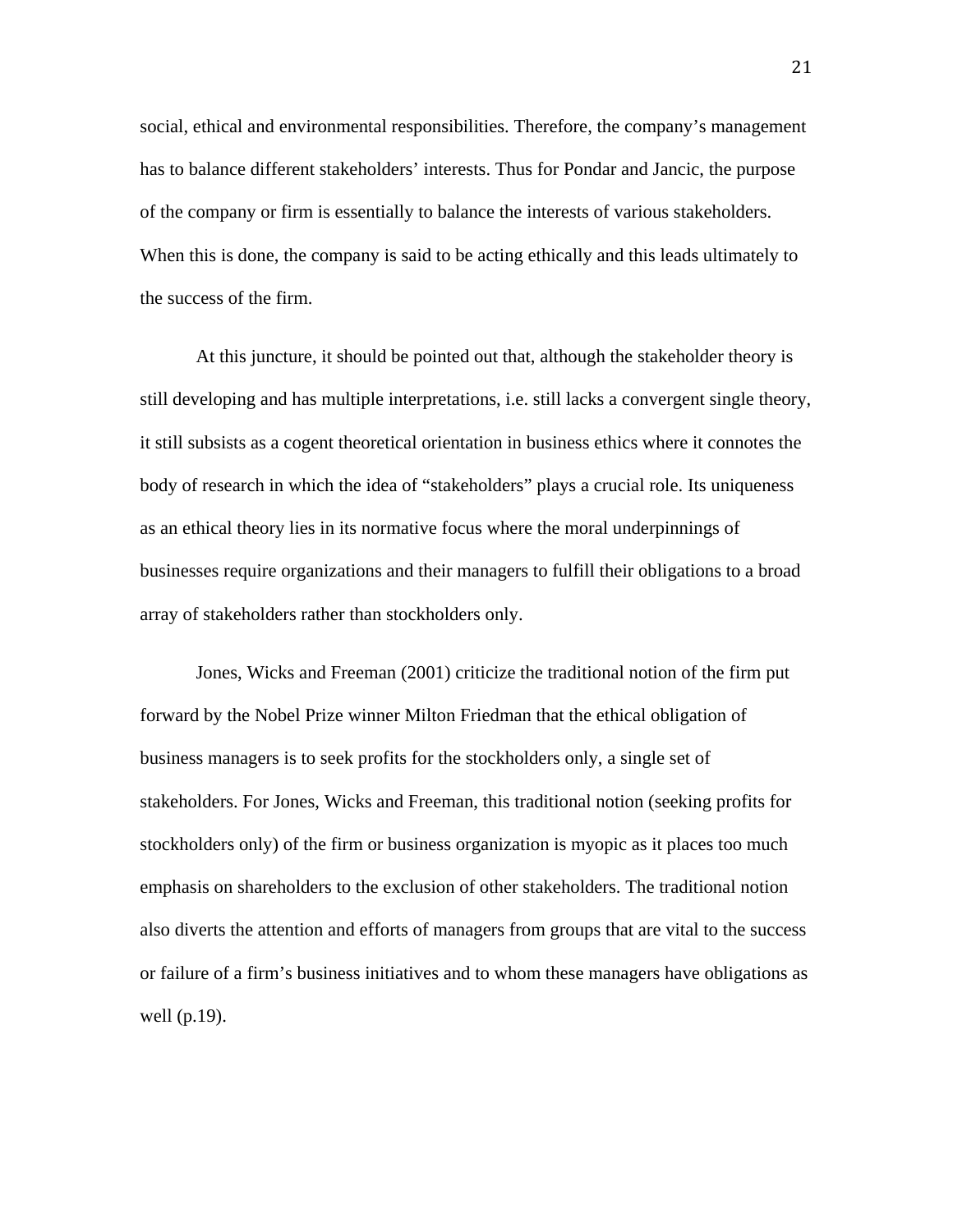As such, they (Jones, Wicks and Freeman) hold the position that, business managers must go beyond a simplistic and narrow perspective of the objectives of the firm to include other stakeholders other than the shareholders. Acting ethically here would thus entail business managers fulfilling responsibilities to the firm and its wide array of stakeholders.

For Donaldson and Preston (1995) the stakeholder theory requires of anyone managing or affecting corporate policies to possess, as a key management attribute, the simultaneous attention to the legitimate interests of all appropriate stakeholders, both in the establishment of organizational structures and general policies and in case-by-case decision making (p.67). For them, the rightful locus of corporate control and governance includes all stakeholders capable of influencing business decisions and policies.

As seen in Jones, Wicks and Freeman (2001) or in Pondar and Jancic (2006), or yet still Donaldson and Preston (1995), the central argument of the Stakeholder Theory is based on two premises: first, that to perform well, business organizations and their managers need to pay attention to a wide array of stakeholders and secondly, managers have obligations to stakeholders which include but extend beyond shareholders (Jones et al, 2001, p.20). In other words, the stakeholder theory holds that making profits for the firm and its shareholders, as well as fulfilling other duties to other groups associated with the firm are the essence for which a firm exists. This is to say that the most basic normative tenet of the stakeholder theory is the view that the claims of all legitimate stakeholders have intrinsic value.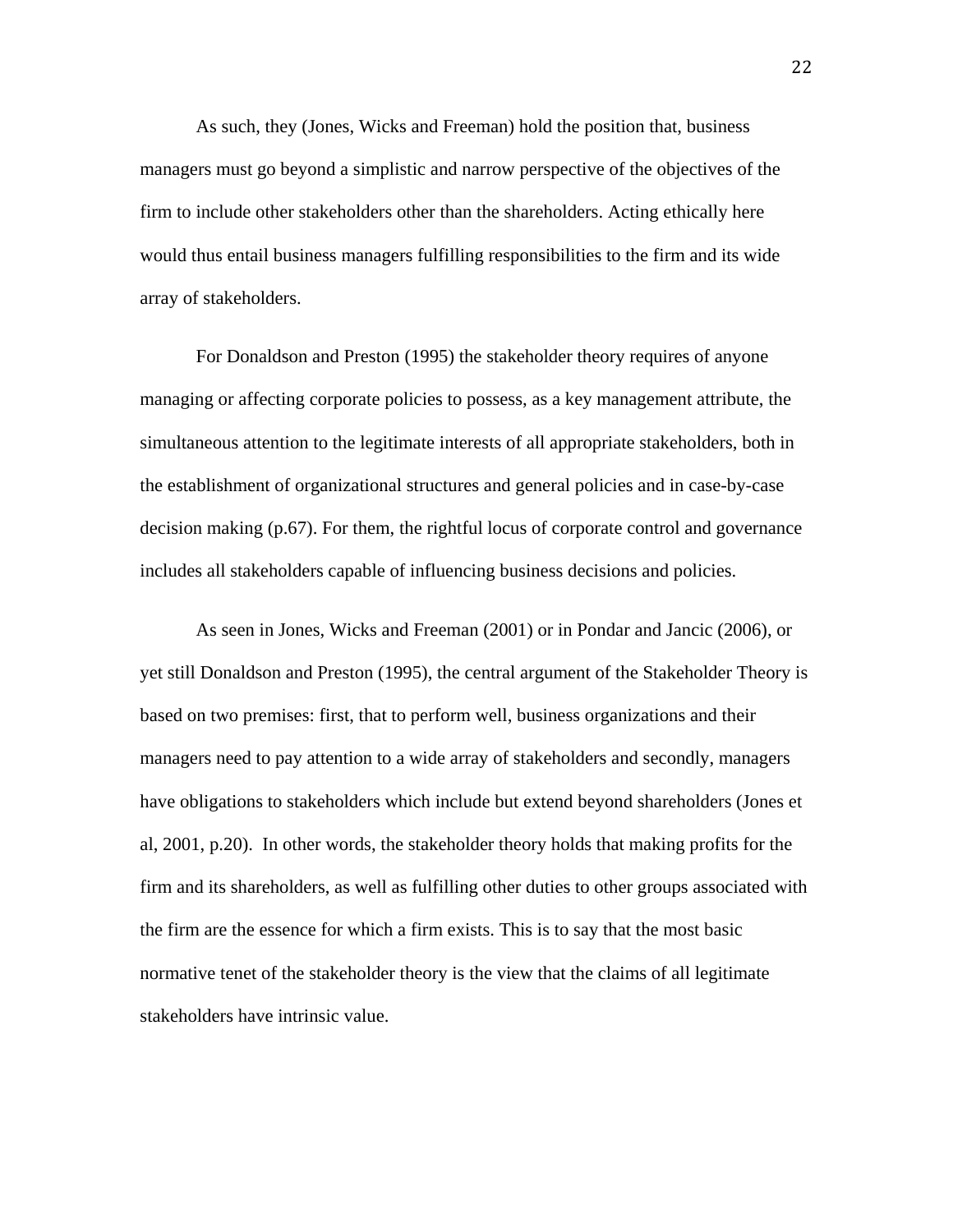Although, Jones, Wicks and Freeman (2001) use a "hub and spoke"<sup>[23](#page-63-10)</sup> (see Figure 1) to model the various stakeholders in their theory, this paper adopts the representation by Pondar and Jancic (2006) as more suited as it goes further in categorizing the various stakeholders in the stakeholder theory. 'Stakeholder' here refers to 'any group or individual who can affect or is affected by the achievement of the organization's objectives' (p.298)



Figure 1. Three Main Levels of Exchange and Communication with Company Stakeholders.

Source: Pondar & Jancic (2006), Towards a Categorization of Stakeholder Groups: An Empirical Verification of a Three-Level Model. Diagram. *Journal of Marketing Communications*, Vol. 12 Issue 4, found on p301. EBSCO*host* (accessed March 13, 2010).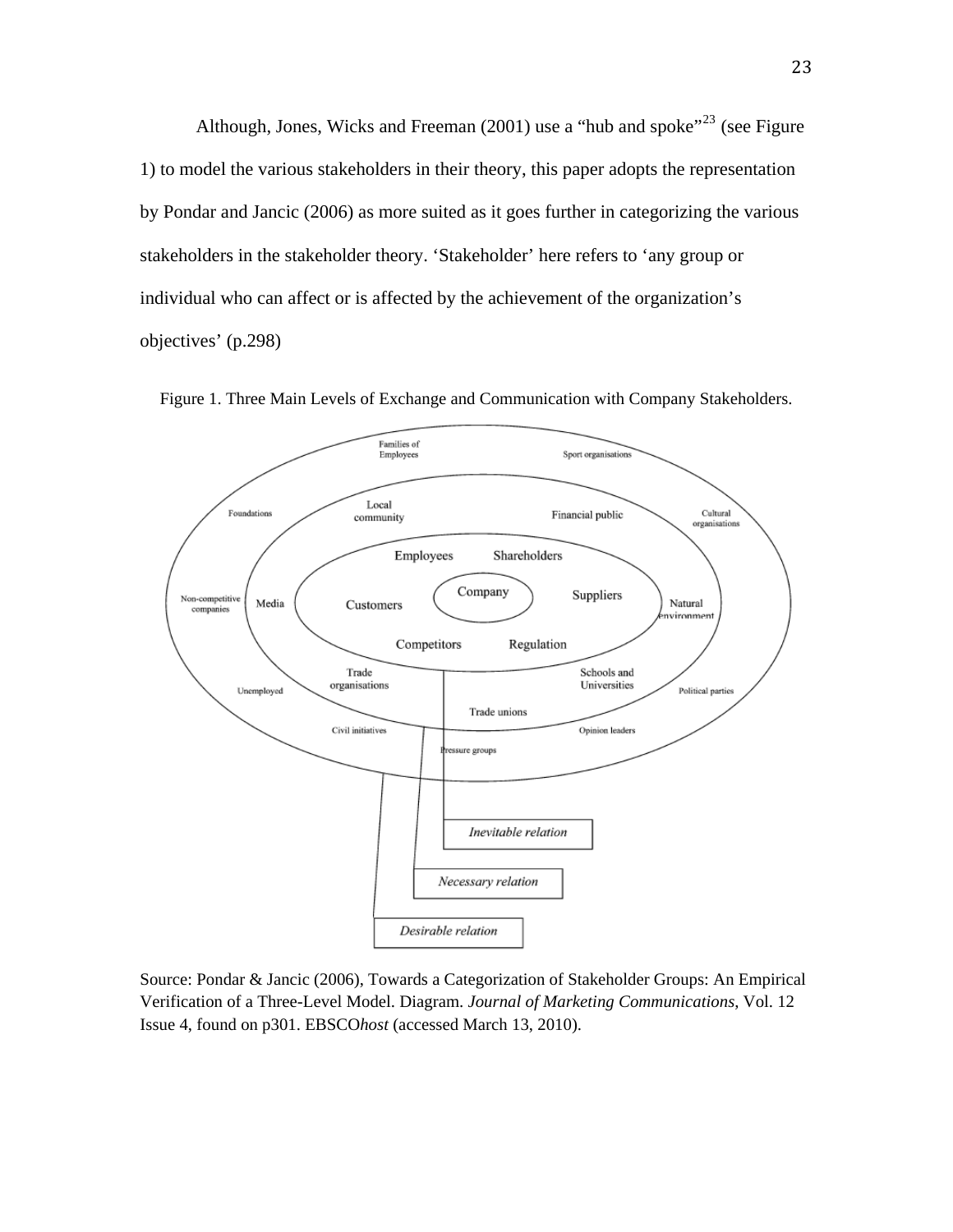The above postulation by Jones, Wick and Freeman (2001), and the figure representation by Pondar & Jancic (2006) capture some vital points and showcase their relevance to the CBN-Bank case analysis. As seen earlier Chapter 2 (discussing the nature, structure and actors in the Nigerian banking industry) and from the discussion and figure above, it can be said that deposit money banks (and their activities) as firms have an ethical obligation to a wide array of stakeholders (other than their shareholders) that includes the CBN (regulator) and vice versa. This is to say, the CBN also, as a social entity, has ethical obligations to a wide array of stakeholders. As Pondar and Jancic (2006) put it, "this 'new social contract' presents a mix of reciprocal expectations of the role and responsibilities of each of the involved parties in a corporate and social environment" (p.298).

In Figure 1, this relationship between the firm (banks) and the regulator (CBN) has been classified by Pondar and Jancic as an inevitable relationship. Acting ethically here would mean that deposit banks as well as the CBN as firms fulfill their responsibilities to the all stakeholders. Only in so doing do they fulfill their essences as ethical firms.

#### Systems Theory Model

Business Ethics Principle 2: The regulator in a financial system must first be ethical in character and action in order to exercise its mandate as a banking ombudsman.

Closely related to the stakeholder theory of business ethics is the systems theory approach. As an ethical theory, systems theory also attempts to connect business and ethics (Nilsson and Westerberg, 1997). According to the systems theory ethicists, social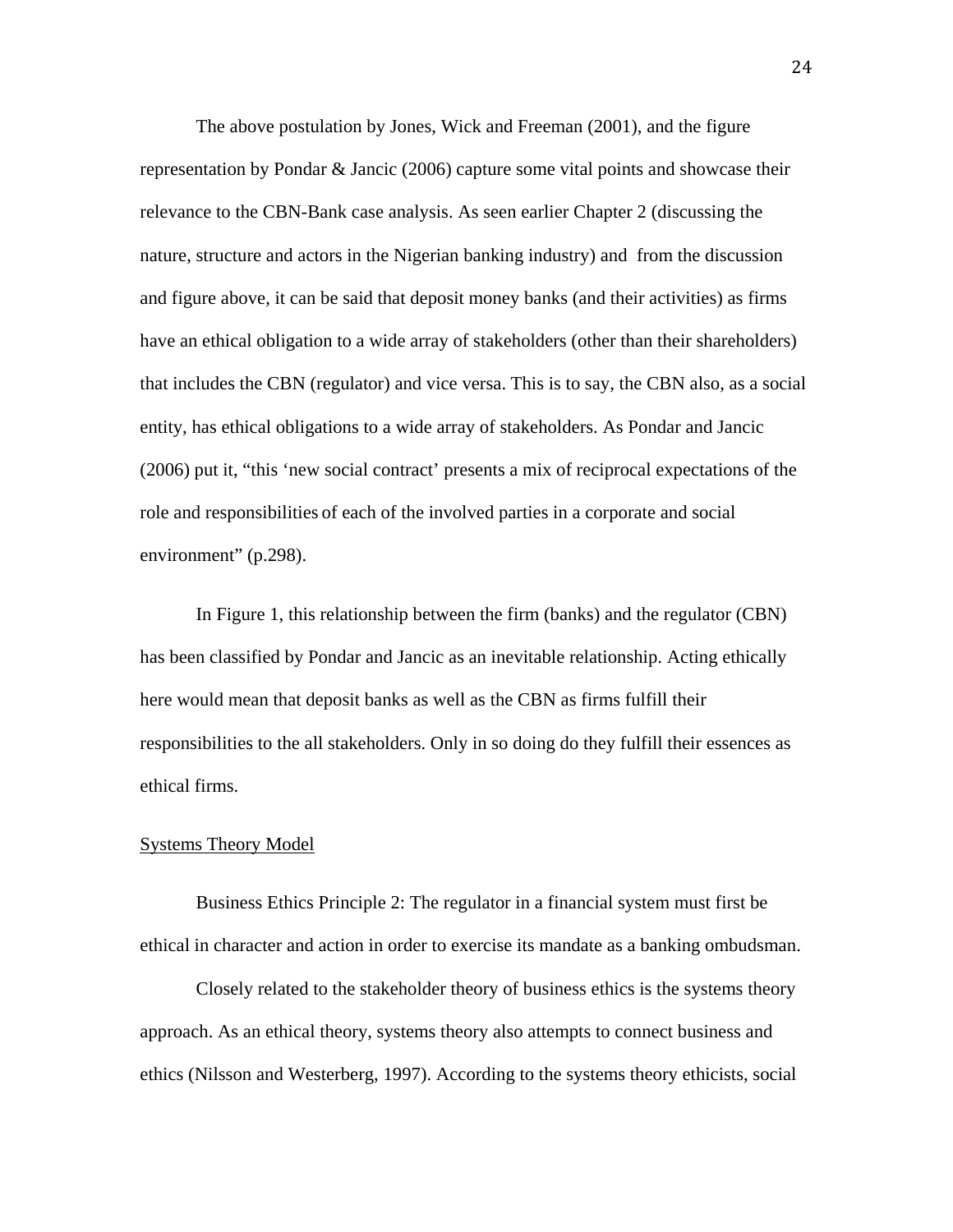phenomena cannot be fully understood in isolation. Rather they must be viewed as parts of the larger system within which they interact with other elements of the system (Ackoff, 1971, 1972, 1974, 1987). That is, within the systems theory framework, the optimization of the goals of individual components (subsystem goals) is to be pursued only to the extent compatible with the pursuit of overall system goals.

For Ackoff (1987), ethical judgment should be based not on rules that are to be applied to the outcomes of decisions or end product, but to the decision-making process involving stakeholders (p.185). That is, ethics is more of a matter of how decisions are made than of what decisions are made. To this end, Ackoff lists two principles that should guide corporation in ethical judgments:

- 1. Decisions should be made by consensus of all who are directly affected by the decisions, the stakeholders.
- 2. However unqualified stakeholders are to the decision-making process, they should endeavor to participate in the process unless (a) the stakeholder(s) do not know the consequences and ramifications of the decisions being made and (b) stakeholder's best interest will be taken into account by participating stakeholders in the decisionmaking process (p.186).

Within the first principle, Ackoff explains, for example, why criminal acts are immoral: because criminals deprive their victims of their "right" to participate in the decision (criminal act) that affects them. To this end, criminals cannot be involved in the decision (treatment) that affects the criminal. In other words, stakeholders who deprive other stakeholders of the right to participate in decisions that affect them should be in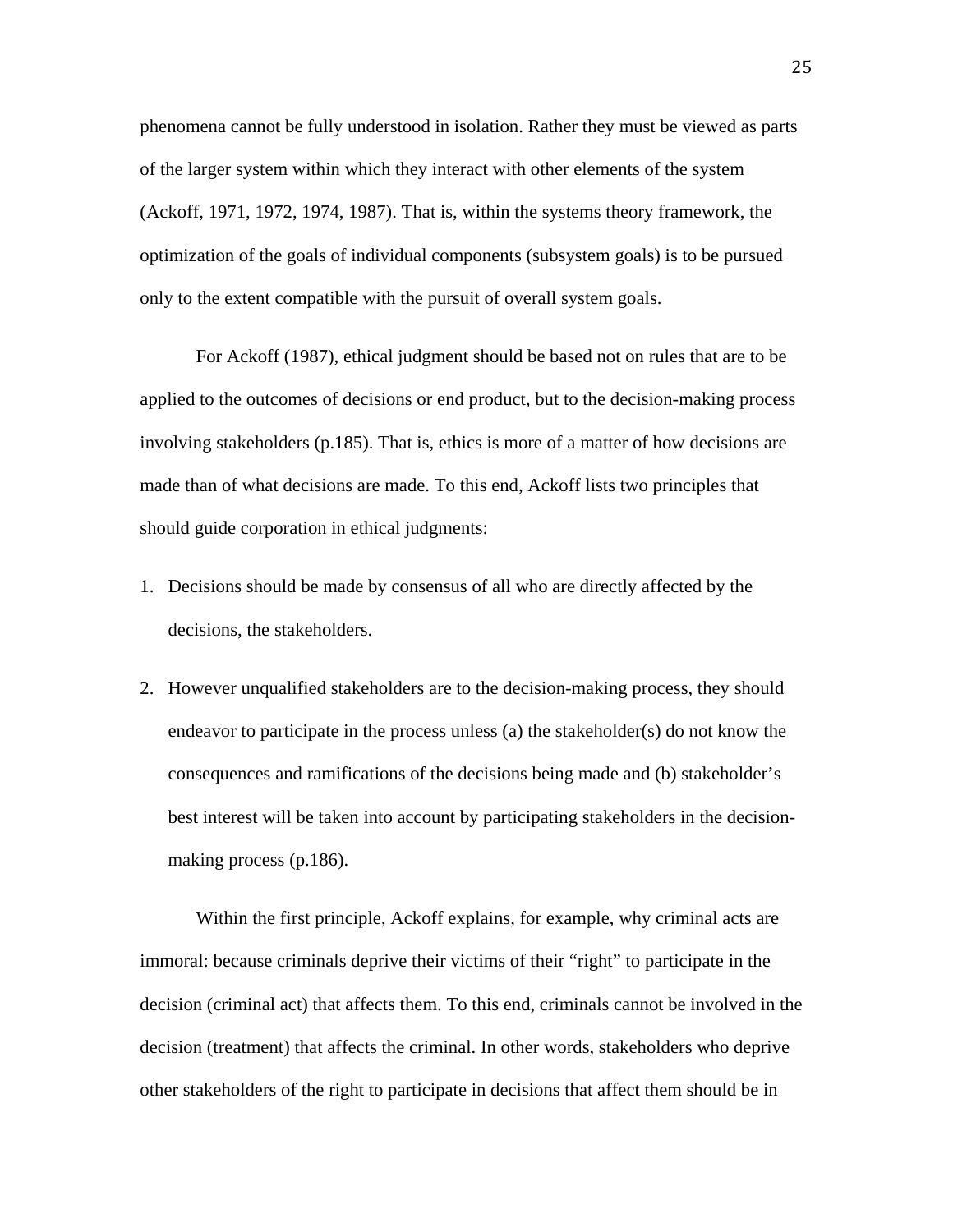turn deprived of the right to decide how other stakeholders or their representatives should treat them. Ackoff, however, holds that retributive treatment for immoral acts should always aim at reform and not punishment (p.186).

Within the second principle, Ackoff opines that ethical decisions can be made by some stakeholders on the behalf of some other stakeholders who, for the reasons mentioned above, cannot participate in the decision-making process. Stakeholders (or their representatives) who participate in the decision process are aware of the consequences of the decisions being made and are making such decision for the maximization of the best interests of all stakeholders (for the system). Consensus and maximum representation are thus key themes in Ackoff's postulation of business ethics through the systems theory lens.

Although Ackoff's postulation smacks of idealism, a point which he admits, his points hold true when we consider the CBN intervention that arose out of the misconduct of some management personnel at some deposit money banks in Nigeria. As decision makers, who carried out immoral acts, some Nigerian banks' personnel (management stakeholders of firms) were prevented by the CBN (regulator stakeholder) from further decision-making affecting other stakeholders in the system. The CBN in turn meted out treatment for immoral acts these bank management stakeholders had perpetrated, which has been seen by some as acting on behalf of other stakeholders and the banking system at large. We shall however discuss this in-depth in the next chapter.

A point to be noted here, however, is the notion of inter-relationships among parts within the system and which make up the system. That is to say, the actions of a part of

26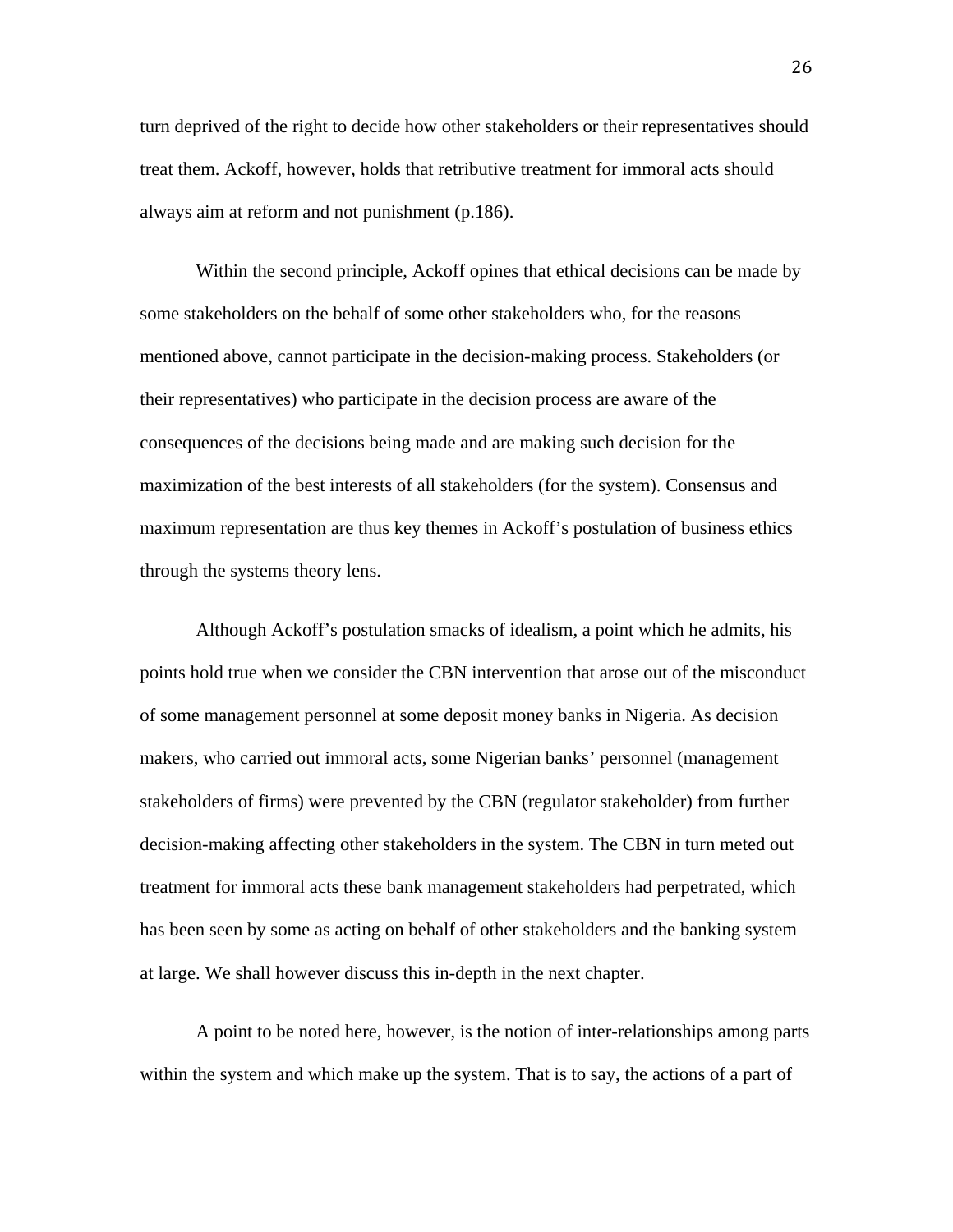the system could have consequences on the rest of the system, as such the system in its essence or in search of its ultimate goal will constantly seek to balance itself or maintain equilibrium. As such, it can be said that the system theory lens of business ethics places emphasis on maintaining balance of the overall system and that subsystem interests are subordinate to the overall system interests.

Buttressing this position, Duska and Clarke  $(2001)$ ,  $^{24}$  $^{24}$  $^{24}$  following Aristotelian logic, see human beings or groups of human beings (organizations) as social animals and that the fulfillment of their appropriate ends, which is the goal of ethical behavior, can only take place within a society(Polis) whose structures either help or hinder or individual fulfillment (p.207). Put differently, individuals or organizations, as parts (sub-systems) can only attain fulfillment within the structures (balancing elements) of the society (overall system).

Nilsson and Westerberg (1997) posit that Systems Theory or Thinking is not only one line of thought but several and depending on which approach of systems thinking methodology is adopted, ethics will be treated differently. They posit four methodologies in systems design and development namely multimodal methodology, hypersystems, soft systems methodology and developmental work research (p.498). Table 2 gives a summary highlight of each methodology's approach to business ethics.

It suffices to point out that Nilsson and Westerberg see the contribution of systems theory approach to business ethics only when practical applicability and clear ethical stance are combined to address ethical issues (p.504).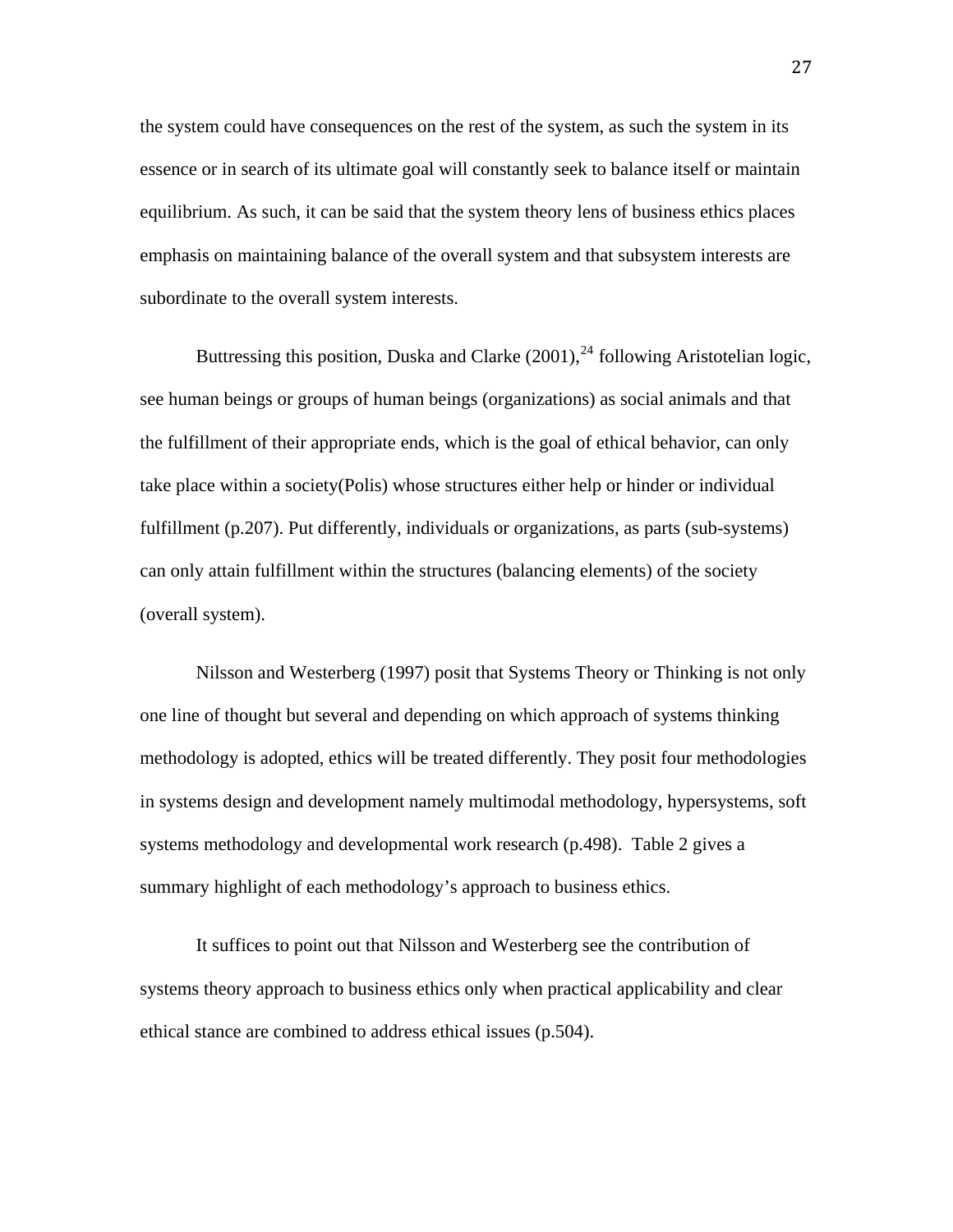|                                                          | <b>Multimodal</b><br><b>Methodology</b><br>(de Raadt) | <b>Hypersystems</b><br>(Ivanov)              | <b>Soft Systems</b><br><b>Methodology</b>              | <b>Developmental Work</b><br>research<br>(Engestrom)            |
|----------------------------------------------------------|-------------------------------------------------------|----------------------------------------------|--------------------------------------------------------|-----------------------------------------------------------------|
| <b>Overriding Purpose</b><br>(idealistic –<br>Pragmatic) | <b>Welfare of Humanity</b><br>(idealistic)            | Not explicitly stated<br>(idealistic)        | Handle soft problems<br>situation (pragmatic)          | <b>Handle everyday</b><br>dilemmas                              |
| <b>Tools (Conceptual</b><br>$-$ Operational)             | Multimodal thinking<br>(mostly conceptual)            | Tools yet to be<br>developed<br>(conceptual) | Methodology as such<br>(conceptual and<br>operational) | <b>Human activity system</b><br>(conceptual and<br>operational) |
| <b>Situational</b><br><b>Contingency (High-</b><br>low)  | Low                                                   | Low                                          | High                                                   | <b>High</b>                                                     |
| <b>Emphasis on Ethics</b><br>(Strong-Weak)               | <b>Strong</b>                                         | <b>Moderately Strong</b>                     | <b>Moderately Weak</b>                                 | <b>Weak</b>                                                     |

Table 2. Some Features of the Four Systems Design Methodologies

Source: Nilsson & Westerberg (1997), Business Ethics and Systems Thinking. Table. *Systems Practice*. Vol. 10, No.4, found on p.503. EBSCO*host* (accessed March 15, 2010).

Nilsson and Westerberg also place emphasis on consensus amongst constituent parts or layers. That is, systems theory as an approach to business ethics emphasizes the balance of the overall system over its constituent parts or subsystem.

# The Caux Round Table (CRT) Business Principles:

Business Ethics Principle 1: Ethical Behaviors in business practices lead to business success, and a stable financial system.

In the present epoch, the CRT, as an international network of principled business leaders working to promote a moral capitalism, has highlighted the necessity of instilling sound ethical practices across the business world. Using two ethical ideals, "kyosei" (Japanese term referring to living and working for mutual advantage) and "human dignity", the CRT seeks to establish a worldwide vision for ethical and responsible corporate behavior and which will serve as a foundation for action for business leaders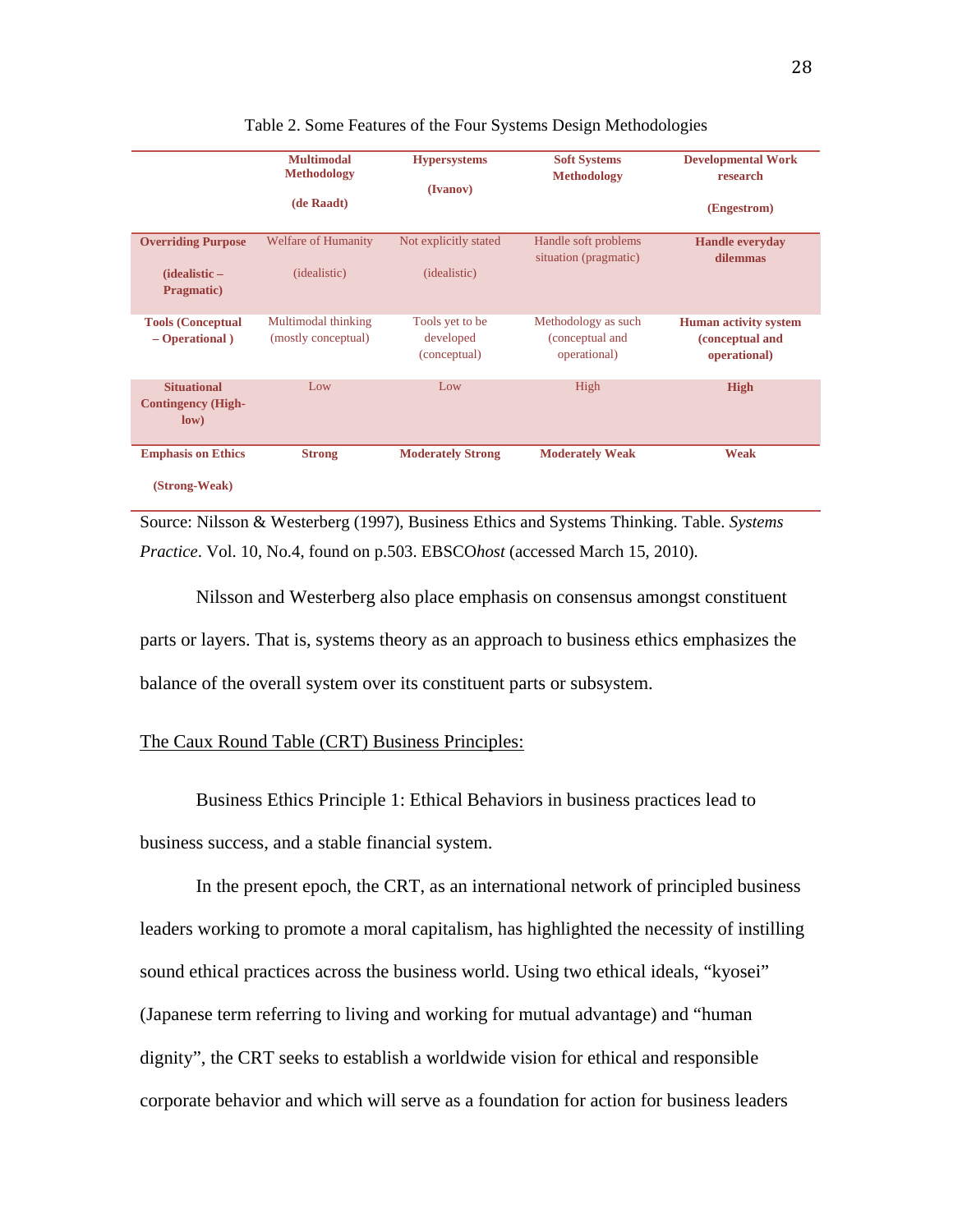worldwide. For them, if capitalism is to be respected, as well as remain a sustainable concept for global prosperity, it must be both responsible and moral. As such, businesses operating under the capitalist code, in addition to their practical reliance on measures of profit and loss, need a moral compass.<sup>[25](#page-63-0)</sup>

The CRT therefore sets forth seven principles for responsible business. These principles, rooted in three ethical foundations namely: responsible stewardship; living and working for mutual advantage (kyosei); and the respect and protection of human dignity, are to serve as ethical norms for acceptable businesses behavior<sup>[26](#page-63-1)</sup>. Appendix C highlights the working framework of these principles. In the author's opinion, these seven principles reflect an attempt to provide ethical guidelines for contemporary business environments and actors as it takes into cognizance the ethical dilemmas, situations and challenges business encounter today.

The central argument of the CRT is that the self-interested pursuit of profit by some stakeholders, with no concern for other stakeholders, will ultimately lead to business failures and, at times, to counterproductive regulation<sup>[27](#page-63-2)</sup>. Consequently, business leaders must always assert ethical leadership so as to protect the foundations of sustainable prosperity. Put differently, the CRT principles recognize that while laws and market forces are necessary, they are insufficient guides for responsible business conduct today. To buttress their argument, the CRT points back to the recent events of the 2009 global financial crisis. These events, for them, reveal failures of governance and ethics and thus tarnish the positive contributions of responsible business to higher standards of living and the empowerment of individuals around the world.<sup>[28](#page-64-0)</sup>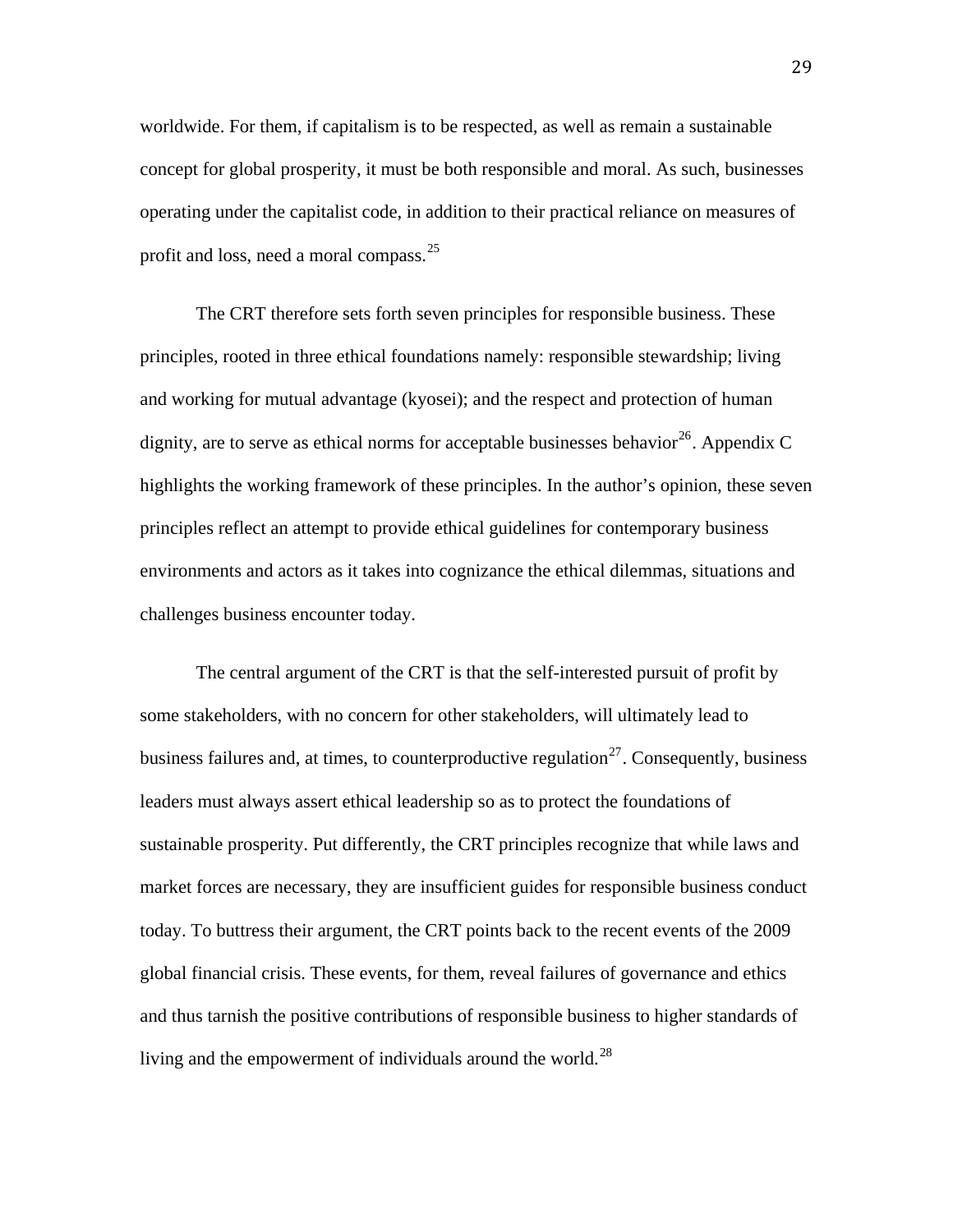Another argument of the CRT is that they posit their seven principles for responsible business have a risk management foundation: the CRT seven principles seek to balance the interests of business with the aspirations of the society (system) to ensure sustainable and mutual prosperity for all. For them, good ethics is good risk management.<sup>[29](#page-64-1)</sup>

Like the stakeholder theory and the systems theory discussed earlier, the CRT Principles for Responsible Business are supported by detailed stakeholder management guidelines covering each key group of business success: customers, employees, shareholders, suppliers, competitors, and communities. Put differently, CRT Principles for responsible business recognizes systems and it component parts that are not only related but also to be considered in decision-making.

# Corporate Governance

Business Ethics Principle 3: Corporate Governance regimes are a necessity for the success and stability of the Nigerian financial system.

As a concept reflected in this capstone's title and much more as a theme in business ethics, corporate governance denote the concrete application of ethics in organizational behaviors, activities and systems. Corporate governance has a vast literature as business ethics itself, and has evolved over centuries, often in response to corporate failures or systemic crises (Iskander and Chamlou, 2000, p.1). The persistent concern in societies over the status of health of corporations and of society in general underpins the relevance of corporate governance both as an ethical principle and as a practice to date (Arjoon, 2005, 343).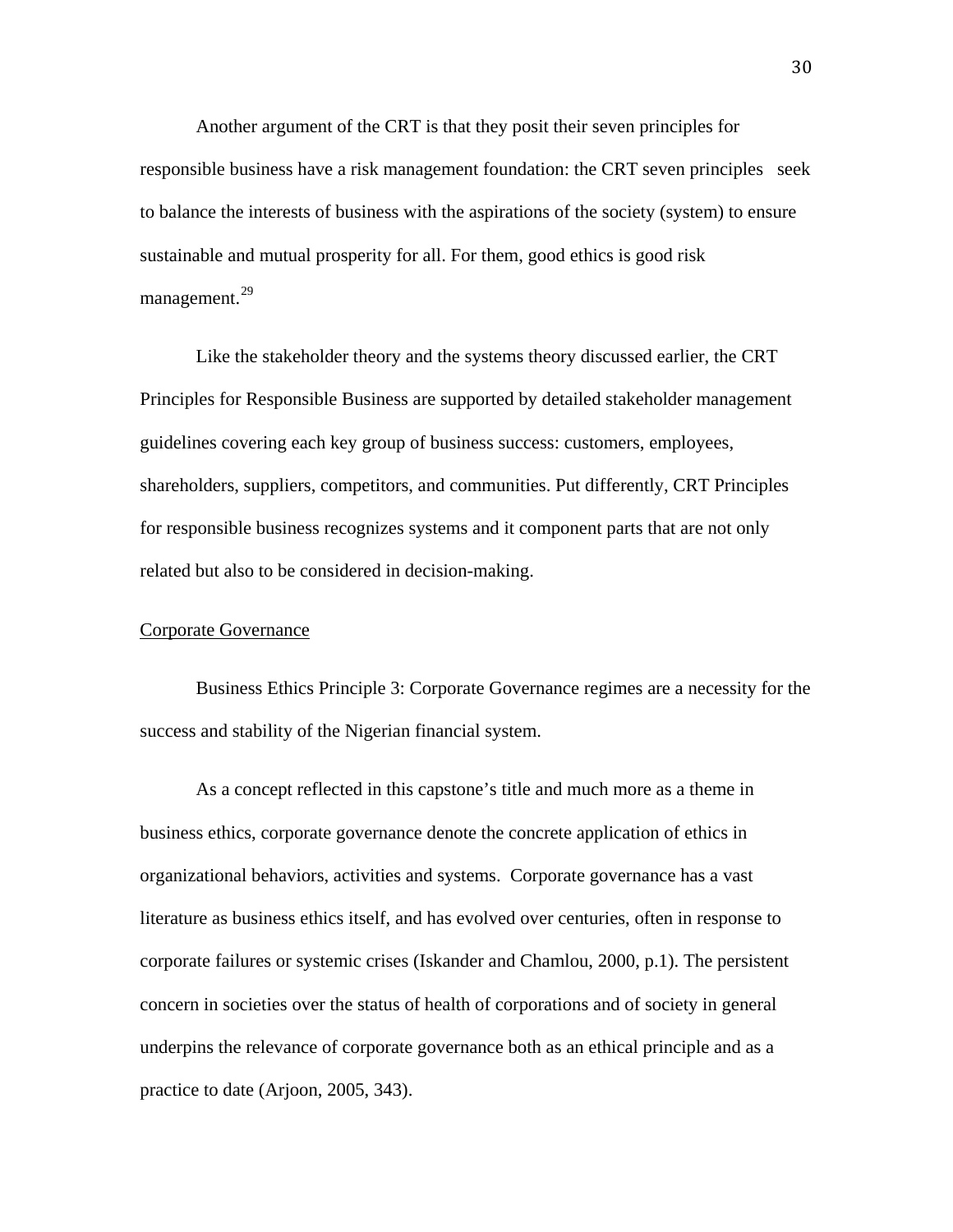For Boatright  $(2001)^{30}$  $(2001)^{30}$  $(2001)^{30}$  corporate governance is concerned broadly with who has the right to control the activities of a firm and how this right is to be exercised (p.38).Should this right fall to the executive management solely or to the shareholders of the organization? Although he posits that this function should be the preserve of the shareholders and posits a robust argument to back it up (which are amenable to criticisms), Boatright acknowledges the importance of corporate governance as a concept in business ethics and as a system of practices in the business world. For Boatright, corporate governance is essentially a search for the most efficient system of economic organization (p.58).

Primeaux  $(2002)^{31}$  $(2002)^{31}$  $(2002)^{31}$  sees 'corporate governance' (although he did not use this term) as a framework or blueprint for business and for people in business to be able to appreciate the ethics of business, and to regulate themselves rather than waiting for political, legal and religious demands to be imposed from outside. As such, using Primeaux's thinking, corporate governance is about tying business ethics to profit maximization where profit maximization goes beyond the rational, numeric bottom-line accounting profits (p.242).

Iskander and Chamlou (2000) offer two perspectives (private sector and public sector) on how corporate governance is viewed. From a private sector or corporation's perspective, corporate governance is about maximizing value subject to meeting the corporation's financial and other legal and contractual obligations. This involves the board of directors' balancing the interests of shareholders with those of other stakeholders. From the public policy perspective, corporate governance is about nurturing enterprises while ensuring accountability in the exercise of power and patronage by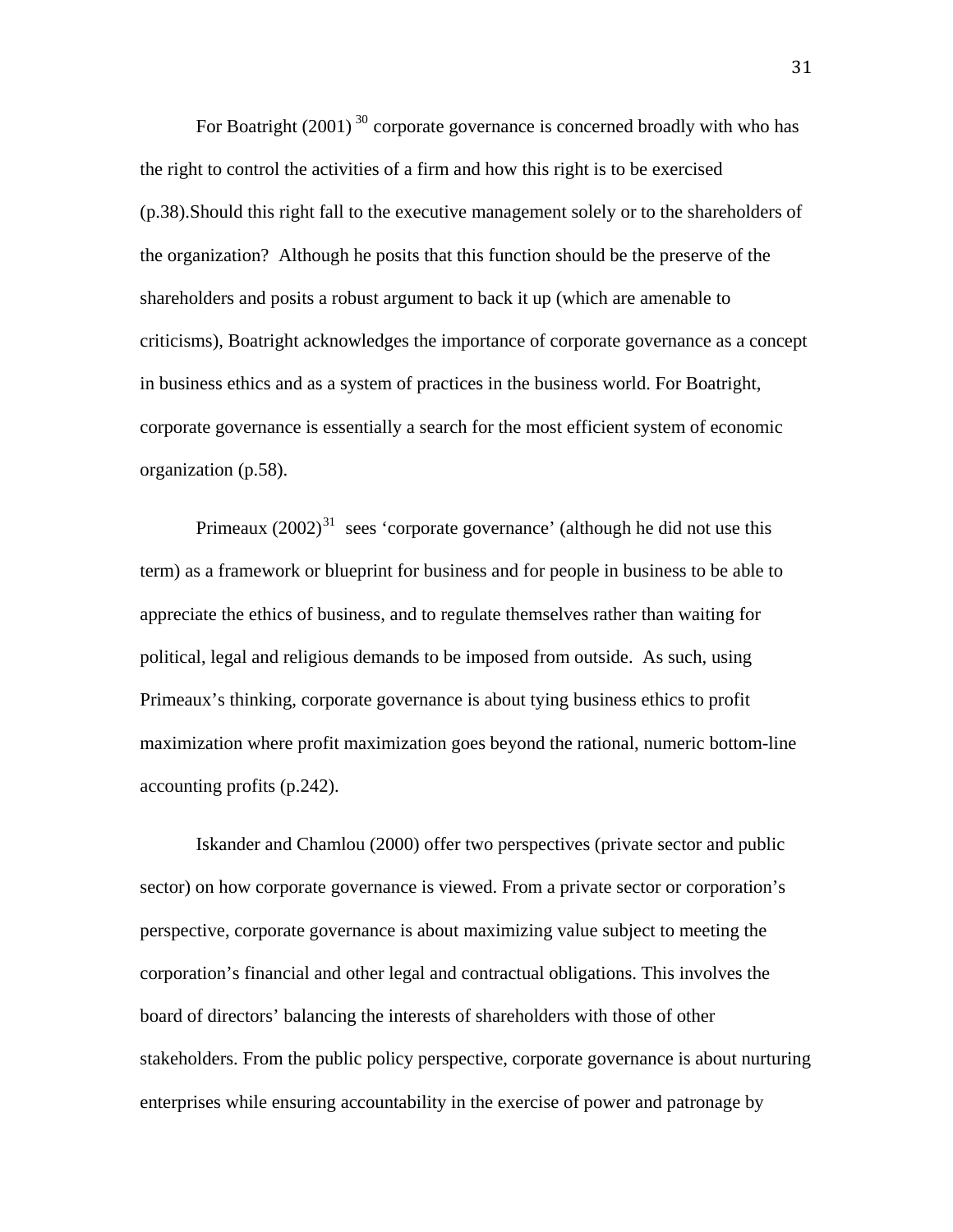firms. Within the public view, corporate governance serves to provide incentives and discipline to minimize disparities between private and social returns, as well as to protect the interests of stakeholders (p.3).

Iskander and Chamlou's conceptualization of corporate governance as represented in Appendix D reveals a framework based on the interplay between internal incentives and external forces that together govern the behavior and performance of the firm.

Millstein (1998), seeing corporate governance as the internal means through which corporations accomplish their goals, opines that corporate governance is comprised of both internal relationships (e.g. between shareholders, board of directors, managers, employees, etc) and external relationships amongst stakeholders (e.g. between firms and government regulations, public perception and competitors). An understanding of these interrelationships between stakeholders and their individual roles is therefore needed to understand how corporate governance is shaped or modeled (p.7).

Positing the findings of the Organization for Economic Co-operation and Development (OECD) advisory group, Millstein goes further to say that:

- 1. Corporate governance practices constantly evolve to meet changing conditions (no single universal model of corporate governance).
- 2. Corporate governance practices will continue to vary across nations and cultures.
- 3. Corporate governance practices will vary as a function of ownership structures, business circumstances, competitive conditions and corporate life cycles etc.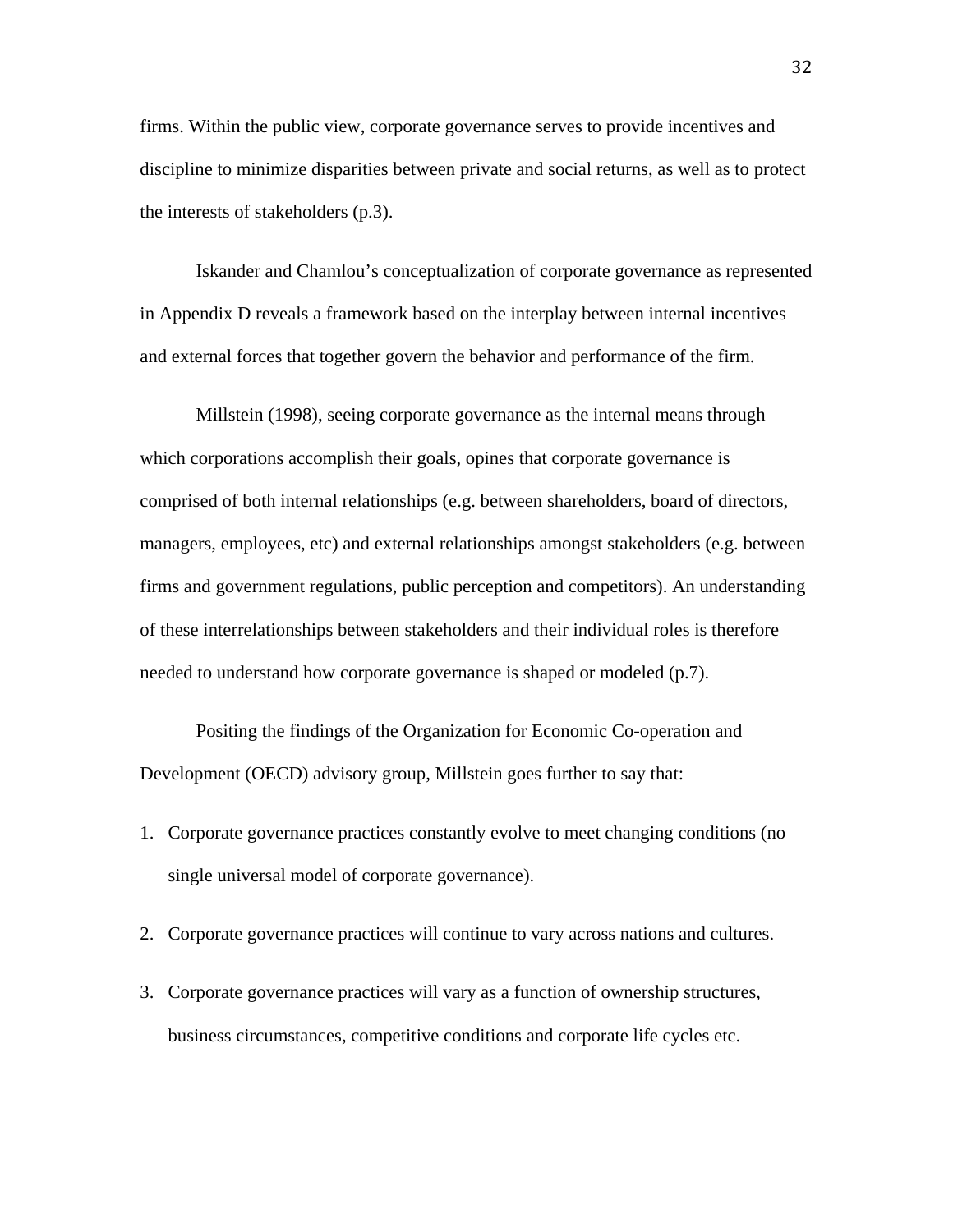The postulations above are cogent as they reflect present realities (and complexities) of the business world today and more so in the case study of the Nigerian banking industry.

In summary, this chapter reveals that behaving ethically and business success are inseparable. To separate them is the surest way to fail for businesses as much as for societies. Businesses are part of the social system that has other stakeholders or subsystems interplaying. It thus behooves of the system to maintain balance in order to attain its ultimate goal or essence. In other words, acting ethically by business persons in the pursuit of business objectives and goals is not only a tenet for sustainable business practices, but is demanded of contemporary firms today. The next chapter attempts to discuss these in more depth.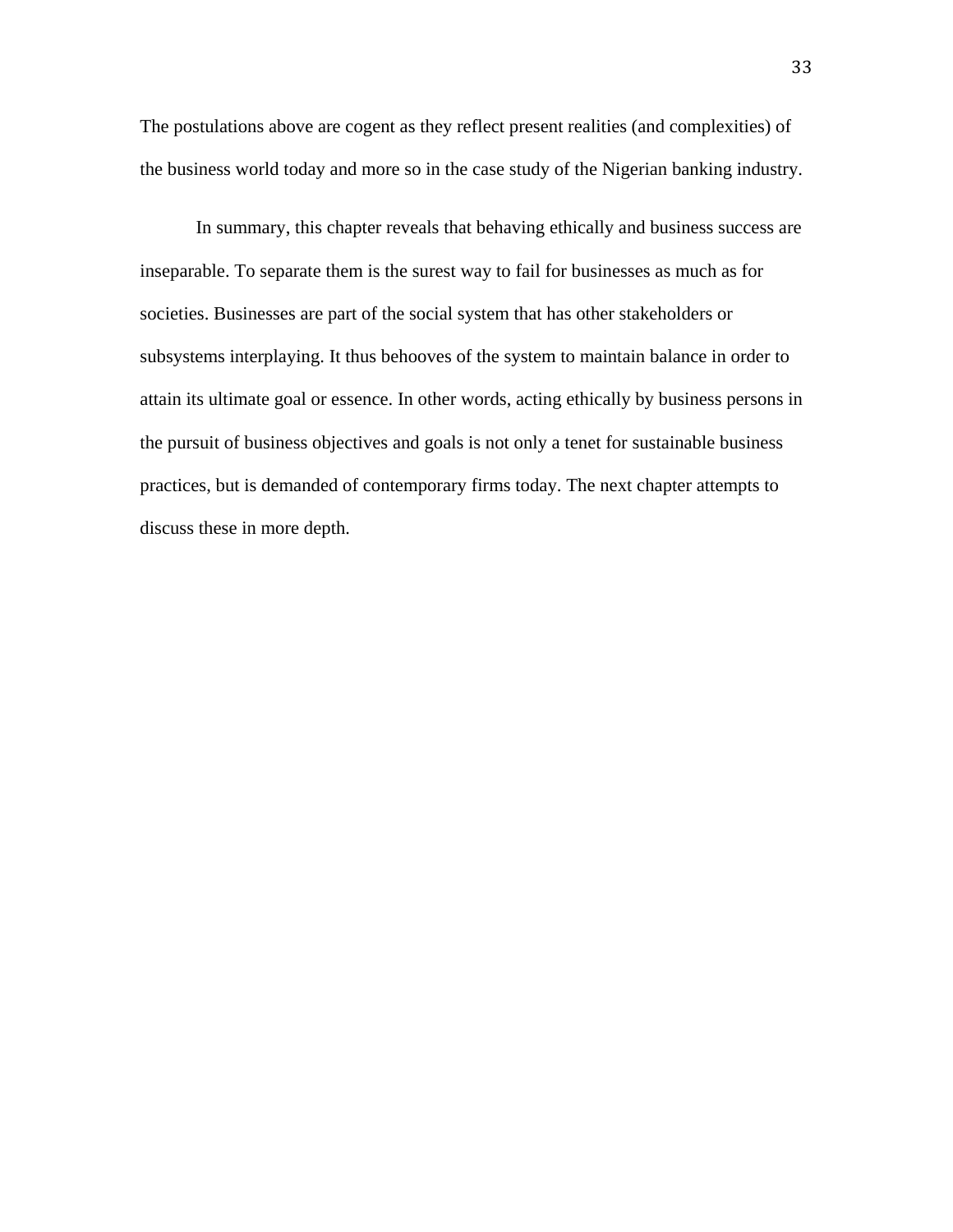## CHAPTER 4

# AN ETHICAL ANALYSIS OF THE 2009 REGULATOR INTERVENTION AND OPERATOR BEHAVIORS

It is expedient to begin this chapter with a reiteration that this capstone seeks to evaluate, using the ethical models discussed in the preceding chapter, the 2009 CBN intervention in the Nigerian Banking industry and the behaviors of some deposit money banks that necessitated that intervention. In other words, what constituted the unethical behaviors of some operators (banks) that prompted the action of the regulator (CBN)? Are these interventions by the regulator, themselves considered as ethical and justified? To this end, it is necessary that this research list what is referred to as 'operator behaviors' and 'regulator intervention' in 2009.

The behaviors of the affected operator banks' CEOs and their directors include some of the following  $\arctan 32$  $\arctan 32$ :

- 1. Alleged granting of loans (in billions of naira) to various firms without adequate collateral.
- 2. Alleged granting of non-performing loans to personally owned but disguised companies of the CEOs and directors and without collateral, contrary to CBN regulations.
- 3. Alleged granting of loans with values above the approved limit (25 billion naira i.e. \$166 million) and without approval from the CBN.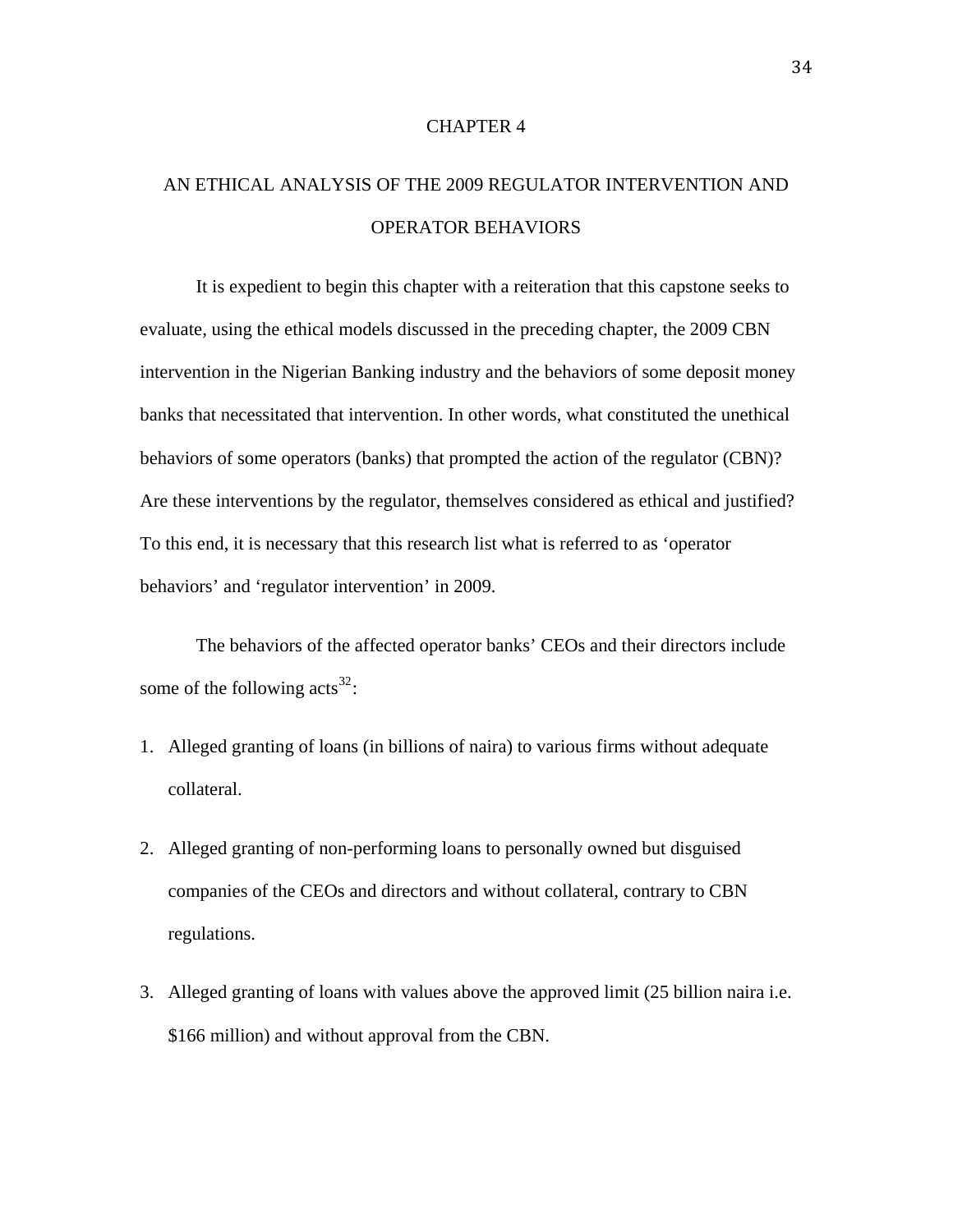- 4. The allegation of incorrectly importing commercial papers under the Expanded Discount Window in the statement of assets and liability of the affected banks.
- 5. Alleged falsification of bank records and figures, and failure to give a true and fair view of the state of the affairs of the bank to the CBN and NDIC.
- 6. Alleged failure to take all reasonable steps to ensure the correctness of Bank monthly bank return to the CBN between October 2008 and May 2009.
- 7. Alleged taking of \$10,000 holiday allowances in contravention of the code of conduct for banks issued by CBN.
- 8. Alleged engaging in money laundering activities  $33$ .

The above acts according to the Economic and Financial Crimes Commission (EFCC) are offenses contrary to and punishable under Sections 28 (3) and 50 of the Banks and Other Financial Institutions Act (BOFIA) CAP B3, Laws of Nigeria, 2004.

On the other hand, the CBN intervention constituted of the following actions:

- 1. The firing of the CEOs and the boards of directors of eight banks.
- 2. The replacement of the fired officers with external CBN-appointed officers.
- 3. The injection of 420 billion naira (\$2.8 billion) of government funds into the affected eight banks to address their insolvency and liquidity challenges, thereby stabilizing the Nigerian banking system from potential collapse.

Having listed the above, this paper proceeds to conduct an analysis of the above behaviors and intervention using the ethical models discussed in Chapter 3.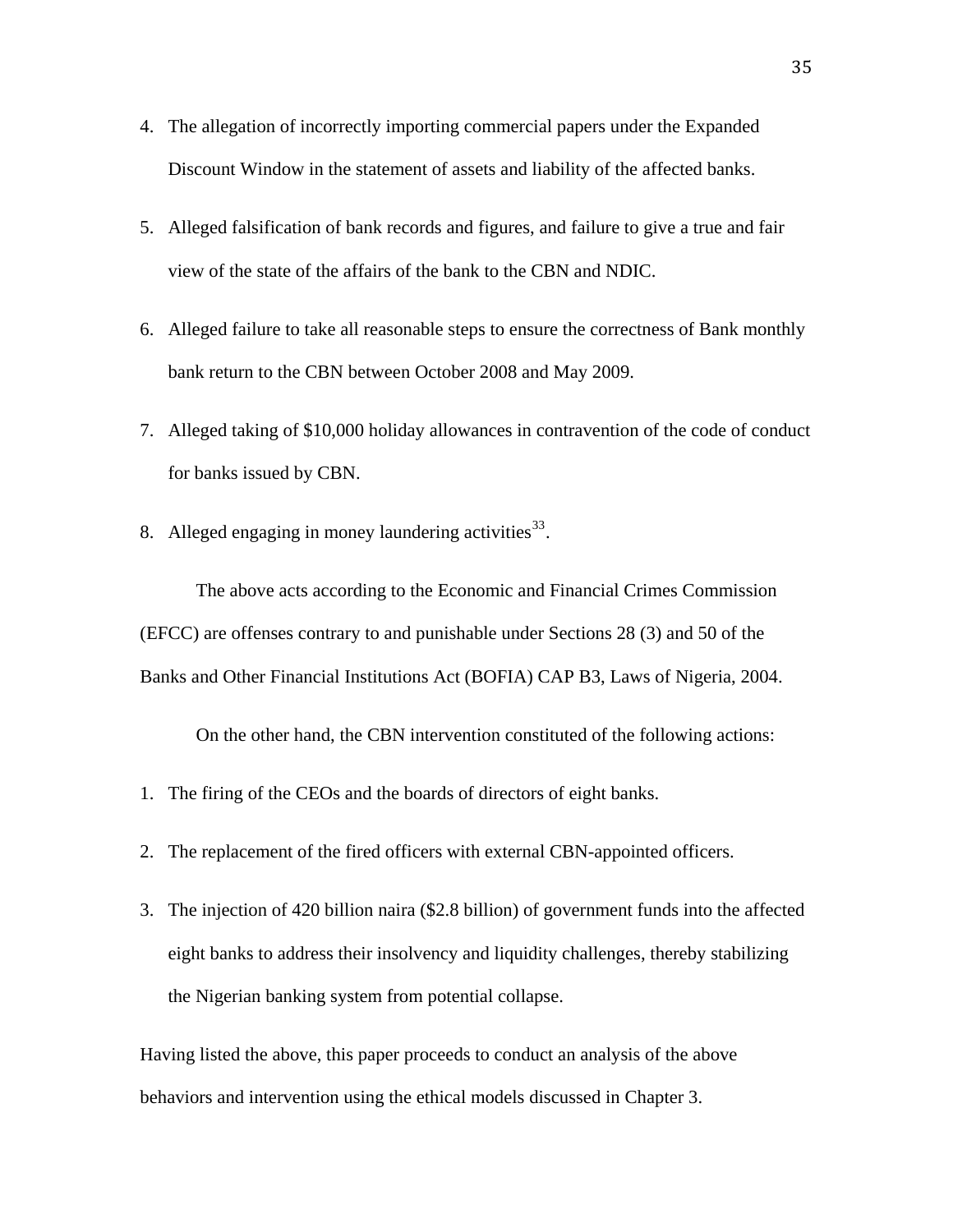## Analysis of the 2009 Operator Behaviors

An examination, using principles 1through 4 and 7 of the CRT Principles to Responsible Business, the stakeholder theory and the systems theory, would classify the above behaviors of the bank executives as unethical. Specifically, CRT Principle 1 states "Respect Stakeholders beyond Shareholders". In this statement, the CRT exhorts responsible businesses and their mangers to maintain the economic health and viability of their respective institutions, not just for the sake of profits for shareholders, but also profits for other stakeholders.<sup>[34](#page-64-6)</sup> 'Profits' here go beyond numeric financial values to include economic, social and even environmental goods for the stakeholders. This principle as such echoes themes found in the stakeholder and systems theories, which also emphasize that business managers have obligations to stakeholders beyond shareholders.

By granting loans, in many cases beyond approved limits and without CBN approval, the fired bank executives did not respect the interest of stakeholders and jeopardized the economic viability of their respective institutions as evidenced by the insolvency of their respective banks. An insolvent bank means that thousands of jobs, associated (linked) businesses and their dependents are put at a risk. An insolvent bank also means that its investors may possibly lose their investments, thereby jeopardizing their livelihoods, etc. Within this frame of reasoning the bank executives neglected their obligations to the wider stakeholder group, which includes the affected banks as organizations (interest of shareholders and employees) and other stakeholders of society. Thus, the behaviors of these bank executives are considered unethical under CRT principles.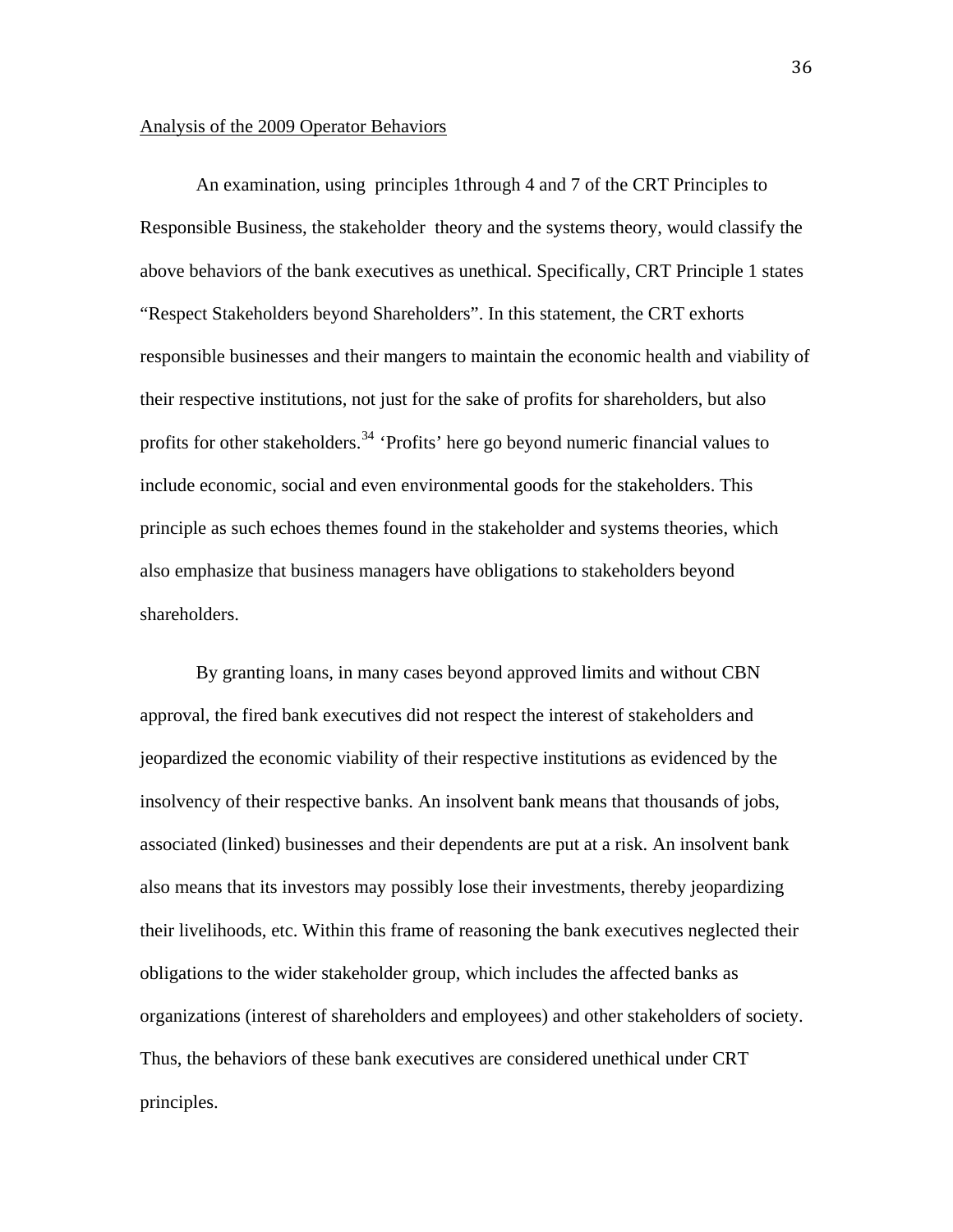In CRT principle 2, which states "Contribute to Economic, Social and Environmental Development", businesses are expected to enhance society through effective and prudent use of resources. This concern for the welfare of society is also a central theme in the multimodal methodology of a systems theory approach to business ethics (see Table 2, p.28). In both ethical viewpoints business managers are expected to act in manners that sustain society's (system's) 'operating' capital – financial, social and environmental goods - and thereby contributing to the economic, social and environmental development of society.<sup>[35](#page-64-7)</sup> The fired bank CEOs and executives, as seen in their alleged actions e.g. taking of huge holiday allowances, reveal behaviors that lack prudence in the use of financial resources placed in their care and administration. By such actions, these executives acted contrary to a generally accepted standard of ethical behaviors expected of businesses and more so of banks and their obligation to the larger system (society).

In CRT principle 3, which states "Respect the Letter and the Spirit of the Law", responsible and ethical business managers are expected to be transparent, truthful and faithful to promises made in their dealings. The principle also exhorts business managers to avoid, even if legal, business behaviors that can have adverse consequences for stakeholders.<sup>[36](#page-64-8)</sup> Put differently, this principle expects business leaders, in this case, bank chiefs and their lieutenants, to conduct business transactions that go beyond minimal legal obligations and interpretations. As such, evaluating the particular behavior of the fired bank executives - granting of loans to fictitious (masked the true identity of ownership) companies that eventually became non-performing loans - reveal a grand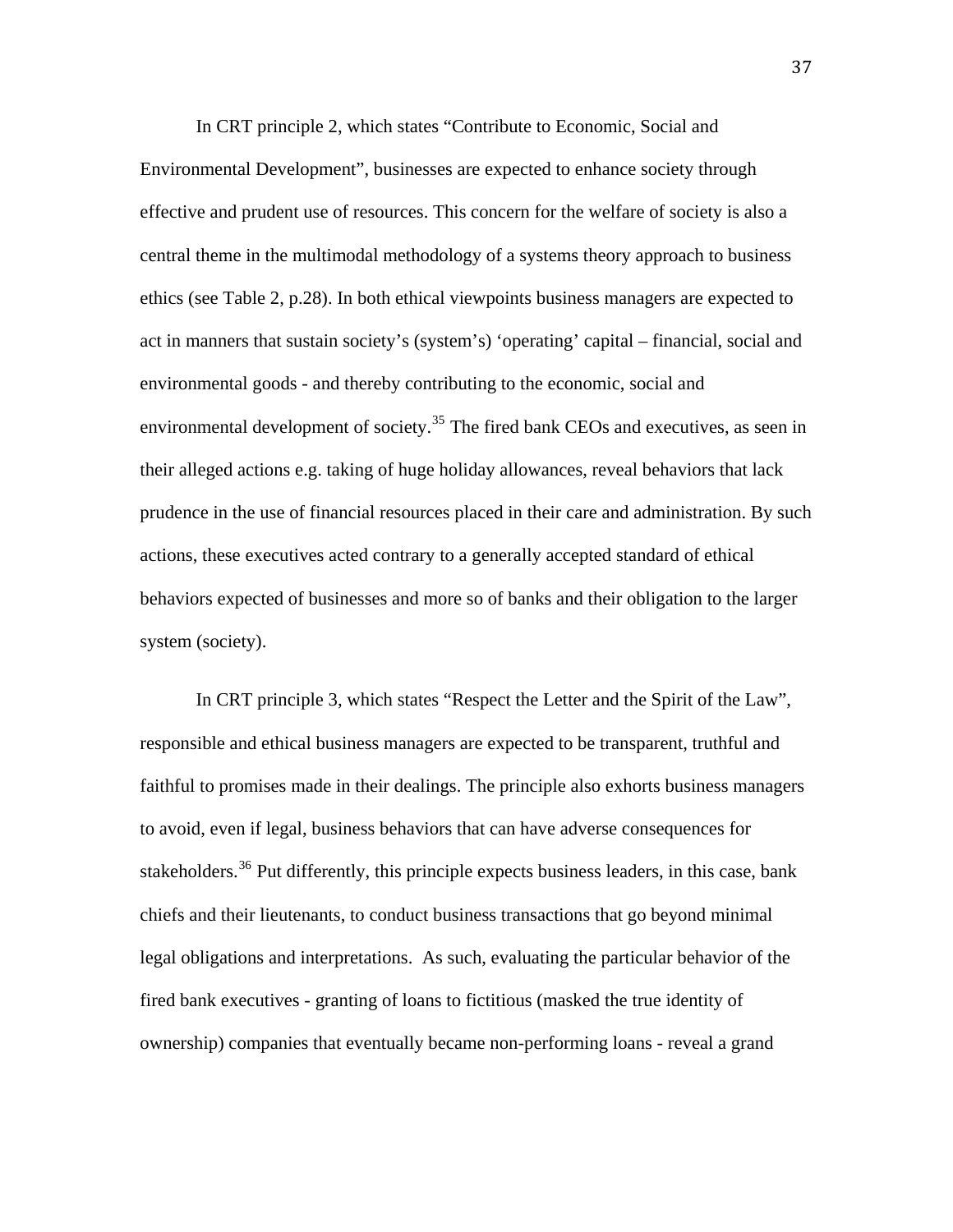design of deceit, conspiracy and lack of transparency on the part of the fired bank executives. These acts are as such considered unethical.

Following from the preceding point, it can be further argued that these bank executives acted not only out of self interest, but from a business orientation (stockholder theory) that, taken to its extreme, seeks to maximize value only for its shareholders, themselves (a selective shareholders classification at that). The stakeholder theory of business ethics argues vigorously for the transformation of the economic argument of managerial capitalism, i.e. stockholder theory conceptualization of business, as Ed Freeman (2001) puts it

Externalities, moral hazards, and monopoly power have led to a more external control on managerial capitalism. There are de facto constraints, due to these economic facts of life, on the ability of management to act in the interests of stockholders.<sup>[37](#page-64-9)</sup>

Freeman, in this argument is proposing a stakeholder theory in which the task of management of today's corporations is that of maintaining balance in the relationships among various stakeholders. When the relationships become imbalanced, the survival of the firm is in jeopardy. The above scenario is analogous to the actions of the bank executives in focus, which when seen from the stakeholder theory and CRT principle 3 are thus considered unethical.

In CRT principle 4, which states "Respect Rules and Conventions", responsible business managers ought to respect all applicable national and international laws, regulations and conventions while trading competitively and fairly.<sup>[38](#page-64-10)</sup> Banking by the nature of its transactions (safeguarding of, and administration of a society's financial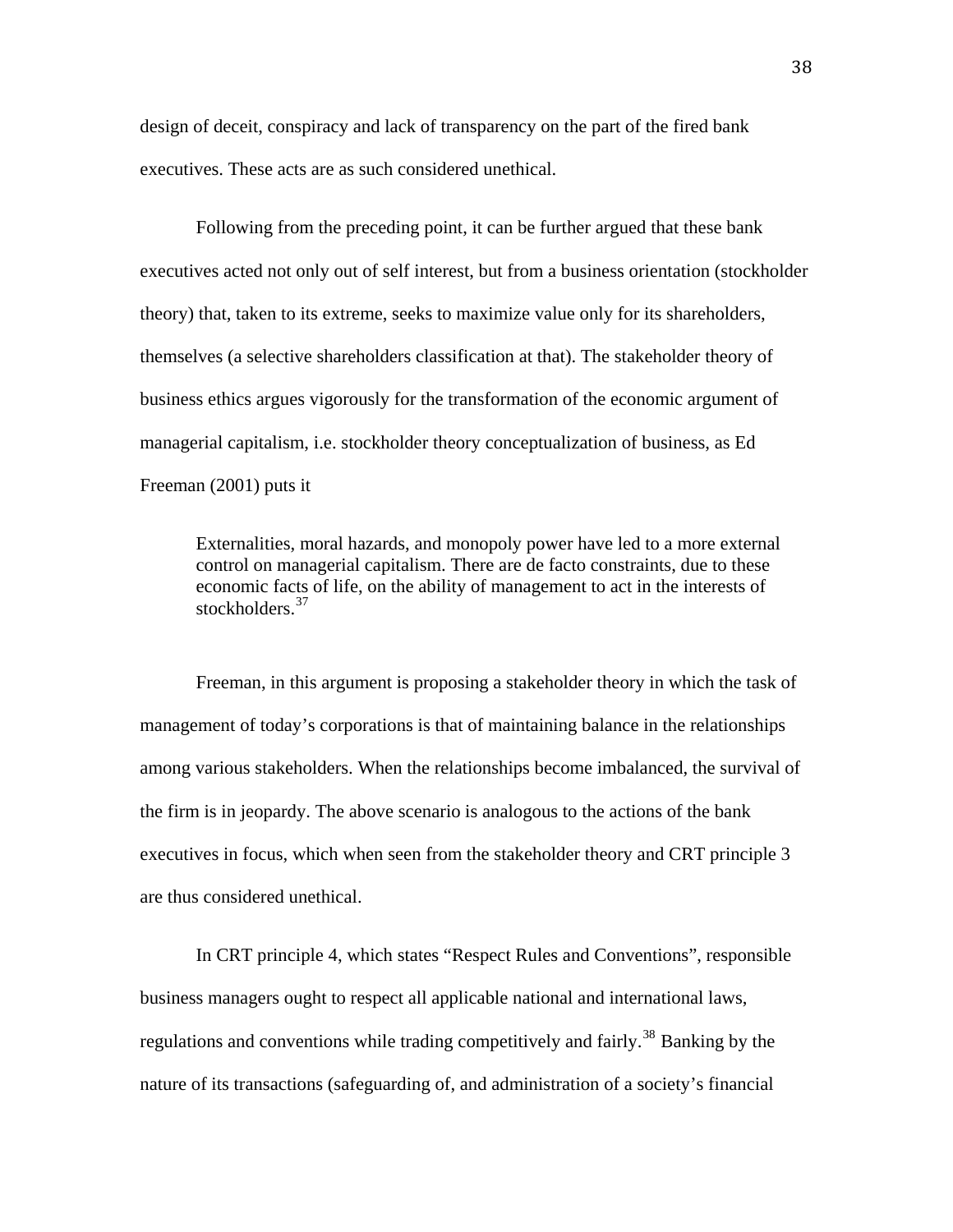resources to mention but a few) falls into the category of highly regulated industries. As such, its officers and executives are expected to exhibit behaviors that reflect, not only the highest of ethical standards, but more so respect for established rules, guidelines and conventions.

In Nigeria, the federal government, through its agencies, the CBN and NDIC, spells out these rules and guidelines which are to be complied with by operator banks. One such rule is the Banks and Other Financial Institutions Act (BOFIA) of 2004, which is the main guideline and rules for banking activities in Nigeria. What runs through the listed behaviors of the fired banks executives is their flagrant disregard of BOFIA, and of other guidelines and conventions established by the banking system regulators. As such, within principle 4 of the CRT, the behaviors of the fired executives are considered to irresponsible and unethical.

In principle 7 of the CRT, which states "Avoid Illicit Activities", ethically minded businesses and their managers are expected to never participate in or condone corrupt practices, bribery, money laundering nor other illicit activities. It is alleged that some of these bank executives, using the resources and tools of their respective banks, engaged in illicit activities such as falsification of bank reports and records, deliberate failure to give a true and fair view of the state of the affairs of the bank and money laundering. These acts are not only unethical but go against the very rules (BOFIA) that govern banking activities in Nigeria.

In the stakeholder theory, Freeman  $(2001)^{39}$  $(2001)^{39}$  $(2001)^{39}$  posits the Principle of Director Responsibility, in which the directors of a corporation have a duty of care. As such, this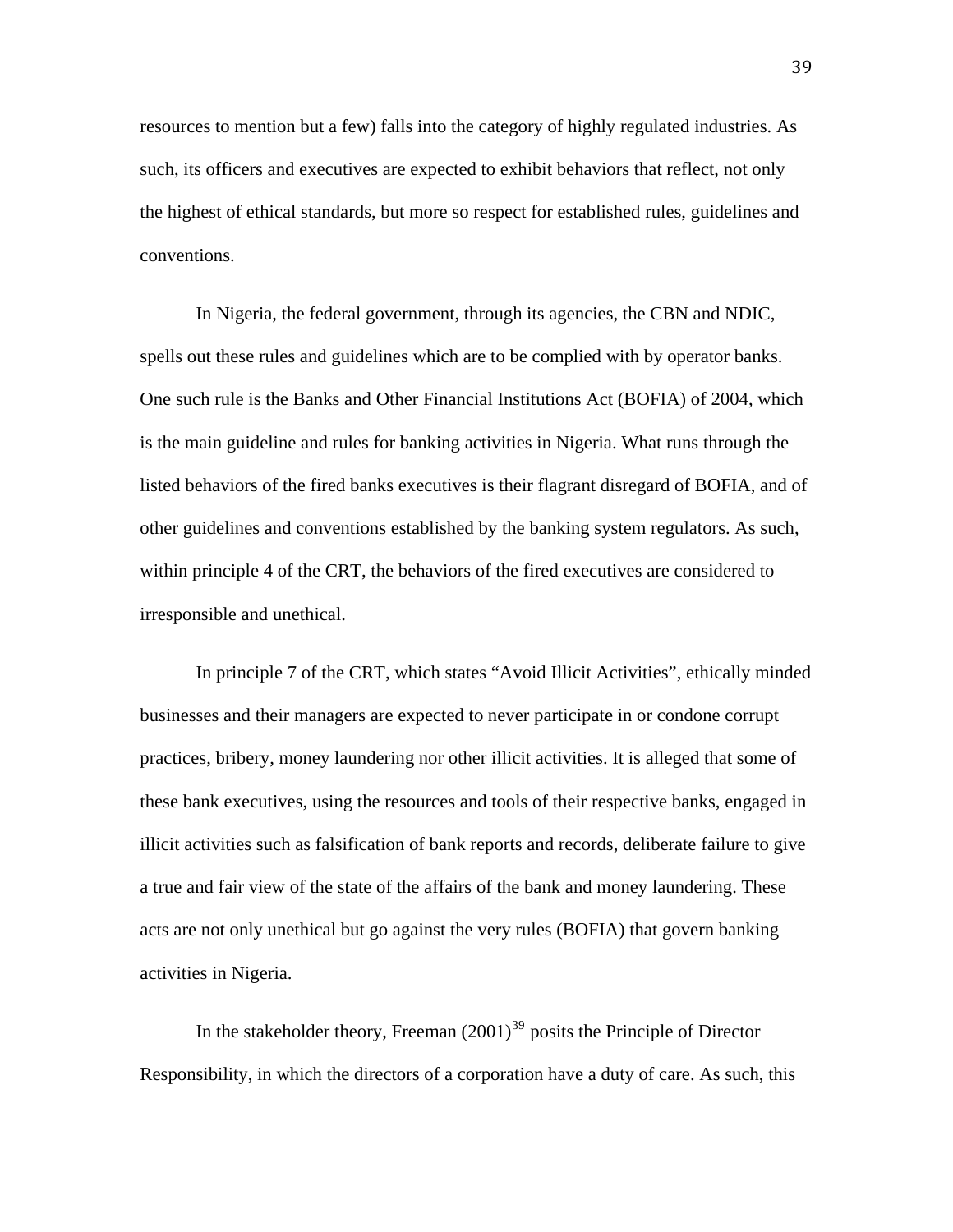principle holds that the directors of an organization shall exercise reasonable judgment to define and direct the affairs of the corporation where the interests of all stakeholders are sought after (p.64). The listed behaviors of the fired bank executives betray a disregard for this principle and the failure to meet the obligations of director-stakeholders. In this context, these specific operator behaviors are labeled as unethical.

## Analysis of the 2009 CBN Intervention

The three component acts of the 2009 CBN intervention can also be evaluated using the three ethical models appraised in chapter 3 of this capstone. The first intervention by the CBN as stated earlier was the firing of the eight bank CEOs and their respective board of directors. Given the reasons posited by the CBN Governor for this action (see p.1 of this paper), it can be said that the action of firing the eight CEOs and their respective board of directors is ethically sound.

From both the stakeholder theory and systems theory perspectives, the CBN as regulator-stakeholder has a responsibility towards various stakeholders internal to the corporation (e.g. employees, shareholders), as well as external to the corporation, e.g. the financial system made up of competitors, suppliers, investing public or depositors, host communities where banks are located and operate, etc. The responsibility of the CBN is to maintain balance in the relationships and exchanges among the stakeholders (or subsystems) of the banking industry. Given the systemic threat posed by the insolvency of the affected eight banks, a consequence of the actions and inactions of the fired bank executives, the CBN deemed it necessary to intervene, ensuing in the termination of the appointments of the bank executives in management positions.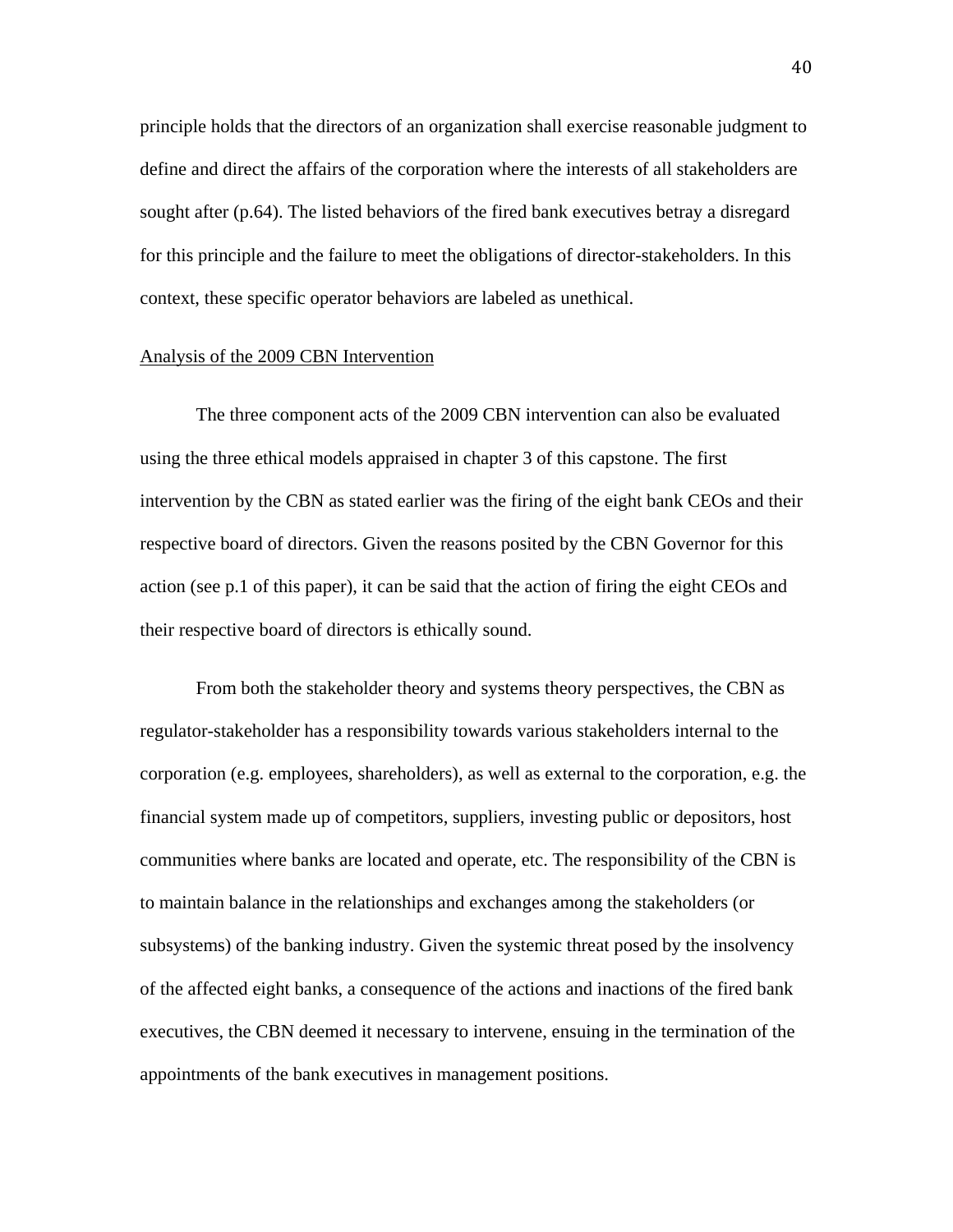Ackoff's (1987) two principles underlying his systems theory approach to ethics posit that although ethical decisions (business decisions) should be made by stakeholder consensus where possible, those stakeholders that prevent other stakeholders from participating in decisions that affect them (i.e. criminal acts) should be prevented from joining the decision making process. As decision maker-stakeholders who exhibited unethical behaviors, the fired bank executives were prevented by the CBN (regulatorstakeholder) from further decision-making affecting other stakeholders in the system. As such, the CBN can be seen as acting on behalf of other stakeholders and the banking system at large.

Principle 1 of the CRT, which states "Respect Stakeholders beyond Shareholders" as well as principle 5, which states "Support Responsible Globalization" suggest that the CBN, as a vital stakeholder in the Nigerian banking system as well as a systemic representative of the Nigeria in the world's globalized banking system, has the duty to ensure that Nigerian banks maintain their economic health and viability, not just for its national shareholders but also for other stakeholders that go beyond Nigerian borders. The effects of the last financial crises attest to the fact of how the world's financial system is interconnected. The CBN seen through this framework is ethically right in the first component (and other two components) of its intervention.

Specifically also, Freeman  $(2001)^{40}$  $(2001)^{40}$  $(2001)^{40}$  posits the principle of stakeholder recourse, a situation where stakeholders may bring an action against the directors of a firm for failure to perform the required duty of care (p.65). The CBN, acting as the regulator-stakeholder, initiated an action (firing) against the directors (fired executives). Thus within the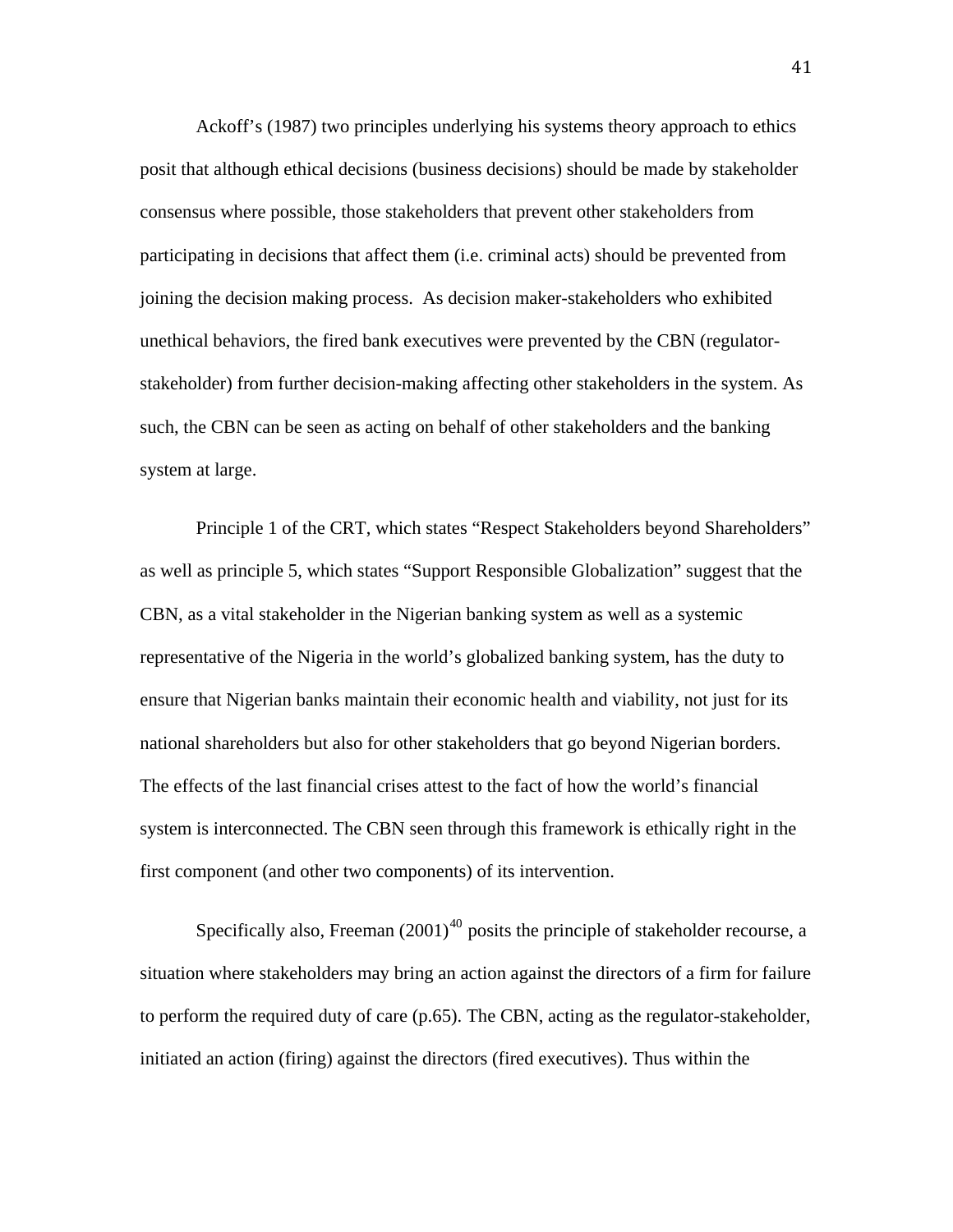stakeholder theory framework, it can be said that the CBN intervention is ethically justified and sound.

Closely related to the argument in the preceding paragraph is the issue arising out of second component of the CBN intervention: the replacement of the fired executives with CBN-appointed CEOs and boards of directors. Using the same principle of stakeholder recourse enshrined in the stakeholder theory, as well as the systems theory's responsibility of the CBN as regulator stakeholder, it is admissible that the CBN acted in the best interests of both internal and external stakeholders of the affected banks.

While some have argued that this removal and replacement are the sole prerogative of the shareholders and not the regulator, a viewpoint smacking of shareholder theory ideals, this paper posits that the CBN by virtue of its role as regulatorstakeholder is best positioned to execute these actions of removal and replacement. This argument is hinged on the following premises:

- 1. The shareholder ownership structures or configurations of most of these banks are unbalanced and in favor of their management executives. That is to say that the fired executives are also the majority shareholders of the affected banks.
- 2. The minority shareholders cannot effect change even if they wanted because the majority shareholders, who are also the perpetrators of unethical behaviors, ultimately make the decision if left to the group of shareholders only to effect change.
- 3. The CBN, by its nature and character (laws setting it up), is and should be the unbiased adjudicator in such interplay of relationships of stakeholders in the banking system.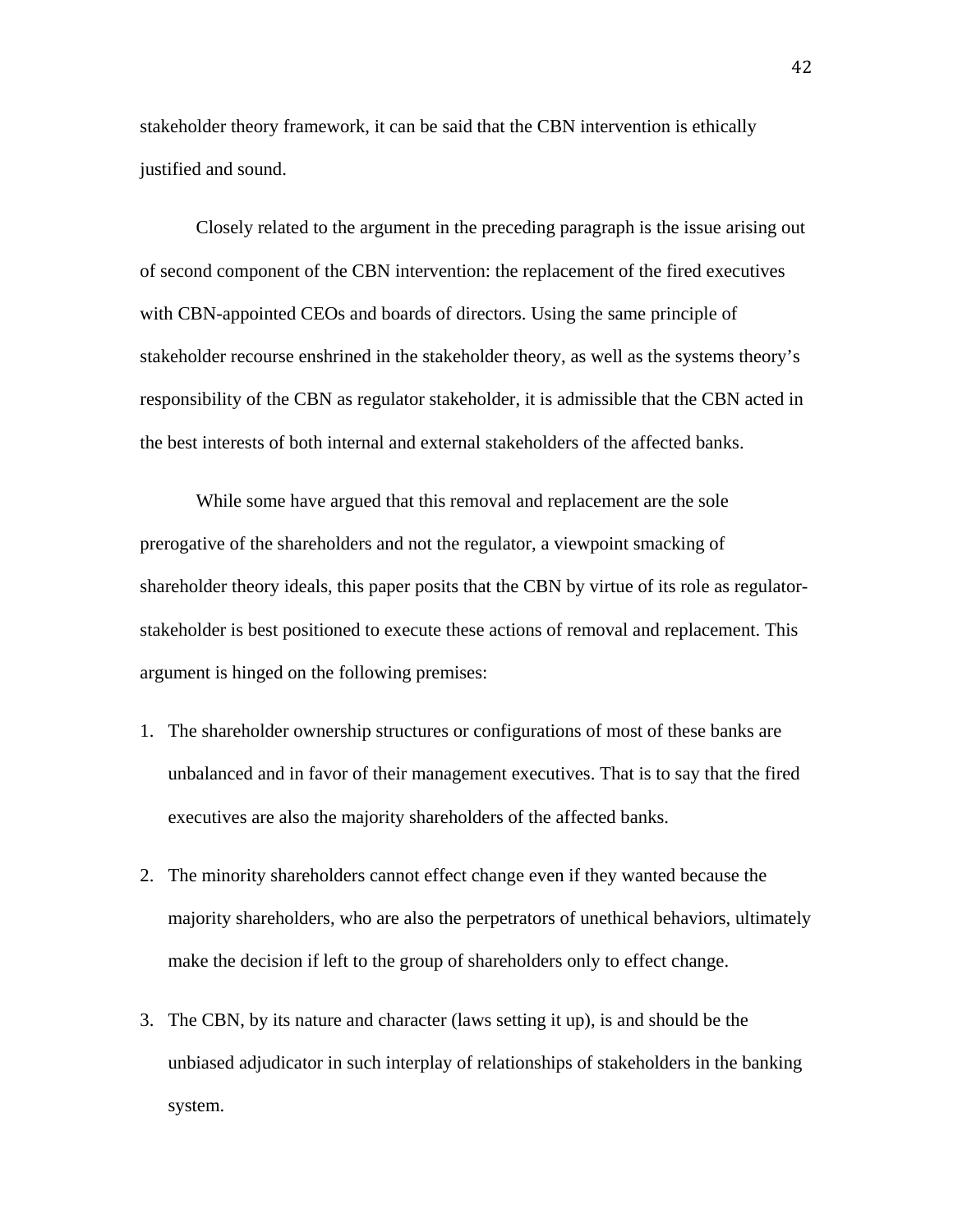Within this frame of reasoning, it can be said that the second component of the CBN intervention is ethically right and justified.

The third component of the CBN intervention – the injection of 420 billion naira (\$2.8 billion), is also judged to be ethically right. The systems theory offers a compelling argument here. In order to stabilize the Nigerian banking system and avoid a systemic failure or collapse, the CBN injected government funds into the affected and insolvent banks. This action as such is considered a fulfillment of the statutory responsibilities for which the CBN was established as well as the fulfillment of the obligations of the regulator stakeholder to the system itself (financial system). As such the third component in the CBN intervention is ethically sound and justified.

In summary, it can be said that given the reasons posited by the CBN Governor for the 2009 CBN intervention in the Nigerian banking industry, which are backed by the outcomes of the analysis of operator behaviors, the three component act of the 2009 CBN intervention are ethically sound.

## Ethical Arguments against the CBN Intervention

It is pertinent that this paper also consider some arguments on other side of the table, when assessing the 2009 CBN intervention. These arguments in their own right are logical and tenable.

As discussed in chapter 2 of this capstone, the CBN, given its statutory mandate of ensuring the promotion of monetary stability and a sound financial system in Nigeria, has in place a regulatory and supervisory apparatus. It is thus an obligation of the stakeholder regulator to ensure compliance by the operator banks on an on going and

43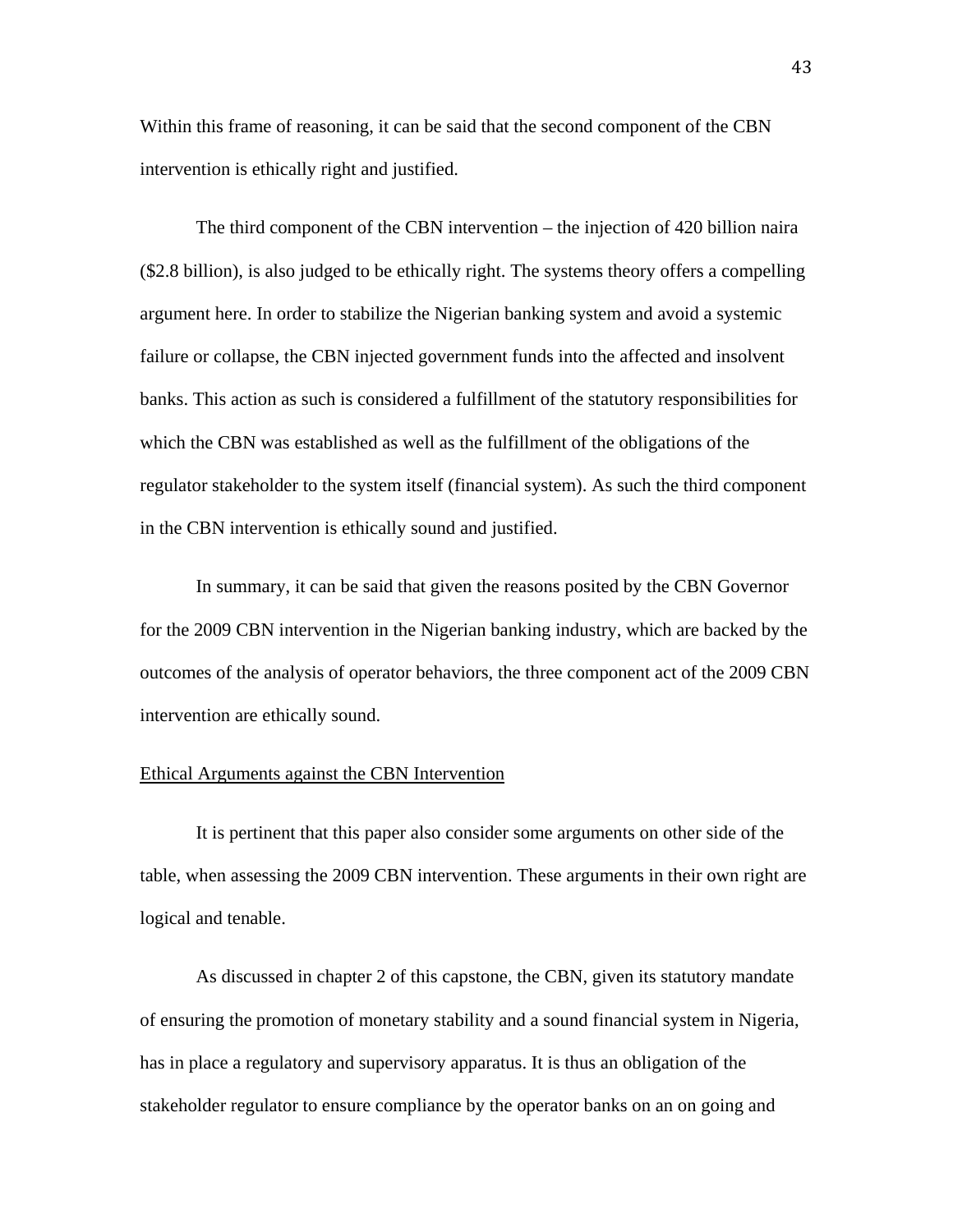regular basis. The CBN uses On-Site examinations and Off-site surveillances by its inspectors to achieve this regulatory and supervisory obligation. Thus, the following questions, which are valid, arise:

- 1. How did this potential systemic threat caused by eight out of the twenty-four demand deposit banks occur if the CBN was carrying out its statutory obligations?
- 2. Were the CBN inspectors and examiners (as well as NDIC official) in complicity with the fired executives?
- 3. If the CBN inspectors and examiners were complicit, by accepting gratifications and engaging in illicit activities, is the CBN by extension not engaged in criminal acts and unethical behavior?

The CBN governor, Mallam Sanusi Lamido Sanusi had answered the above questions in the positive by acknowledging as shown earlier (see pages 2-3 of this capstone ) that regulatory laxity, complicity and knowledge gaps contributed to the decline of the affected banks and the systemic threat to the Nigerian Financial system.

Using Ackoff's two principles – that ethical decisions (in this case regulatory decisions) should be made by a stakeholder consensus where possible and that those stakeholders that prevent other stakeholders from participating in decisions that affect them (i.e. criminal acts) should be prevented from the decision making process - the CBN as an unethical stakeholder (by contributing to the decline of the affected banks) cannot make decision that affect other stakeholders. In this light system theorists might argue that the 2009 CBN intervention was unethical.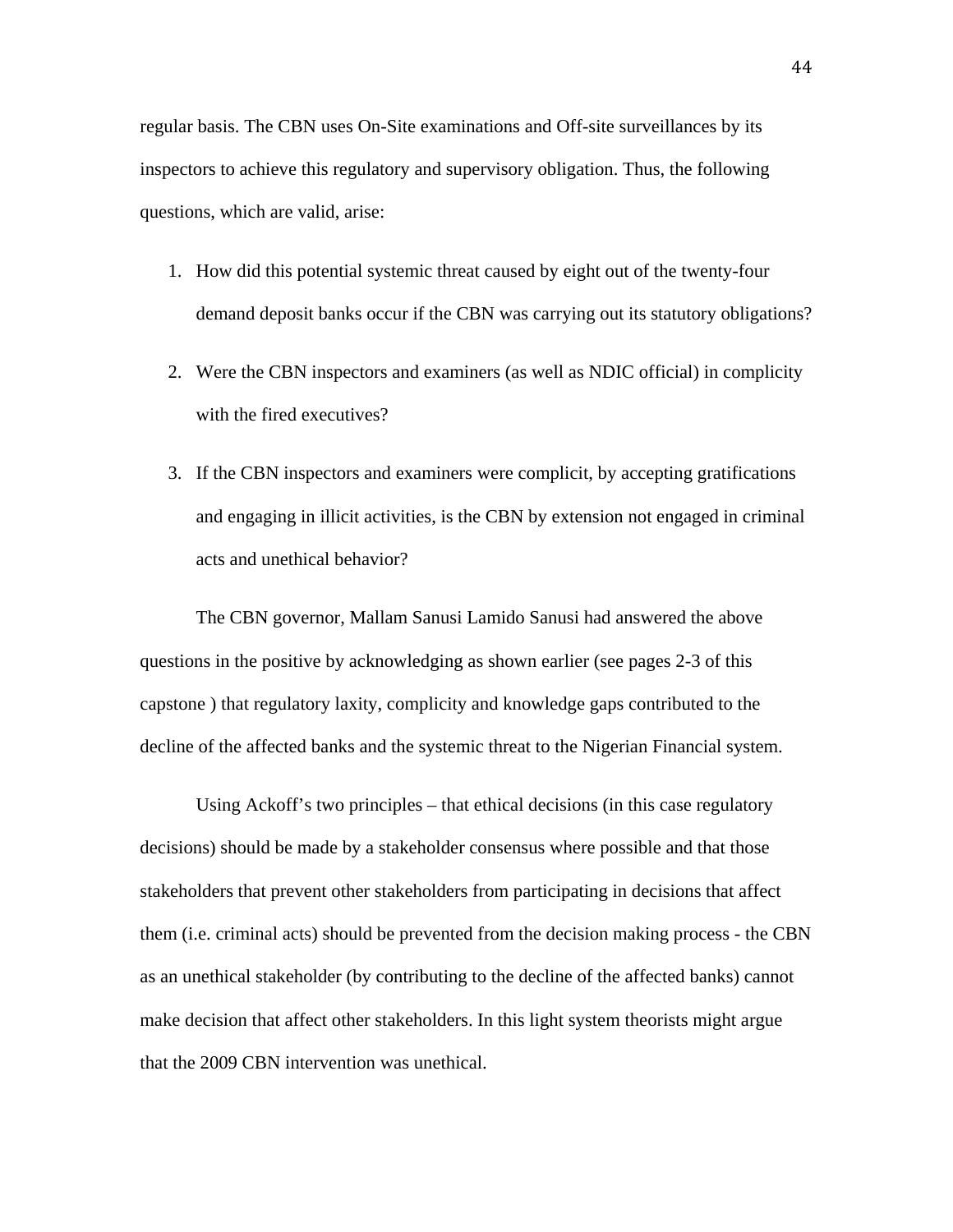Also Ed Freeman's (2001) principle of stakeholder recourse can also be applied to the CBN. Using this lens, it can be said that the CBN (regulator-stakeholder), through its inspectors, failed in its obligation to perform the required duty of care. As such the intervention (the firing of bank executives) is seen as the making of scapegoats in the banking industry. In this context, the CBN intervention is seen as unethical and unjustified.

Having carried out an analysis of the 2009 CBN intervention and behavior of operator bank officials, this paper is positioned to give a critique which represents the author's findings and lessons learned.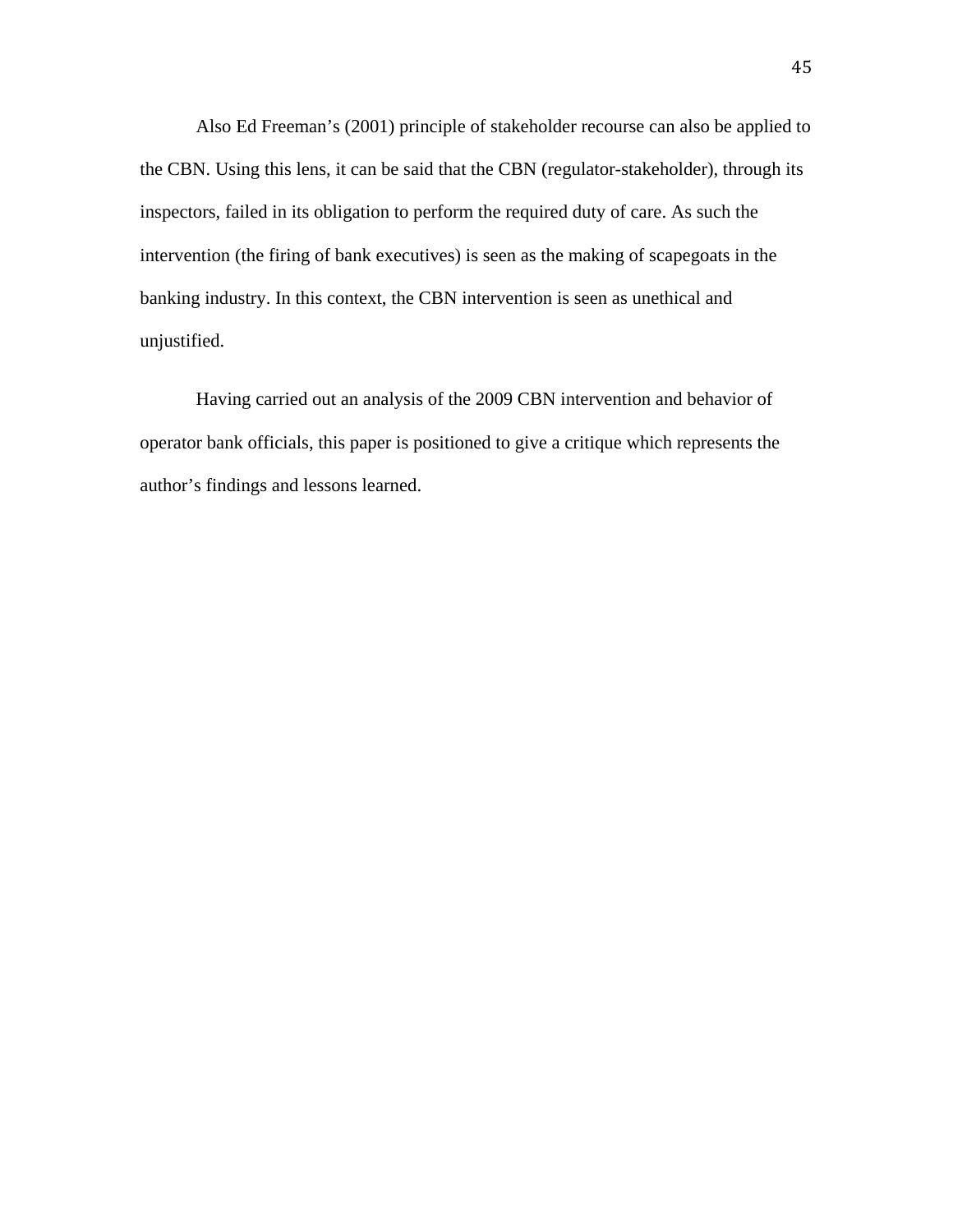## CHAPTER 5

## A CRITIQUE

"I am only one, but still, I am one. I cannot do everything but I can do something. And, because I cannot do everything, I will not refuse to do what I can."<sup>[41](#page-64-13)</sup> A reflection on this quote explains the relevance of the author's intentions in this chapter, which is a general evaluation of the issues raised, and can be seen as learning points. This evaluation will be under two headings: the status quo and the future. Some suggestions are offered after which closing remarks will be made.

#### The Status Quo

This capstone set out to evaluate a set of specific events that occurred in Nigeria in the year 2009 – the CBN firing of some top bank executives for behaviors that were deemed unacceptable in the banking industry and the efforts to stabilize the Nigerian financial system vis-à-vis the replacement of the fired CEOs and directors, as well as the injection of government funds into the insolvent banks. To achieve this, the paper needed to lay out the context in which these actors and situations unfolded, thus the discussion of the history, actors and structure of the Nigerian banking system. Emphasis was placed in describing the CBN and its operations given it primacy in the current discussion.

Using three ethical models or frameworks, these events and the issues they raise were analyzed. The outcomes of these analyses reveal that the behaviors of the operator banks, as exhibited by the fired bank executives are unethical. On the other hand the CBN intervention, composed of three actions, was seen as ethically sound and justified. This conclusion reflects the author's position. However, this paper also considered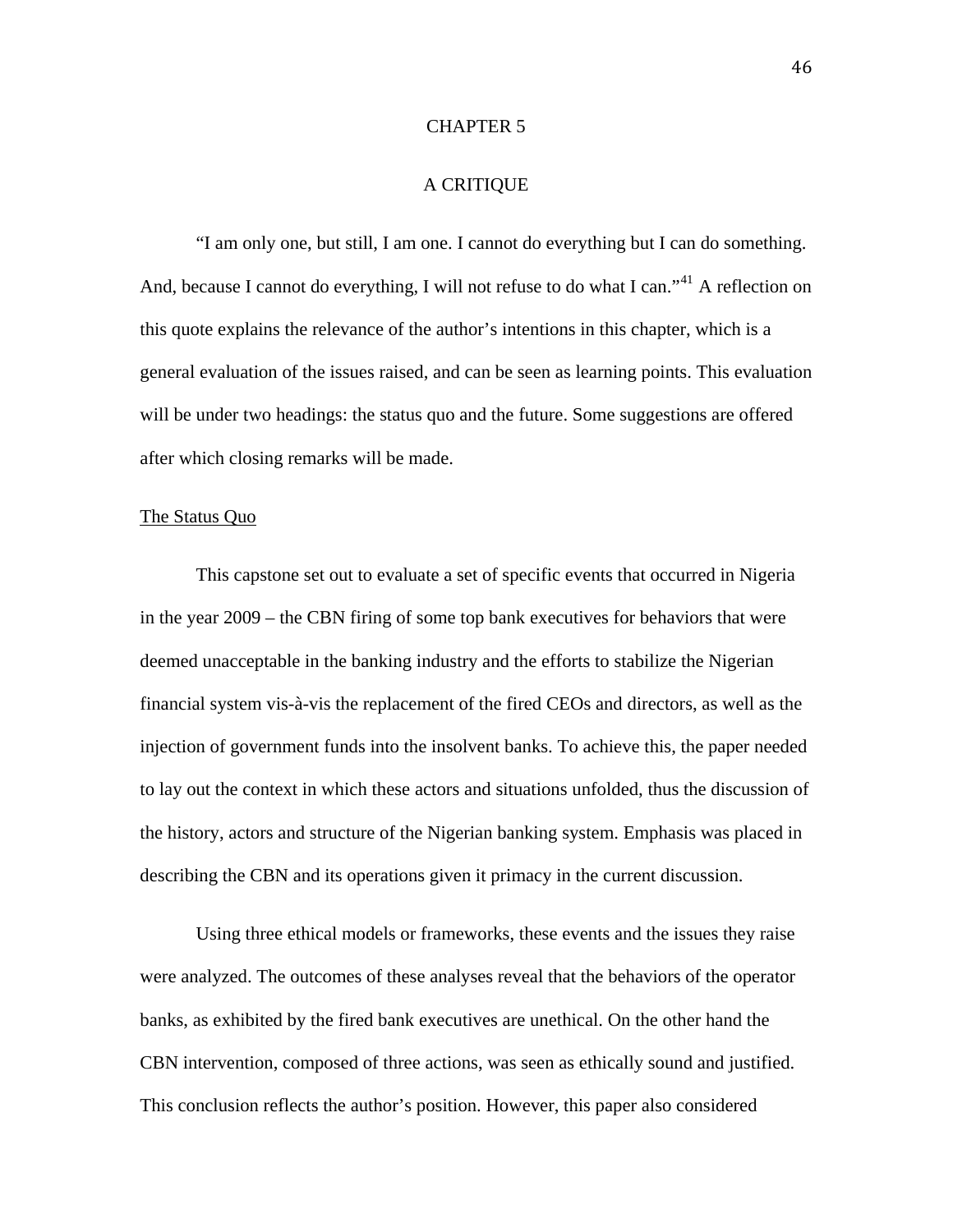arguments that portrayed the CBN intervention as unethical, using the same ethical frameworks (stakeholder and system theories).

The author views this seeming contradiction as analogous to what Goodpaster  $(2001)^{42}$  $(2001)^{42}$  $(2001)^{42}$  has termed the "stakeholder paradox", a situation where "the challenge in responsible decision making is the understanding of how there can be an ethical relationship among stakeholders that avoids being too weak or too strong" (p.66). In this case however, the paradox or challenge lies not in defining which stakeholder within a system is capable of responsible decision making (especially when some stakeholders can be viewed as exhibiting unethical behaviors) but in the challenge of maintaining credibility of being a responsible stakeholder operating within a given system.

Against this backdrop, it can be said that the ethical arguments leveled against the CBN intervention do not invalidate the CBN intervention actions as ethical. At best these arguments serve as opposing viewpoints in the use of the stakeholder theory.

A benefit of conducting the literature review of the selected ethical models and the concept of corporate governance is the arrival at some fundamental points which not only validate the stated business ethics principles, but also addresses some of the capstone's research questions (see p.3). These points are:

1. Ethics and business are inseparable and this leads to sustainable business practices. To do otherwise is to set the stage for business failures or unacceptable business practices.

47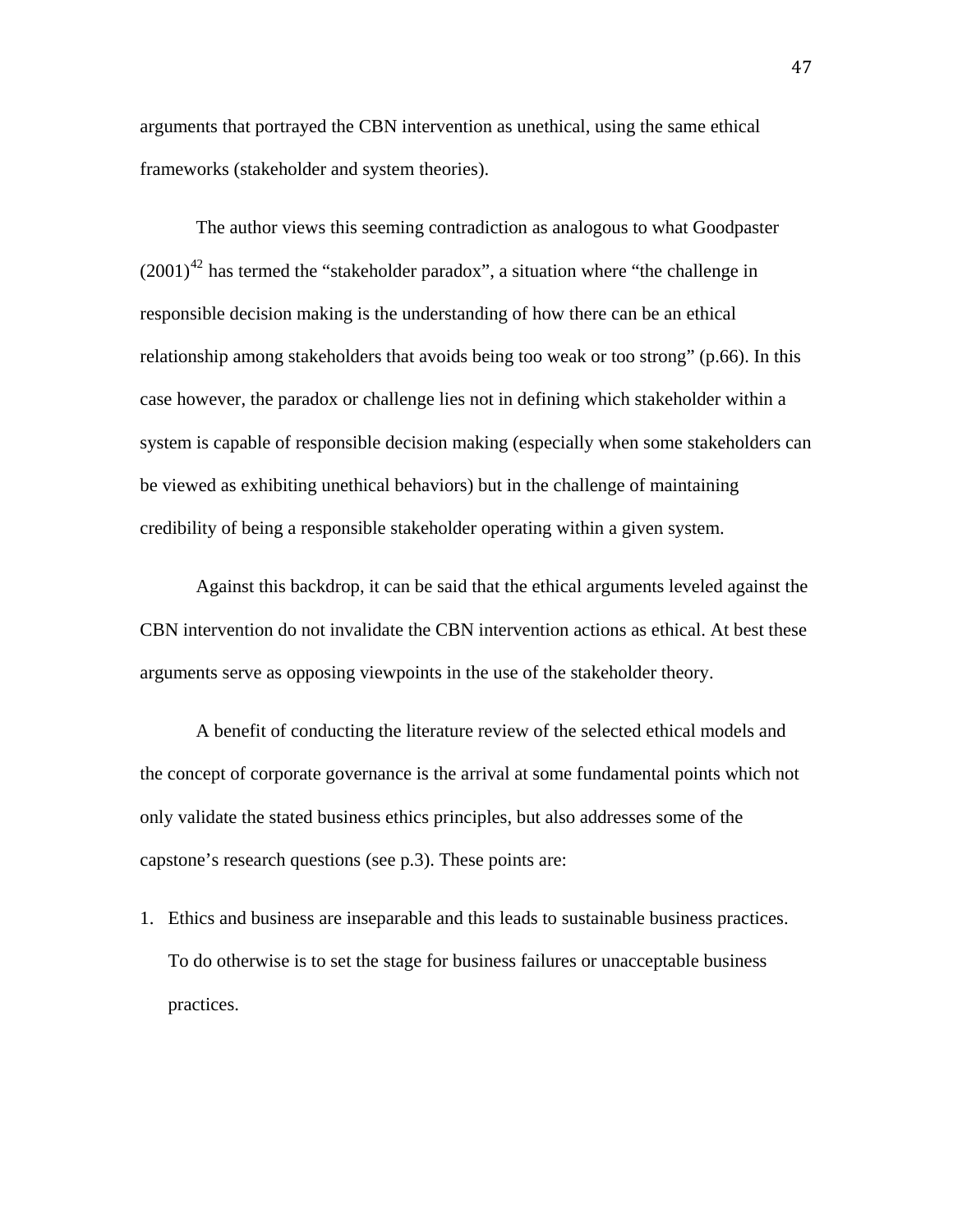- 2. Ethically responsible business management goes beyond the provision of profits for shareholders to the provision of economic, social and environmental goods for a wide array of stakeholders.
- 3. Corporate governance centers on attempts to operationalize ethics in business environments. This can be at the subsystems level (e.g. within organization) and at the systemic level e.g. between the regulator and operator banks.

Taking a cue from the last point above, another learning point is how the ownership structures of organizations affect their corporate governance models, as well as their overall ethical behaviors. In looking at the actors that make up the Nigerian banking system, this paper noted that demand deposit banks are primarily owned by a significant individual or families, i.e. the ownerships shares configuration is not dispersed but heavily concentrated in the hands of a few, and they have great influence in the everyday decision-making of the banks. In the case of the eight banks under focus, the majority stockholders were also the principal managers who were fired by the CBN. This reflects what has been termed the "principal-agent problem"<sup>[43](#page-65-1)</sup>

Where the dominant power (ownership of controlling shares), in the balance of power, in the management of the banks falls to a single individual or a family-backed individual (an imbalance of power), the concept of corporate governance and ethics is challenged, for corporate governance is based on the concept of checks and balances. As seen in the case reference of this paper, the activities of the fired CEOs and directors, who were majority shareholders, include arbitrariness and financial malpractices, disregard for proper risk management and distortion of records etc. These constituted as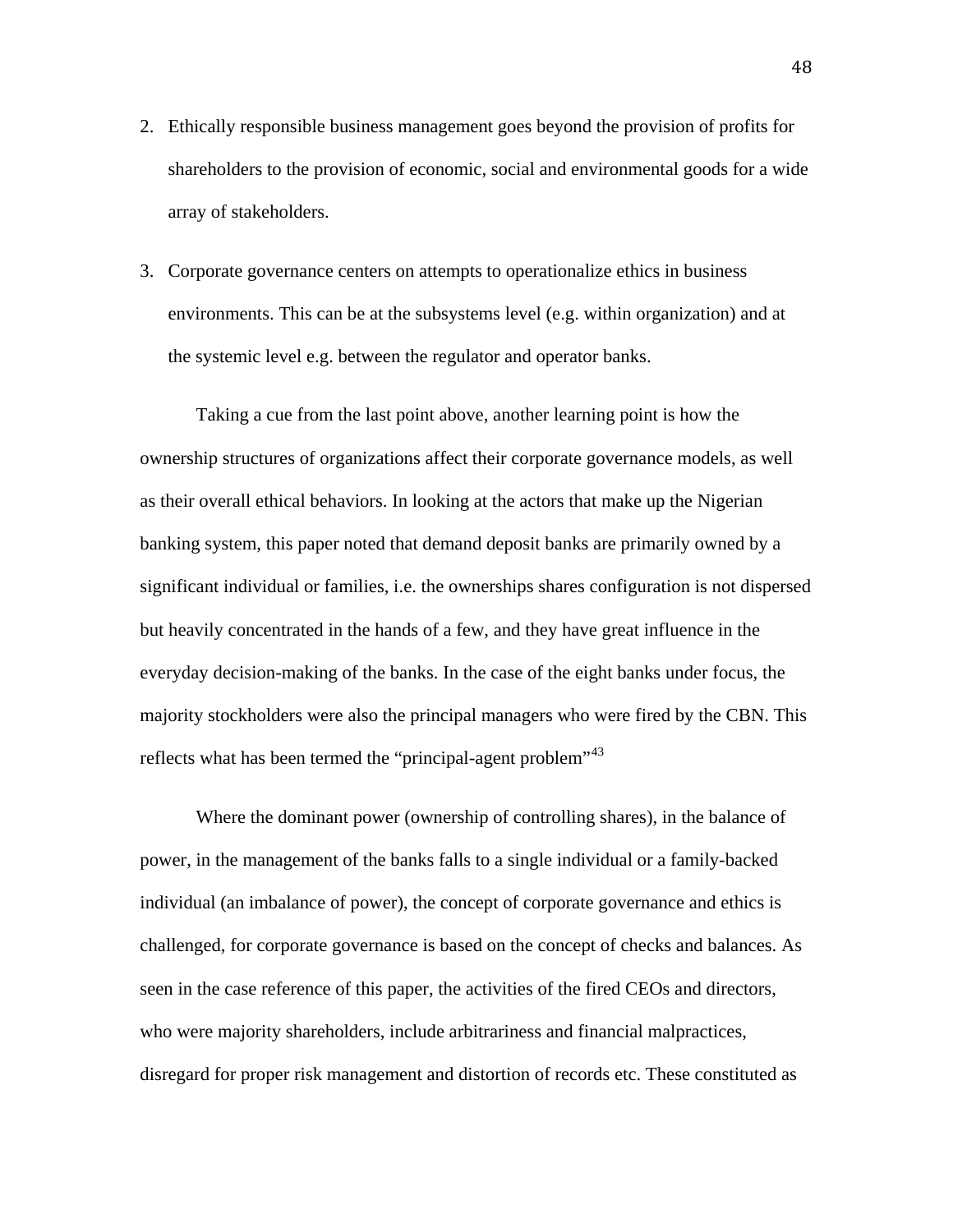unethical behaviors of the operator banks. As it was, the system of checks and balances were compromised given the dominance of majority stakeholders in the daily management of the affected banks. Hence the assertion that the ownership structures of the eight affected banks contributed to the eroding of their respective corporate governance models is tenable.

Also, it can be said that the ownership structure of some of these banks promoted an extreme implementation of the shareholder theory as seen in the stated behaviors of the operator bank's management. These executives displayed self interest and lack of prudence in creating value for themselves. This situation, no doubt, portrays the limitations of the shareholder theory approach to business, which seeks to maximize profits for shareholders. As such, an argument against shareholder theory as an adept dominant ethical model or theory for contemporary societies is tendered.

#### The Future

 The discussion of learning points from the notion of corporate governance so far has been at the level of the internal structures of organizations. Yet, learning points are obtainable when this discussion shifts its focus to the systemic level (regulator – operator relationship). A central point here is the fact that credibility has manifold implications in the regulator-operator stakeholders' relationship. As mentioned earlier, the complicity of CBN inspectors contributed to insolvency of the rescued banks. A regulator such as the CBN must therefore double its efforts in fulfilling its statutory obligations of regulation and supervision of deposit money banks vis-à-vis the routine inspection and monitoring of bank activities. To fail in this duty or be complicit in unethical practices via the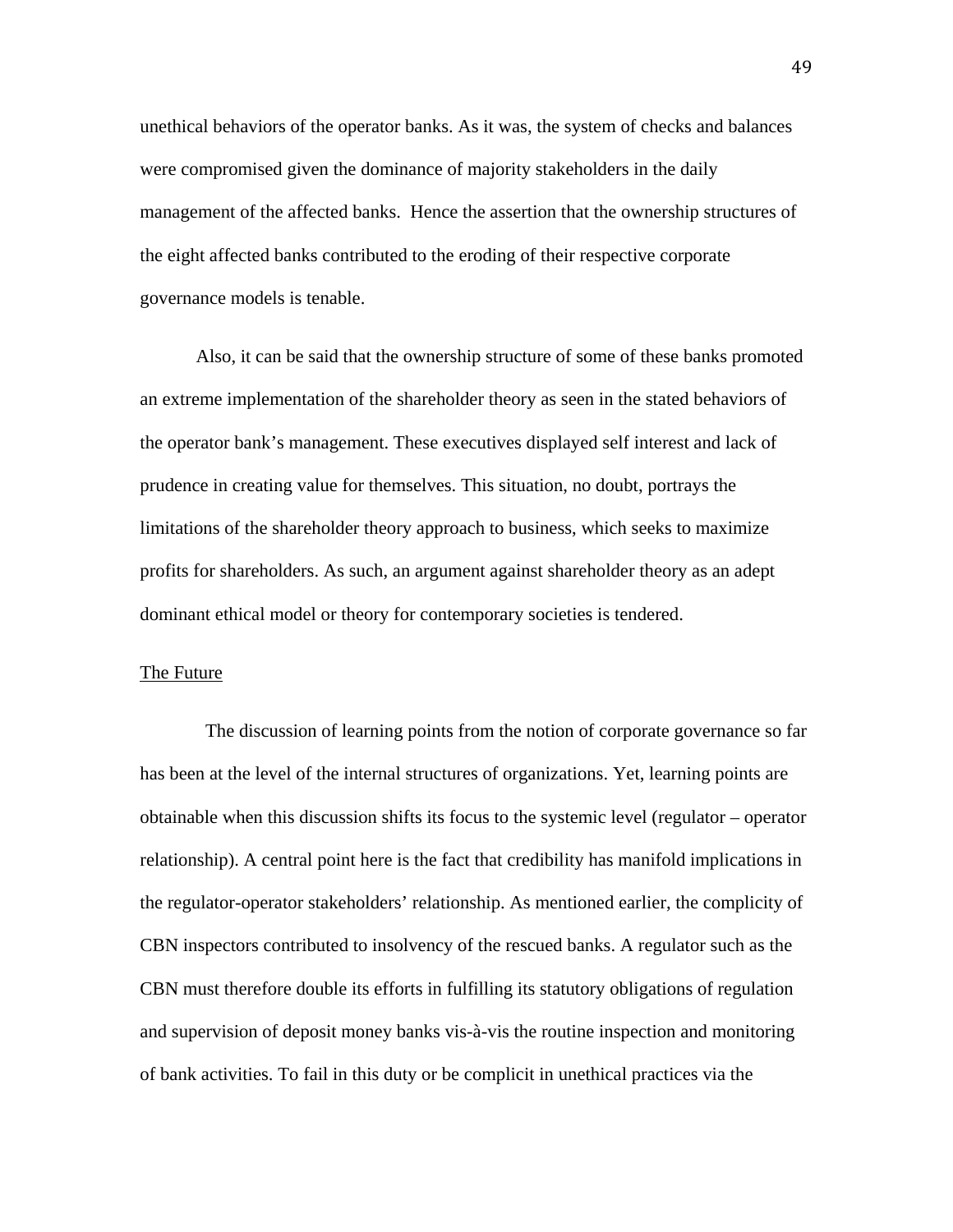activities and functions of its inspectors, places the CBN (or NDIC) in a position where its stands to lose credibility as the system's ombudsman and as a corrector of unethical behaviors in its system's banks.

The above point has been noted by the CBN governor, who recently initiated the restructuring of the CBN, tagged project ACE, as discussed earlier (see pp.15-16 of this paper). Among the aims of project ACE, the CBN seeks to ensure that its inspectors and officials do not jeopardize CBN credibility as the prime stakeholder in ensuring balance in the Nigerian financial system. Another aim of this restructuring of the CBN is to ensure that the Nigeria's apex bank is adequately positioned to guide and support the Nigerian financial system in meeting the challenges of globalization. Given that the world's financial system is an intricate web of interdependencies and inter relationships between banks, regulators, securities markets and other financial institutions (subsystems and whole systems), it becomes necessary that corporate governance regimes are enthroned within banks and throughout the Nigerian financial system. The events of the last economic meltdown drive home the message of the importance of corporate governance regimes.

While the board of directors of the various banks are charged with the responsibility of ensuring that corporate governance and its appropriate structures are put in place in the respective banks, it is has become evident that, the CBN must take greater responsibility for this enforcement in the various deposit money banks and throughout the banking system in Nigeria. The lessons pointed out earlier regarding the effect of an individual (or family) majority shareholders being dominant in the daily management of banks buttress this point.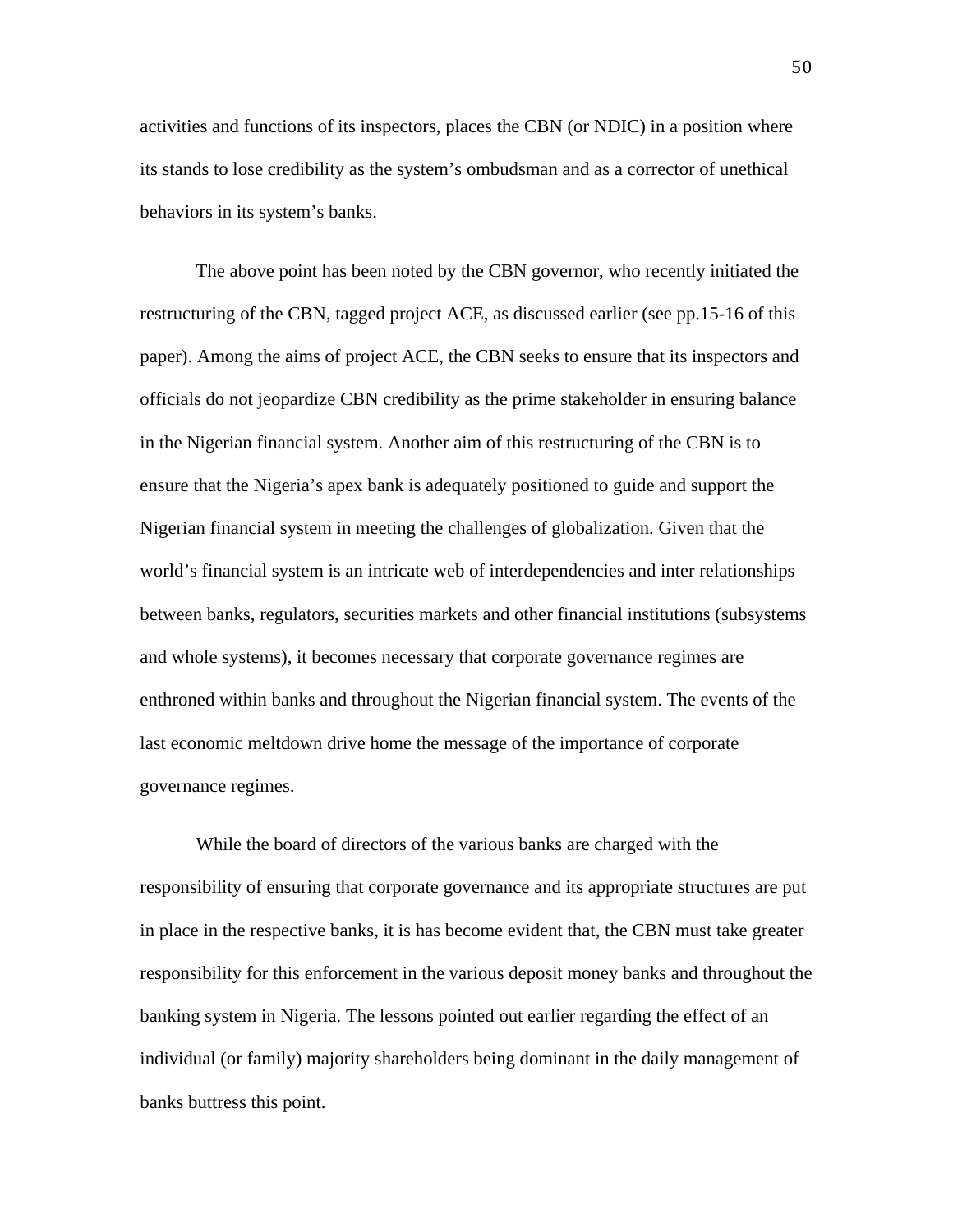To this end, it is understandable and applaudable that the CBN has already begun efforts to remedy this situation. Recently it announced a new policy that put a ten-year tenure limit for bank CEOs and directors. This policy, for all intents and purposes, has been largely seen as an effort to remove existing majority shareholders from the daily management and administration of banks in Nigeria.<sup>[44](#page-65-2)</sup>

Lastly, one of the research questions listed in the introduction of this capstone concerns defining the future relationship between the CBN (as regulator-stakeholder) and deposit money banks (operator-stakeholders) in Nigeria. This paper suggests that this relationship will evolve for the best and in consonance with global standards. Put differently, as a system, the Nigerian Banking industry will adopt more global best practices, in order to remain a viable part and in relationship with the rest of the world's financial systems.

This opinion is hinged on the premise that facts observable in the last half century reveal an ever growing interrelatedness and interdependence of financial systems world over and involving various societies. The activities of central banks as regulators and deposit money banks as operators continue to evolve into a more complex, interwoven matrix of systems. Systems theorists will be quick to point out that the performance of a system is not the sum of the independent performances of its parts. It is the product of their interactions. Therefore, effective management of a system requires management of the interactions of its parts, not solely their independent actions. Moreover, since a social system interacts with its environment, management of this interaction is also required for it to function effectively (Gharajedaghi and Ackoff, 1984, p.293).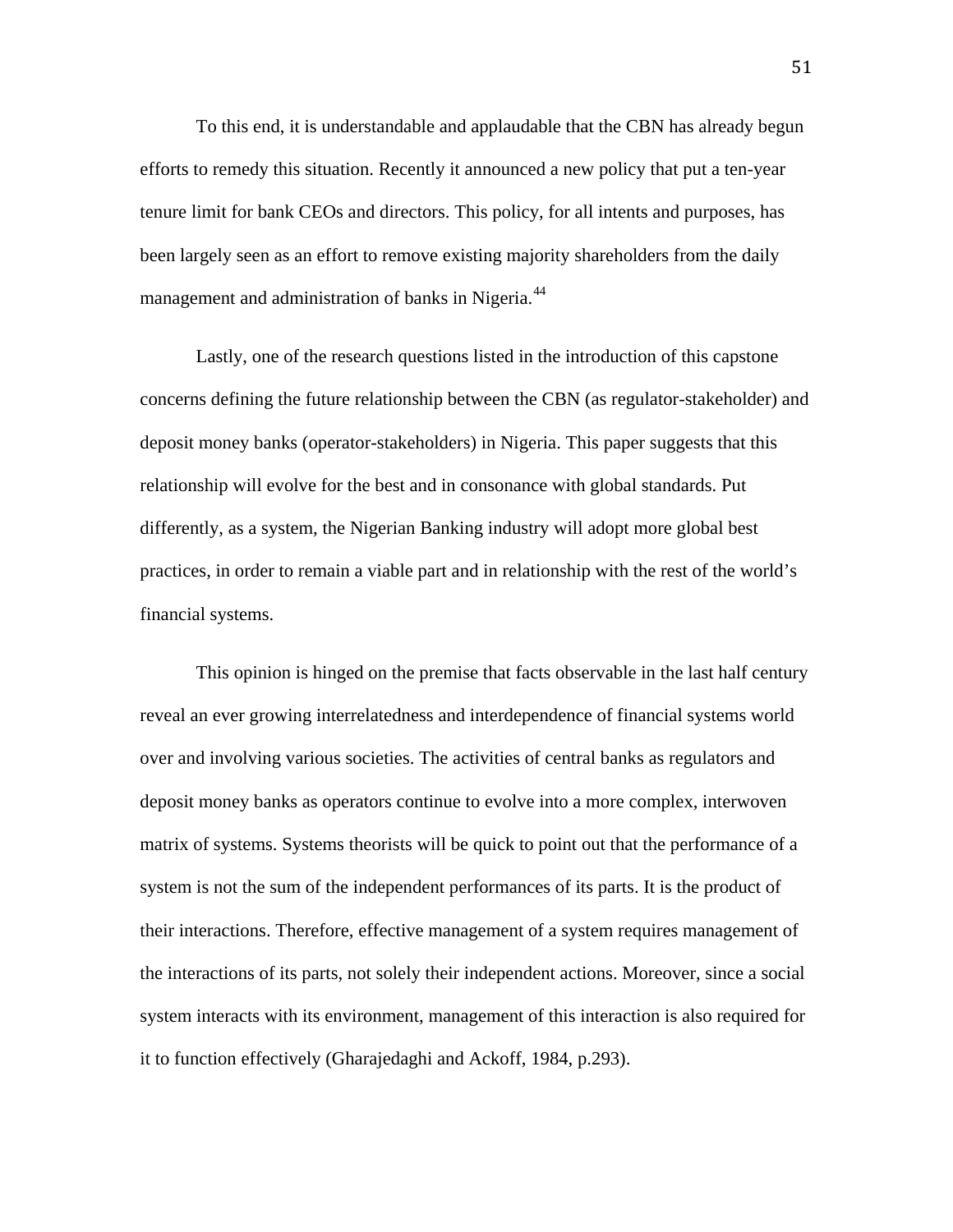# Recommendations:

As such this capstone's author suggests that these stakeholders or principal actors in the Nigerian scenery need to pursue the following:

- 1. Make investments in ethics programs, workshops and seminars that will ultimately benefit business's bottom lines. The CBN in particular should consider this as proactive initiatives of its regulatory and supervisory functions.
- 2. Bank operators should incorporate well-defined ethics investigation processes into their corporate policies and strategic operational blueprints.

These suggestions are in addition to the measures already being implemented by the CBN as discussed in this chapter. A British mathematician and philosopher once said "without civic morality communities perish; without personal morality their survival has no value"<sup>[45](#page-65-3)</sup>. His point underscores the thrust of the recommendations offered here.

# Conclusion

As a product of studies in the Organizational Dynamics program, where efforts are geared towards a better (deeper) understanding of the interplay of human relations in formal business settings and contexts, this capstone has focused on an instance of such relationships with emphasis on the ethical implications within such interplay of relationships. It has been shown that behaving ethically is in the best interest of businesses as well as in the interest of other stakeholders in the system. To behave unethically has dire consequences for all stakeholders and for the system. Given the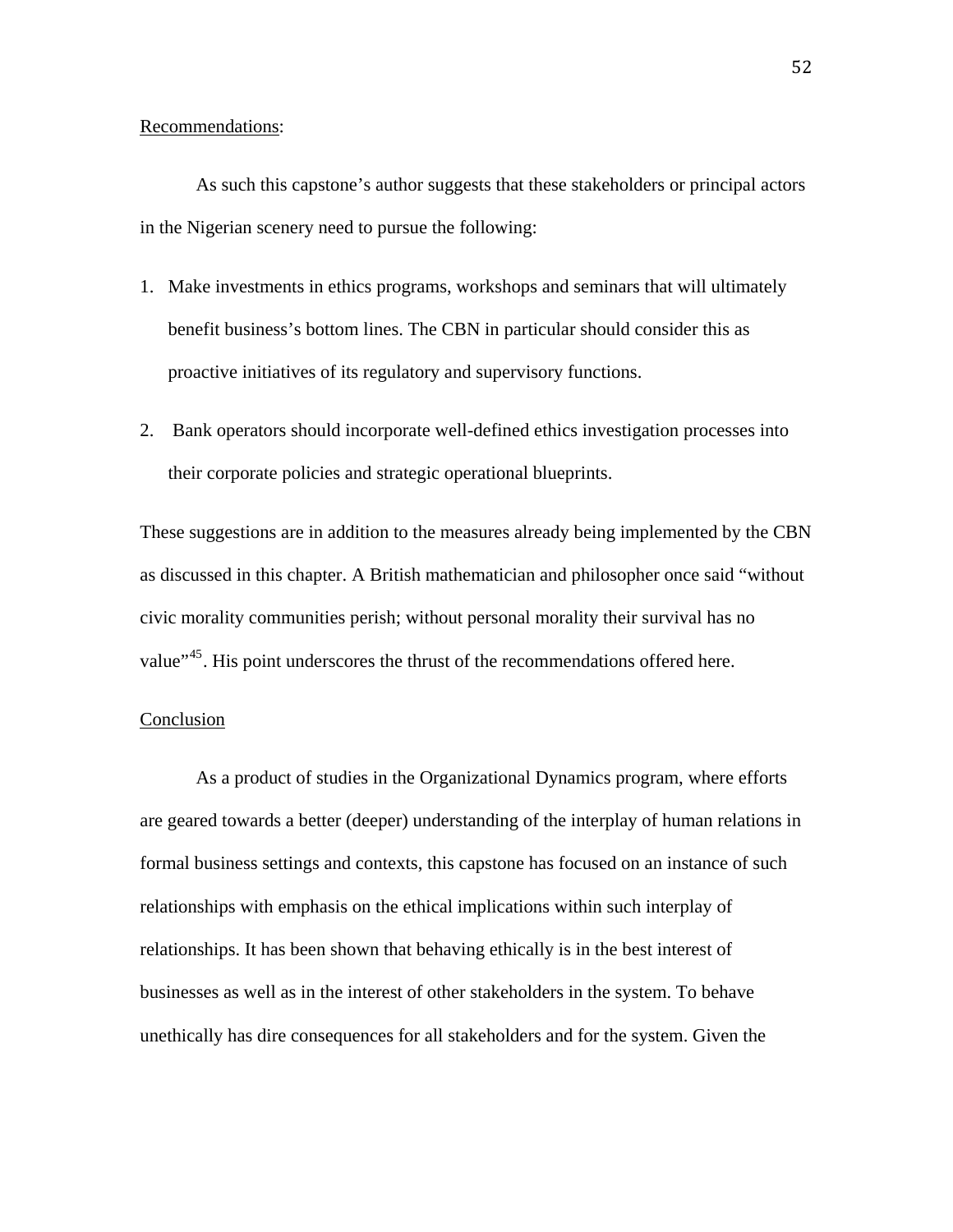above it thus becomes necessary to establish frameworks with which such behaviors are measured and guided. Corporate governance is one of such efforts.

In the Nigerian banking industry, established corporate governance models and structure are in place. Also, national law, rules, guidelines and conventions are well established to ensure that the banking business is done in the best of interests of all stakeholders. These measures are not fool proof however, if individuals do not abide by personal ethical codes and conducts. Therefore it becomes imperative that morality or ethical behavior begin at home, the individual. No one articulates this better than Bertrand Russell as such his words are worth repeating and concluding this capstone "Without civic morality communities perish; without personal morality their survival has no value."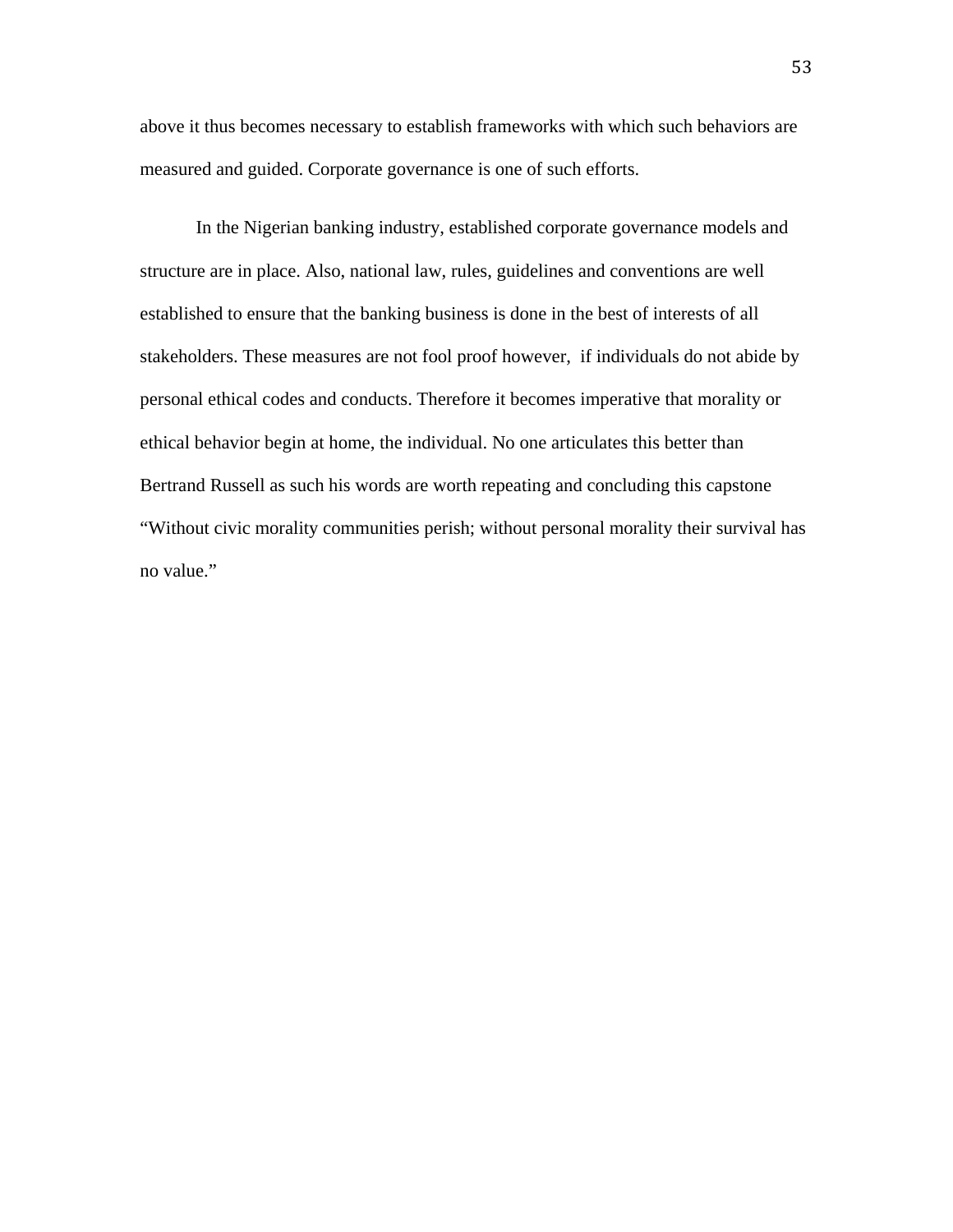#### ENDNOTES

1 See "Address by the Governor of the Central bank of Nigeria, on Developments in the Banking System in Nigeria" [www.cenbank.org/documents/speeches.asp](http://www.cenbank.org/documents/speeches.asp)

2 See Daily Champion. Nigeria: CBN Sacks 3 More Bank CEOs, Directors. 3 October 2009, www.allafrica.com/stories/200910051496.html.

3 See "Address by t[he Governor of the Central bank of Nigeria, on D](http://www.cenbank.org/documents/speeches.asp)evelopments in the Banking System in Nigeria" www.cenbank.org/documents/speeches.asp

4 See "CBN and Supervision of the Financial Sector" in The GUARDIAN Newspaper, February 25, 2010 and The Nation Newspaper, http://thenationonlineng.net/web2/articles/16226/1/Sanusi‐ denies‐hidden‐agenda‐/

5 Ibid.

6 See "Reforms: CBN unveils 10‐year blueprint for banks" in The PUNCH Newspaper. March 7, 2010. http://www.punchng.com/Article2Print.aspx?theartic=Art2010030723254460.

7 See US Department of State, "Background Note: Nigeria" December, 2009.

8 Ibid.

9 Sourced from Atuche F's presentation titled "The Nigerian Banking System and the Challenges of the Global Economic Crisis" at 14th CBN Seminar for Finance Correspondence and Business Editors, Makurdi, Benue State, May 19th – 23rd, 2009.

10 See www.ndic‐ng.com/pdf/tsafobin.pdf

11 See NDIC: Mandate, Powers and Functions, http://ndic.org.ng/mandate‐powers‐‐functions.html

12 For an in‐depth description of these types of supervision visit http://ndic.org.ng/supervision.html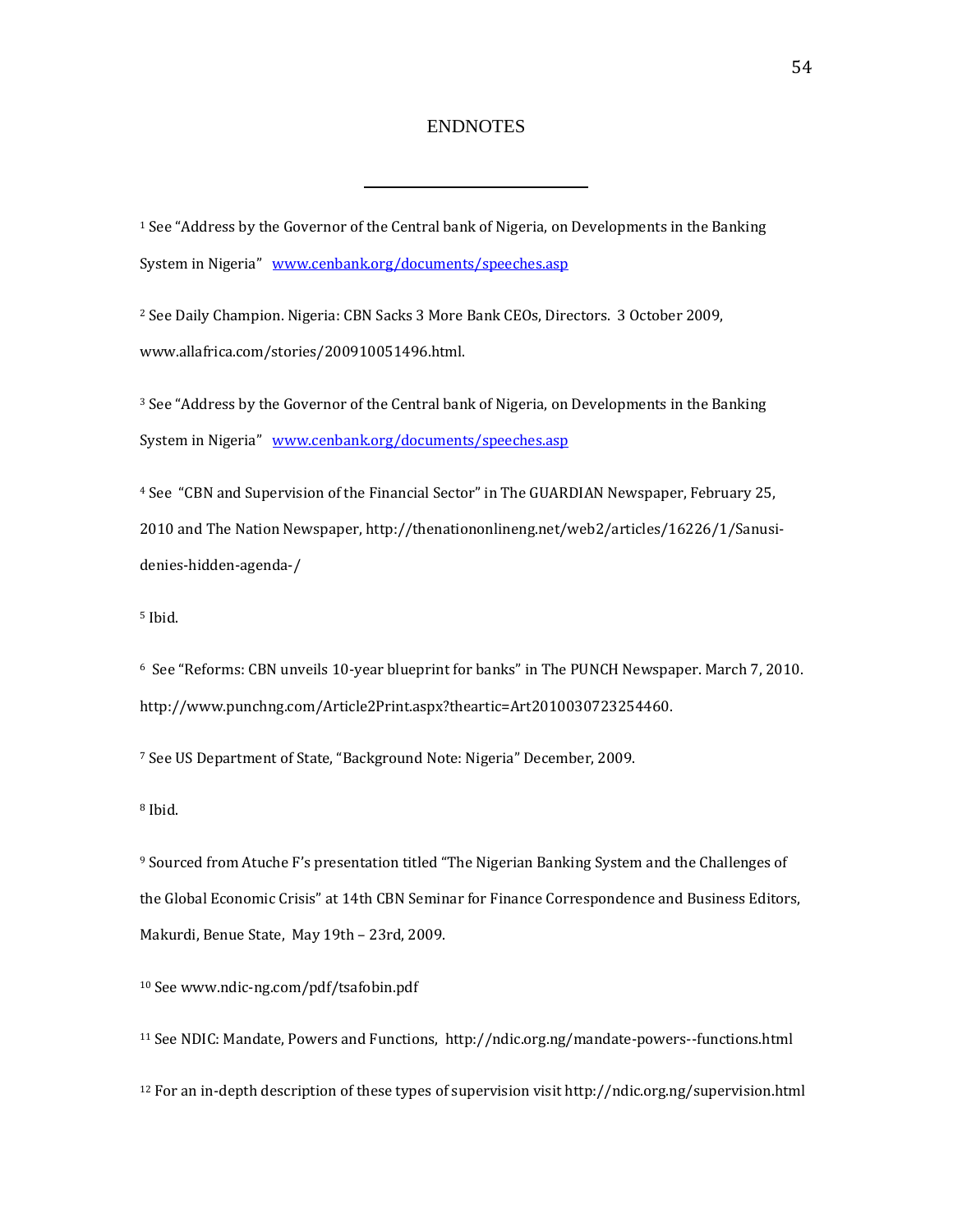13 See CBN website "Supervisory Framework" www.cenbank.org/supervision/framework.asp

14 See CBN Communiqué No. 57 of the monetary policy committee, august 5, 2008.

http://www.cenbank.org/out/Publications/communique/MPD/2008/MPC%20Communique%20N

<u> 2002 - Andrea San Andrea San Andrea San Andrea San Andrea San Andrea San Andrea San Andrea San Andrea San An</u>

o.%2057,%20August%205,%202008.pdf

15 See "Supervision" http://www.cenbank.org/Supervision/framework.asp

16 Ibid

17 See "Bank Supervision" http://ndic.org.ng/bank‐supervision.html

18 See "About CBN: Statement of Core Mandate"

http://www.cenbank.org/AboutCBN/Coremandate.asp

19 See "About CBN: Department" http://www.cenbank.org/AboutCBN/departments.asp

20 Ibid.

21 Jones, Wicks and Freeman's joint article titled "Stakeholder Theory: The State of the Art" in *The Blackwell Guide to Business Ethics*. Bowie ed., 2001.

22 Ibid. p.26

23See Ibid. p.20.

24 Duska and Clarke's article titled "Ethical Issues in Financial Services" in *The Blackwell Guide to Business Ethics*. Bowie ed., 2001.

<span id="page-63-0"></span>25 See http://www.cauxroundtable.org/index.cfm?&menuid=8

<span id="page-63-1"></span>26 Ibid.

<span id="page-63-2"></span>27 Ibid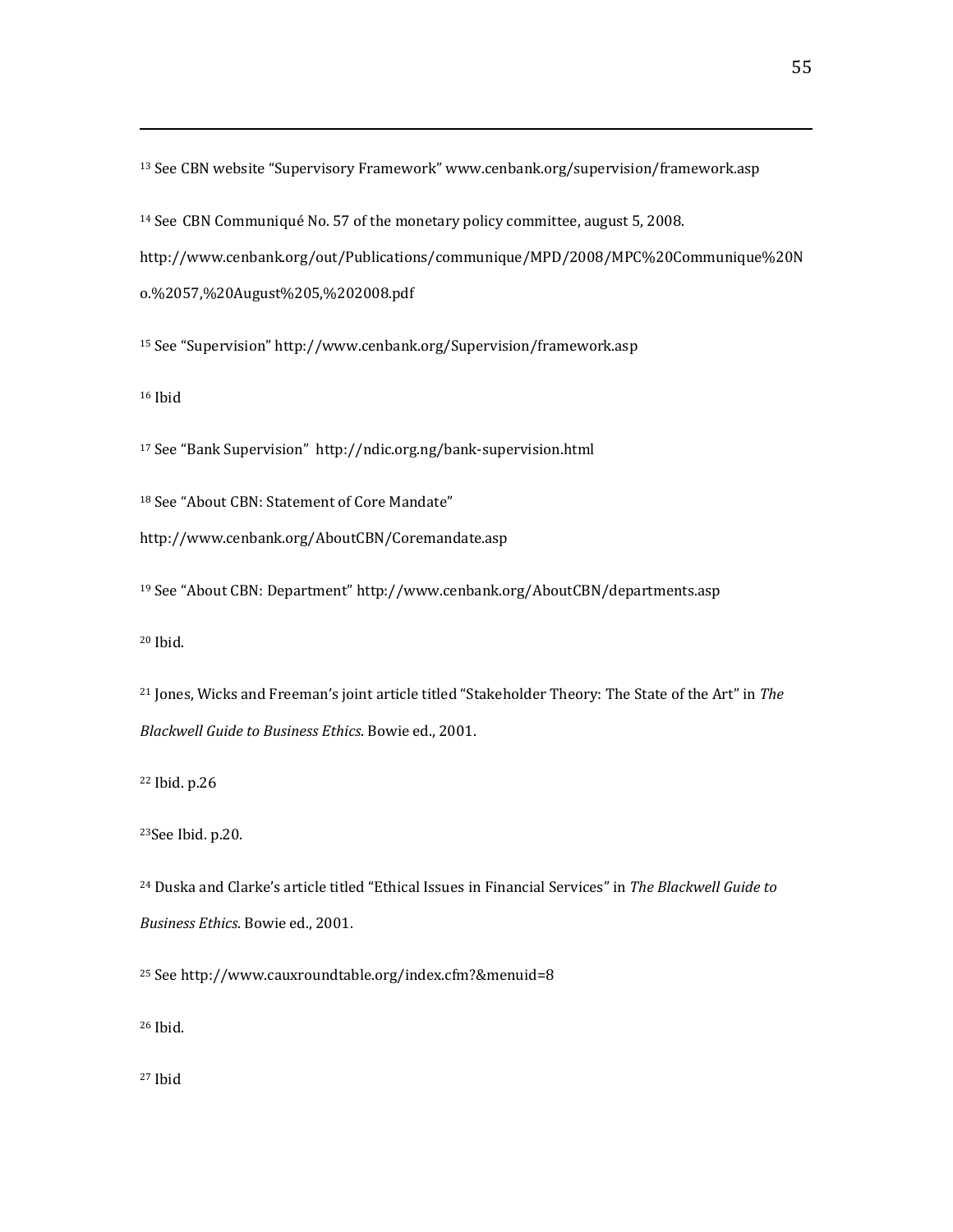<span id="page-64-0"></span>28 Ibid.

<span id="page-64-1"></span>29 Ibid.

<span id="page-64-2"></span>30 John Boatright's article titled "Ethics and Corporate Governance: Justifying the role of the Shareholder" in *The Blackwell Guide to Business Ethics*. Bowie ed., 2001.

<u> 2002 - Andrea San Andrea San Andrea San Andrea San Andrea San Andrea San Andrea San Andrea San Andrea San An</u>

<span id="page-64-3"></span>31 Patrick Primeaux "Maximizing Ethics and Profits." Reprinted with permission in Hartman L. (2002) *Perspectives in Business Ethics*. Second Edition.

<span id="page-64-4"></span><sup>32</sup> Due to the fact that criminal proceedings and civil actions have been instituted by involved parties and are cases in the Nigerian Law Courts, this paper omits names, locations and specific details surrounding the case study.

<span id="page-64-5"></span>33 See ThisDay Newspapers, "Nigeria: Bank Chiefs Arraigned, Face 131 Charges. September 1, 2009.

<span id="page-64-6"></span>34 See http://www.cauxroundtable.org/index.cfm?&menuid=8

<span id="page-64-7"></span>35 Ibid.

<span id="page-64-8"></span>36 Ibid.

<span id="page-64-9"></span>37 Edward Freeman's article titled "A Stakeholder Theory of the Modern Corporation" in *Ethical Theory and Business*. Sixth Edition. Beauchamp and Bowie eds. 2001, p.59.

<span id="page-64-10"></span>38 See http://www.cauxroundtable.org/index.cfm?&menuid=8

<span id="page-64-11"></span>39 See Ed Freeman's article titled "A Stakeholder Theory of the Modern Corporation" op.cit.

<span id="page-64-12"></span>40 Ibid.

<span id="page-64-13"></span>41 Edward Everett Hale, American clergyman and writer (1822‐1909) http://josephsoninstitute.org/quotes/ethics.html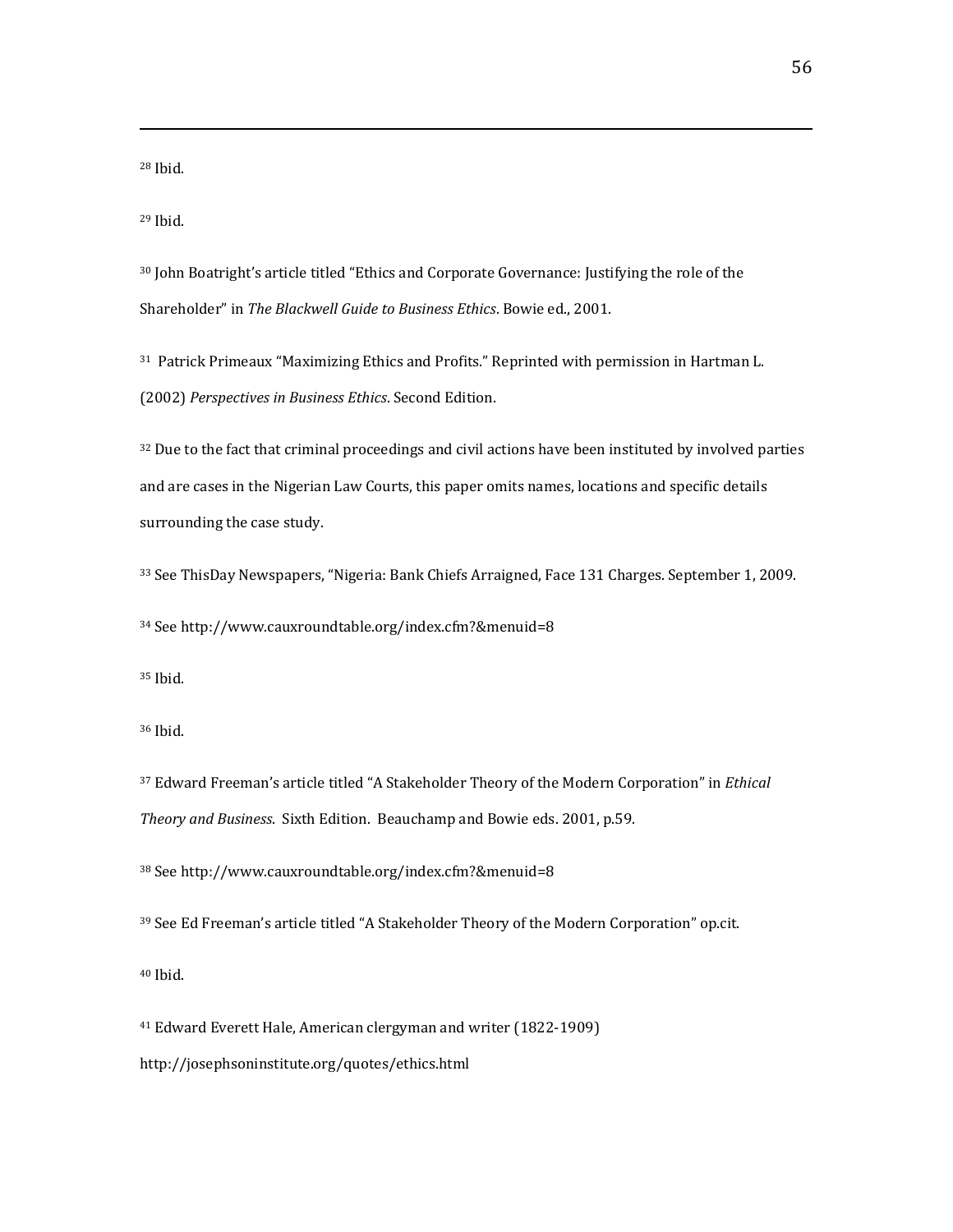<span id="page-65-0"></span>42 Kenneth Goodpaster's paper titled "Business Ethics and Stakeholder Analysis" in *Ethical Theory and Business*. op.cit.

<u> 2002 - Andrea San Andrea San Andrea San Andrea San Andrea San Andrea San Andrea San Andrea San Andrea San An</u>

<span id="page-65-1"></span>43 Bernard Shull's paper titled "Corporate Governance, Bank Regulation and Activity Expansion in the United States" in Gup (2007), *Corporate Governance in Banking*, p.1.

<span id="page-65-2"></span>44 See The Daily Independent "Bank CEOs: Going, Going, Gone" January, 30, 2010. http://allafrica.com/stories/201002011487.html

<span id="page-65-3"></span>45 Bertrand Russell, (1872‐1970) *[http://www.woopidoo.com/business\\_quotes/business-ethics.htm](http://www.woopidoo.com/business_quotes/business-ethics.htm)*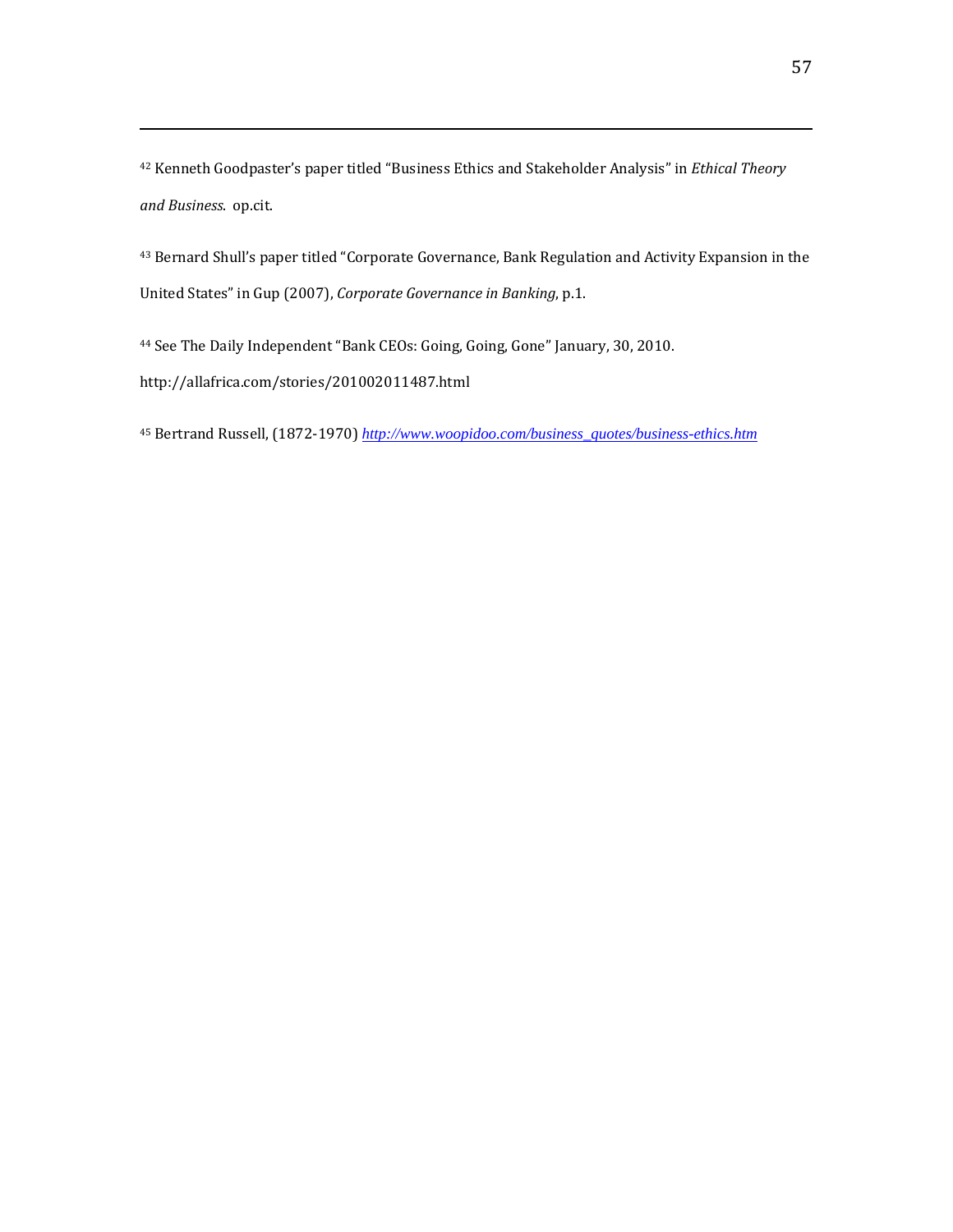#### REFERENCES

- Acharya, V. V., & Richardson, M. (2009). *Restoring Financial Stability: How To Repair A Failed System*. Hoboken, N.J.: John Wiley & Sons.
- Ackoff, R. L. (1971). Towards a System of Systems Concepts. *Management Science, 17*(11), 661-671.
- Ackoff, R. L. (1972). A Note on Systems Science. *Interfaces, 2*(4), 40-41.
- Ackoff, R. L. (1987). Business Ethics and the Entrepreneur. *Journal of Business Venturing, 2*(3), 185.
- Ackoff, R. (1974). *Redesigning the Future*. New York: John Wiley.
- Adenubi, A. (1999). Professional Codes of Ethics and Management Excellence. *Management in Nigeria*, Lagos,
- Anand, S. (2007). *Essentials of Corporate Governance*. Hoboken, N.J.: J. Wiley & Sons.
- Arjoon, S. (2005). Corporate Governance: An Ethical Perspective. *Journal of Business Ethics, 61*(4), 343-352.
- Banks, E. (2004). *Corporate Governance: Financial Responsibility, Controls and Ethics*. New York: Palgrave Macmillan.
- Beauchamp, T. L., & Bowie, N. E. (2001). *Ethical Theory and Business.* (6th ed.) Upper Saddle River, NJ: Prentice Hall.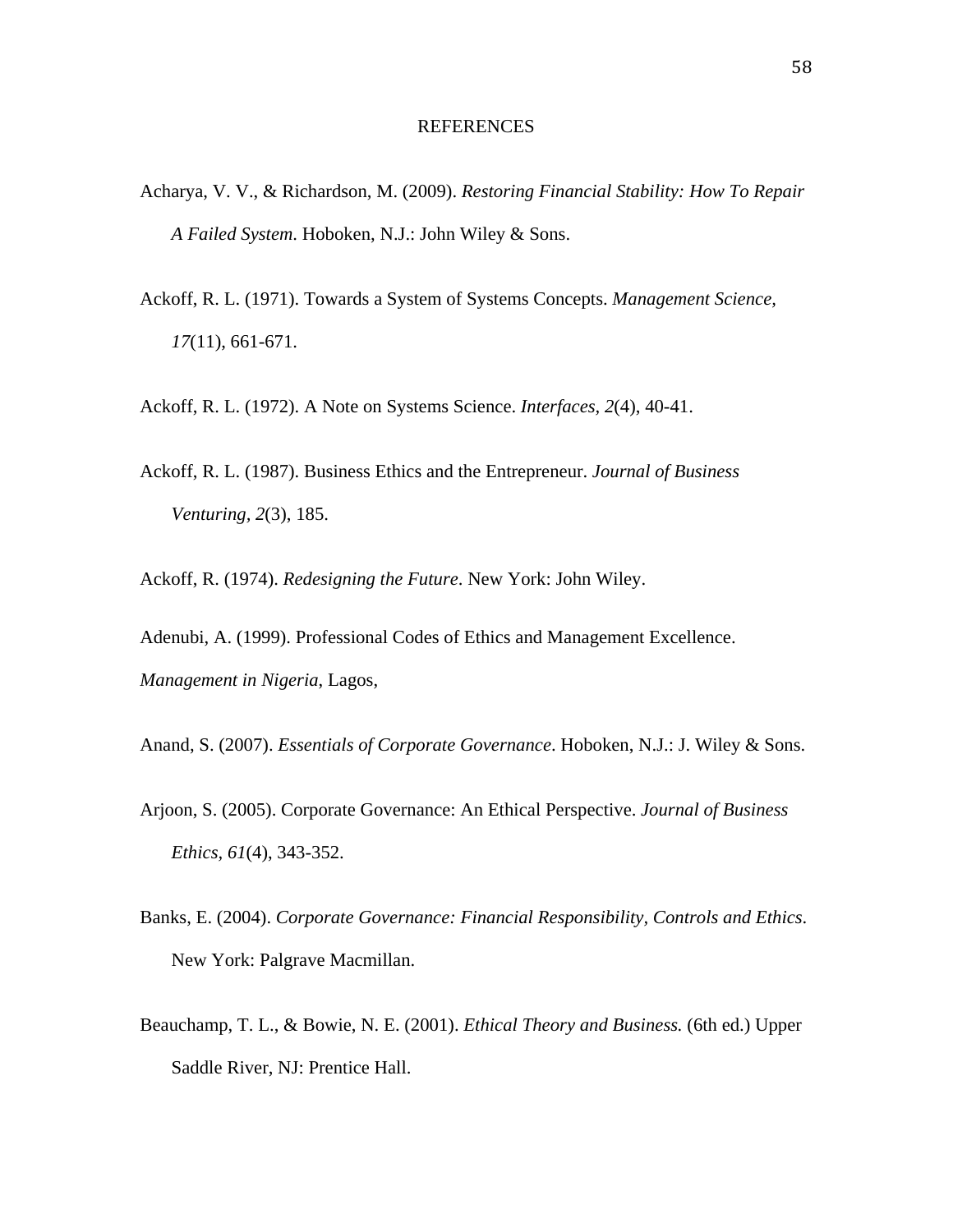Bowie, N. E. (1982). *Business Ethics*. Englewood Cliffs, N.J.: Prentice-Hall.

- Bowie, N. E. (2001). *The Blackwell Guide to Business Ethics*. Oxford: Malden, MA: Blackwell.
- Bowie, N. E., & Werhane, P. H. (2005). *Management Ethics*. Malden, MA: Blackwell Pub.

Colley, J. L. (2005). *What is Corporate Governance?* New York: McGraw-Hill.

Conference Board. (2005). Corporate Governance Handbook.

Donaldson, T., and Preston, L. (1995). The Stakeholder Theory of the Corporation: Concepts, Evidence, and Implications. *Academy of Management Review*, 20 (1), 65- 91.

Donli J. (2003) The State and Future of the Banking Industry in Nigeria. (http://www.ndic-ng.com/pdf/tsafobin.pdf)

- Egels-Zandén, N., & Sandberg, J. (2010). Distinctions in Descriptive and Instrumental Stakeholder Theory: A Challenge for Empirical Research. *Business Ethics: A European Review, 19*(1), 35-49.
- Erondu, E. A., Sharland, A., & Okpara, J. O. (2004). Corporate Ethics in Nigeria: A Test of the Concept of An Ethical Climate. *Journal of Business Ethics, 51*(4), 349-357.
- Fassin, Y. (2009). The Stakeholder Model Refined. *Journal of Business Ethics, 84*(1), 113-135.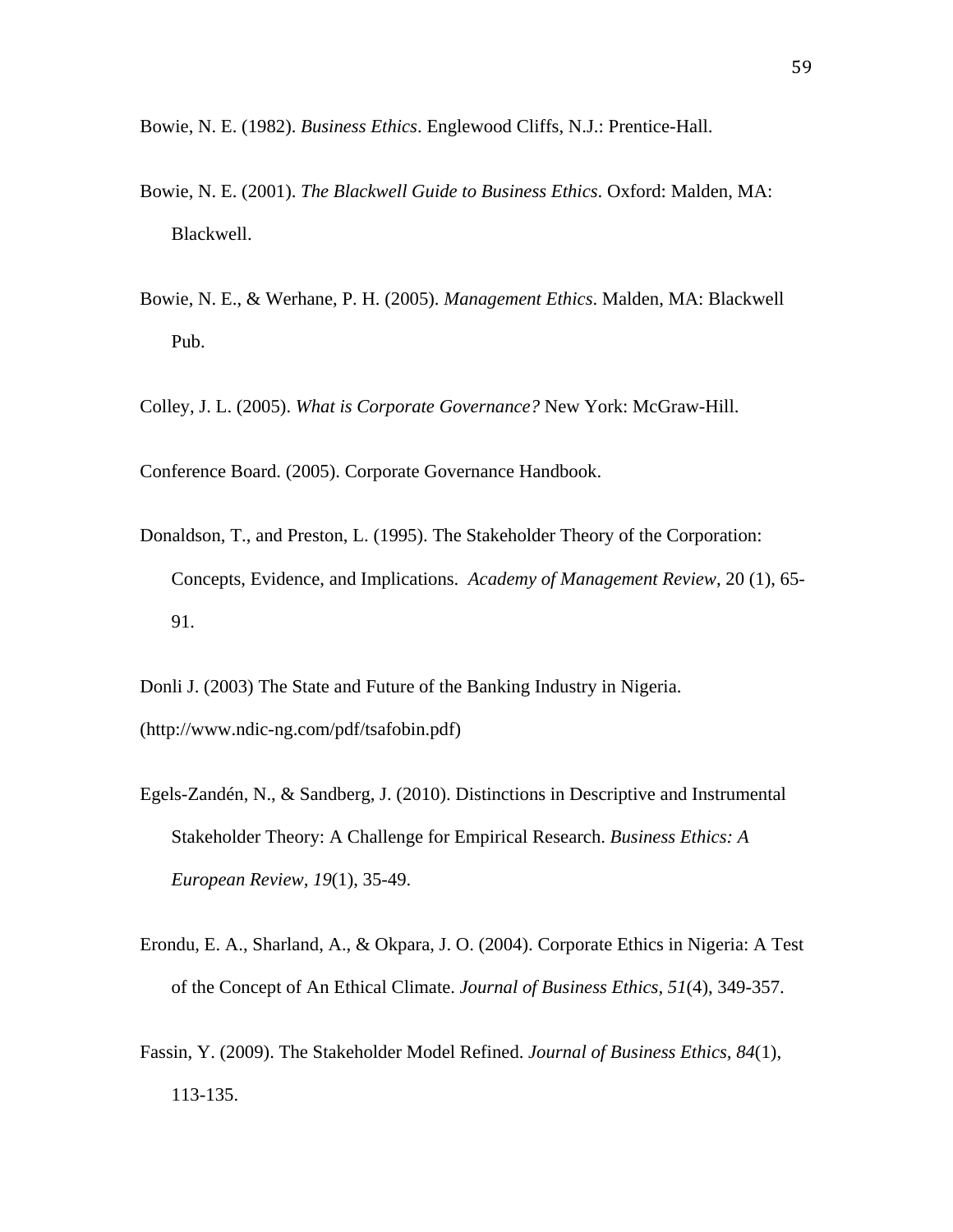- Garone, S. J., & Conference Board. (1994). *Business Ethics: Generating Trust in the 1990s and Beyond*. New York: Conference Board.
- Gharajedaghi, J., & Ackoff, R. L. (1984). Mechanisms, Organisms and Social Systems. *Strategic Management Journal, 5*(3), 289-300.
- Goldsmith, R.W. (1955) Financial Structure and Economic Growth in Advanced Countries. *Capital Formation and Economic Growth,* Princeton, NJ: Princeton University Press.
- Grandori, A. (2004). *Corporate Governance and Firm Organization*. Oxford: New York: Oxford University Press.
- Hall, R. B. (2008). *Central Banking as Global Governance: Constructing Financial Credibility*. Cambridge, UK; New York: Cambridge University Press.
- Hartman, L. P. (2002). *Perspectives in Business Ethics* (2nd ed.). Boston: McGraw-Hill.
- Hilb, M. (2008). *New Corporate Governance* (3rd ed.). Berlin: Springer.
- Iskander, M. R., & Chamlou, N. (2000). *Corporate Governance: A Framework for Implementation*. Washington, D.C.: World Bank.
- Jamali, D. (2008). A Stakeholder Approach to Corporate Social Responsibility: A Fresh perspective into Theory and Practice. *Journal of Business Ethics, 82*(1), 213-231.
- Kaler, J. (2003). Differentiating Stakeholder Theories. *Journal of Business Ethics, 46*(1), 71-83.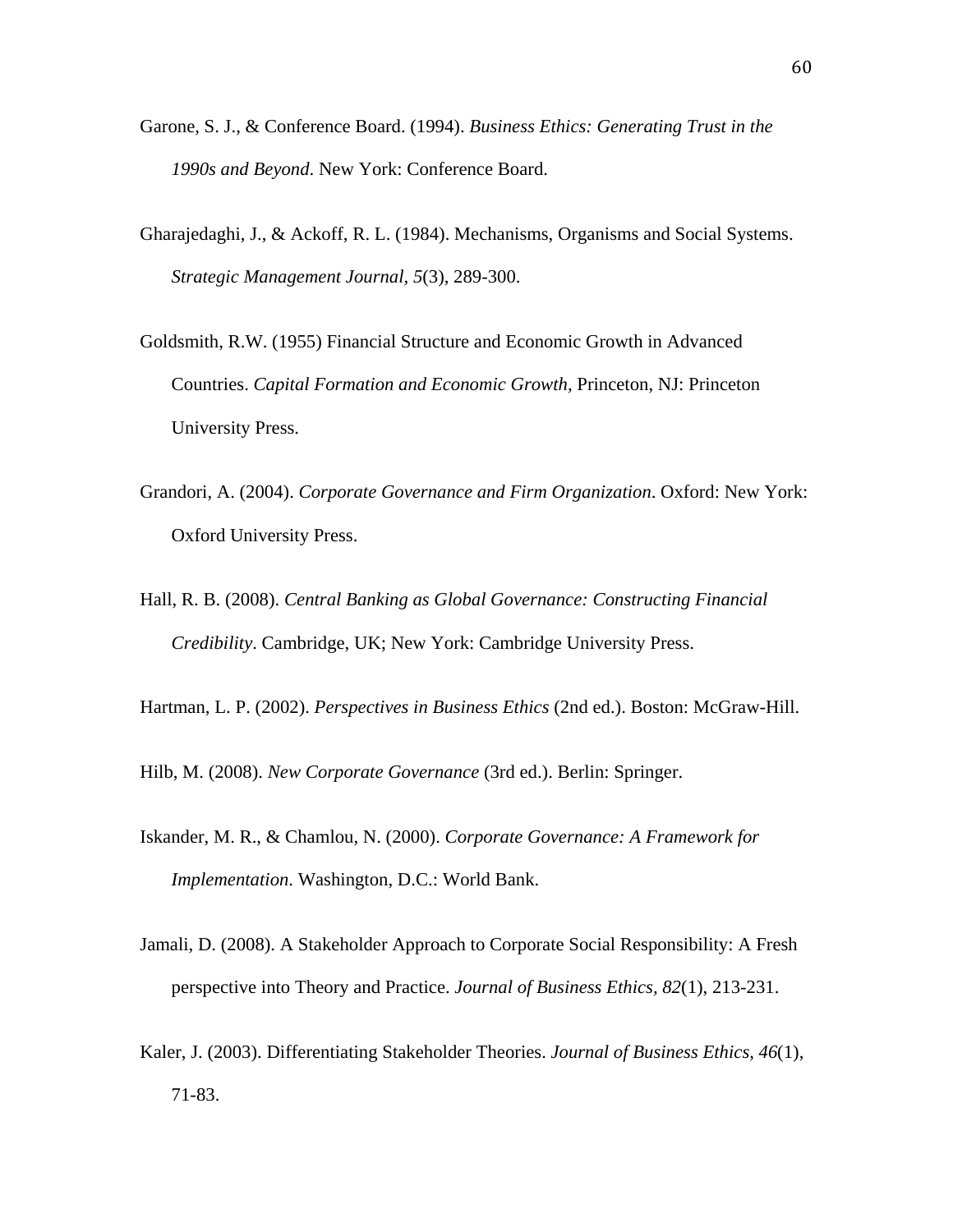- Laplume, A. O., Sonpar, K., & Litz, R. A. (2008). Stakeholder Theory: Reviewing a Theory That Moves Us. *Journal of Management, 34*(6), 1152-1189.
- Learmount, S. (2002). *Corporate Governance: What Can Be Learned from Japan?* Oxford: New York: Oxford University Press.
- Millstein, I. M., & Organisation for Economic Co-operation and Development. Business Sector Advisory Group on Corporate Governance. (1998). *Corporate Governance: Improving Competitiveness and Access to Capital in Global Markets: A Report to the OECD*. Paris: OECD.
- Naciri, A. (2008). *Corporate Governance Around the World*. London; New York: Routledge.
- Nilsson, A. & Westerberg, M. (1997) "Business Ethics and Systems Thinking" in *Systems Practice*. Vol. 10, No.4.
- Nwankwo, G. O. (1975). Bank Lending in a Developing Economy: The Nigerian Experience. *Journal of African Law, 19* (1/2, International Conference on Banking Law and Development in Africa), 84-104.

Piper, T. R., Gentile, M. C., & Parks, S. D. (1993). *Can Ethics be Taught: Perspectives, Challenges, and Approaches at Harvard Business School*. Boston, Mass.: Harvard Business School.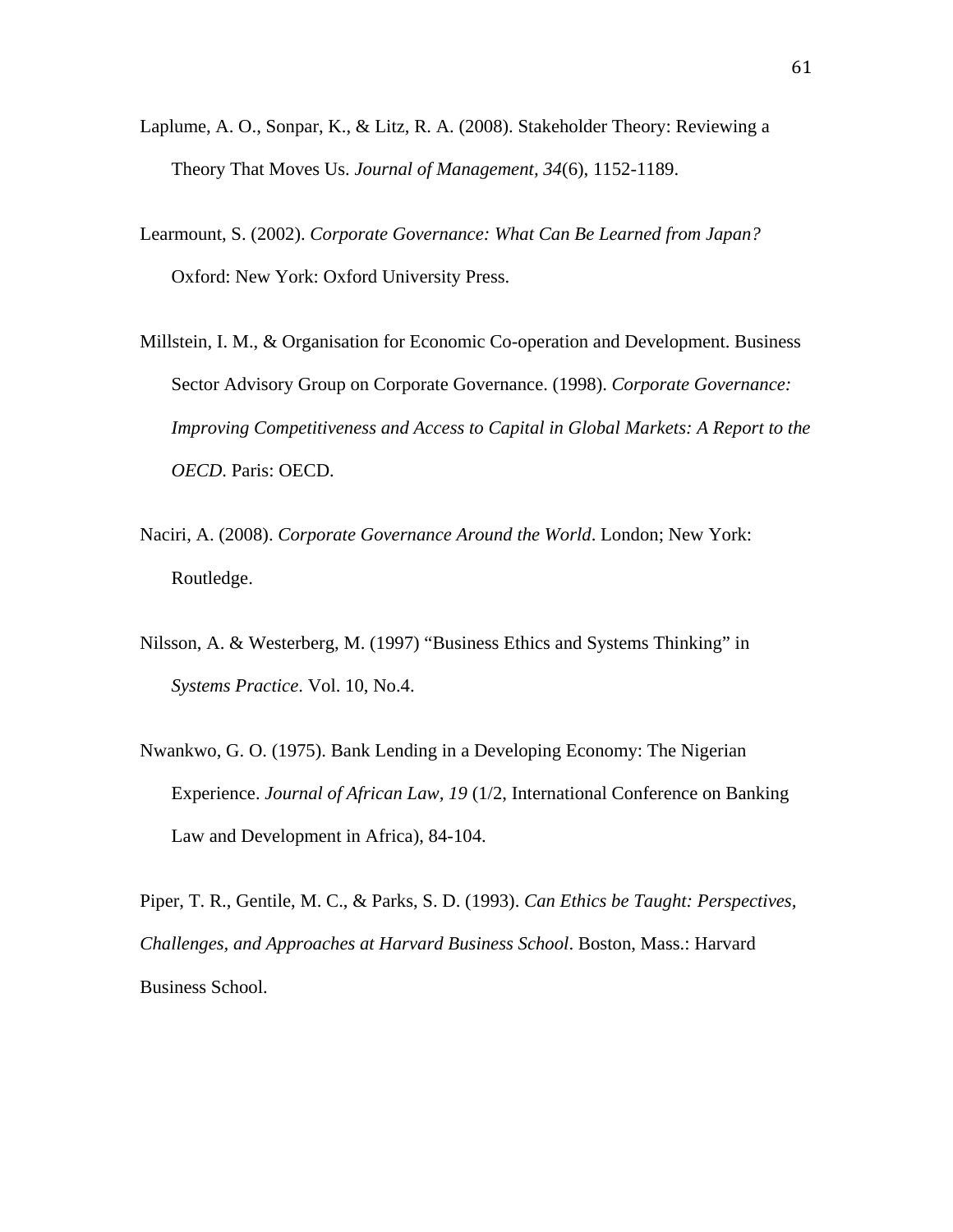Podnar, K., & Jancic, Z. (2006). Towards a Categorization of Stakeholder Groups: An

Empirical Verification of a Three‐Level Model. *Journal of Marketing* 

*Communications, 12*(4), 297-308.

- Reed, D. (2002). Corporate Governance Reforms in Developing Countries. *Journal of Business Ethics, 37*(3, Corporate Governance Reforms in Developing Countries), 223-247.
- Russo, A., & Perrini, F. (2010). Investigating Stakeholder Theory and Social Capital: CSR in Large Firms and SMEs. *Journal of Business Ethics, 91*(2), 207-221.
- Shaw, E. (1973). *Financial Deepening in Economic Development,* New York: Oxford University Press.
- Sison, A. G. (2008). *Corporate Governance and Ethics: An Aristotelian Perspective*. Northampton, MA: Edward Elgar.
- Soludo, C. (2009). Global Financial and Economic Crisis: How Vulnerable is Nigeria? <http://www.cenbank.org/documents/speeches.asp>.
- Stieb, J. (2009). Assessing Freeman's Stakeholder Theory. *Journal of Business Ethics, 87*(3), 401-414.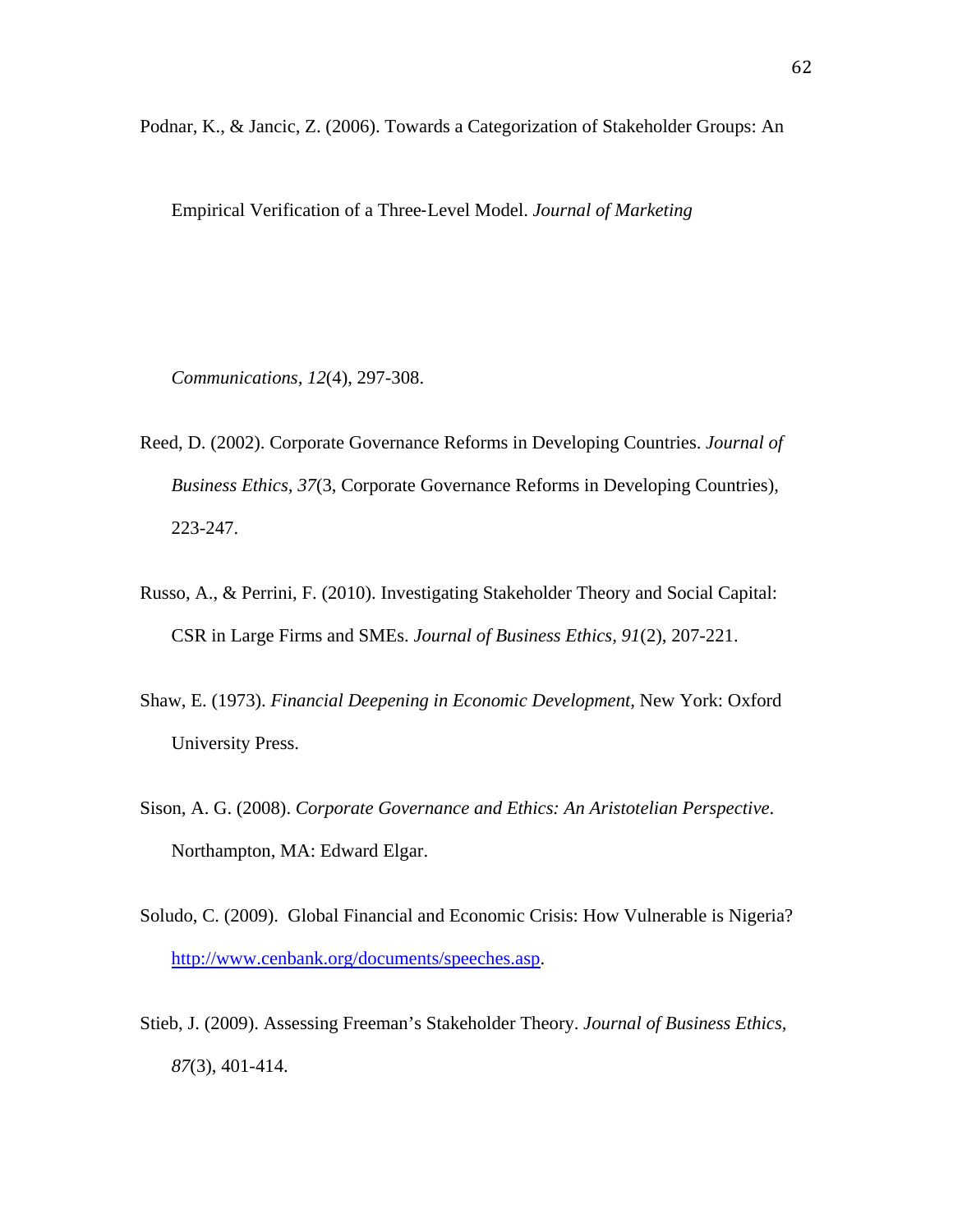Ugolini, P. C., Schaechter, A., Stone, M. R., & International Monetary Fund. (2003). *Challenges to Central Banking from Globalized Financial Systems*. Washington, DC: International Monetary Fund.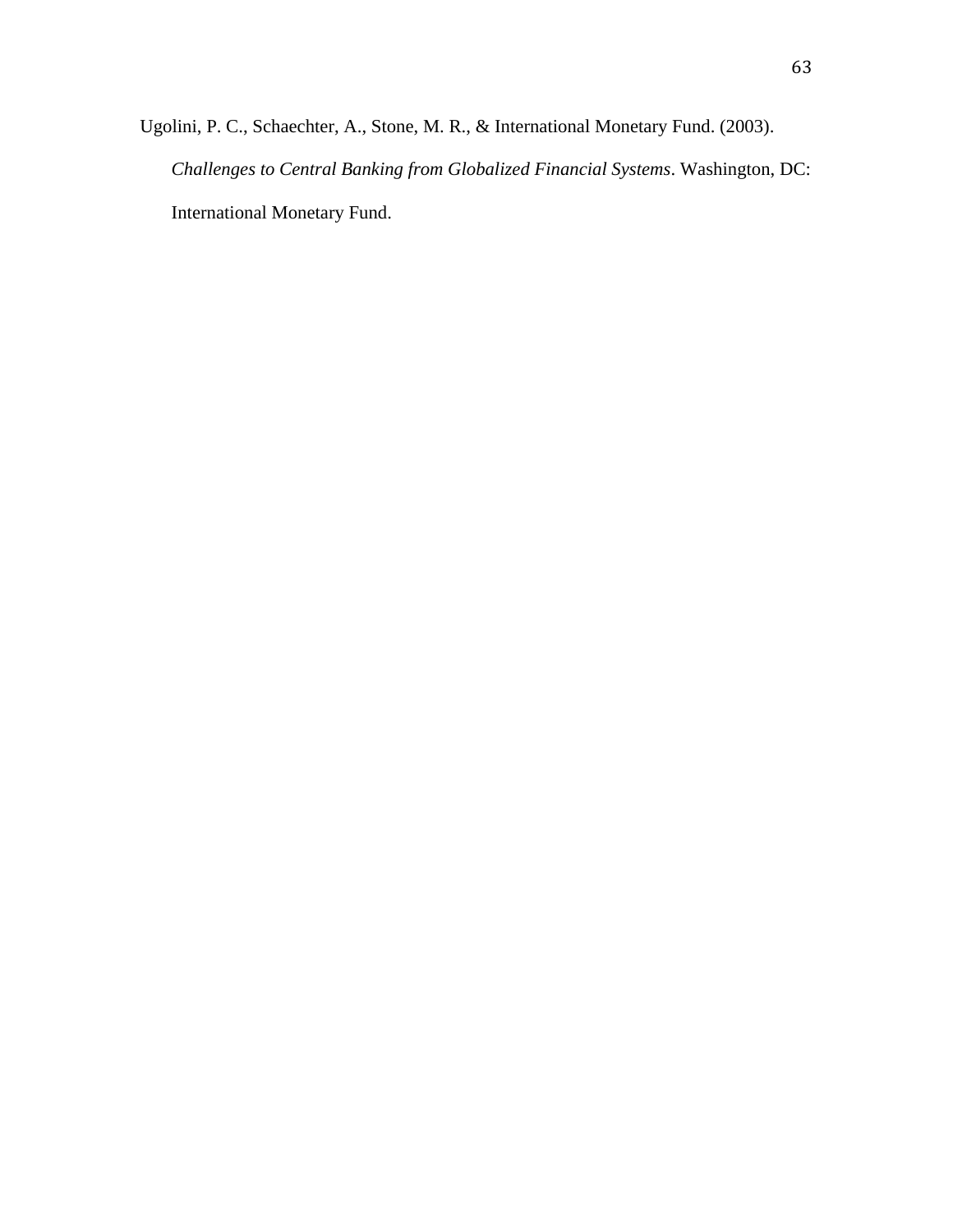## **APPENDICES**

Appendix A: List of Licensed Deposit Money Banks in Nigeria by CBN as January 2010

- 1. Access Bank Nigeria Plc
- 2. Afribank Nigeria Plc
- 3. Citibank Nigeria Limited
- 4. Diamond Bank Nigeria Plc
- 5. Ecobank Nigeria Plc
- 6. Equitorial Trust Bank Plc
- 7. Fidelity Bank Plc
- 8. First Bank of Nigeria Plc
- 9. First City Monument Bank Plc
- 10. First Inland Bank Plc
- 11. Guaranty Trust Bank Plc
- 12. Intercontinental Bank plc
- 13. Oceanic Bank International Nigeria Plc
- 14. Platinum Habib Bank Plc
- 15. Skye Bank Plc
- 16. Spring Bank Plc
- 17. Stanbic IBTC Bank Plc
- 18. Standard Chartered Bank Nigeria Plc
- 19. Sterling Bank Plc
- 20. Union Bank of Nigeria Plc
- 21. United Bank For Africa Plc
- 22. Unity Bank Plc
- 23. Wema Bank Plc
- 24. Zenith Bank Plc.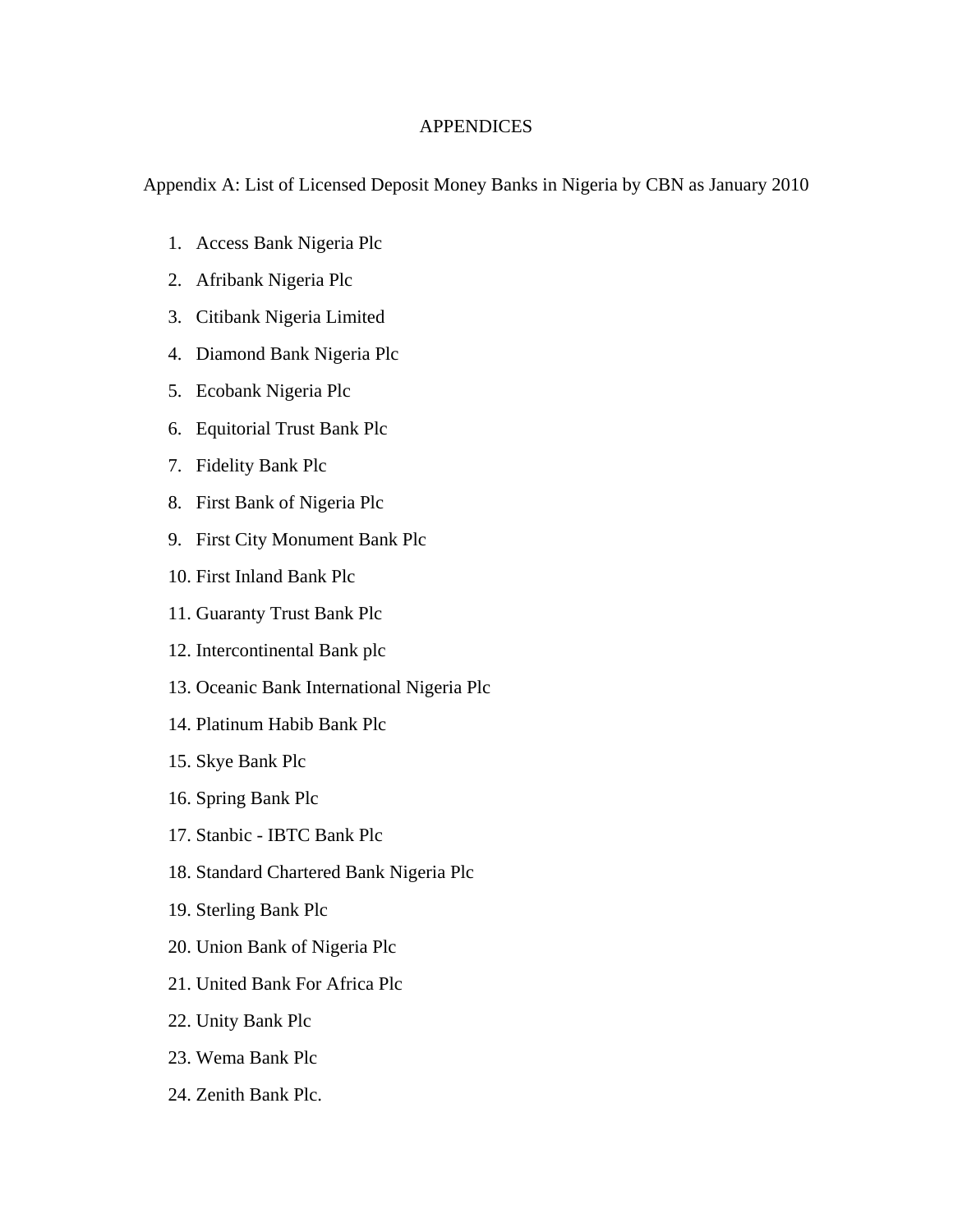



Source: http://www.cenbank.org/AboutCBN/organogram.asp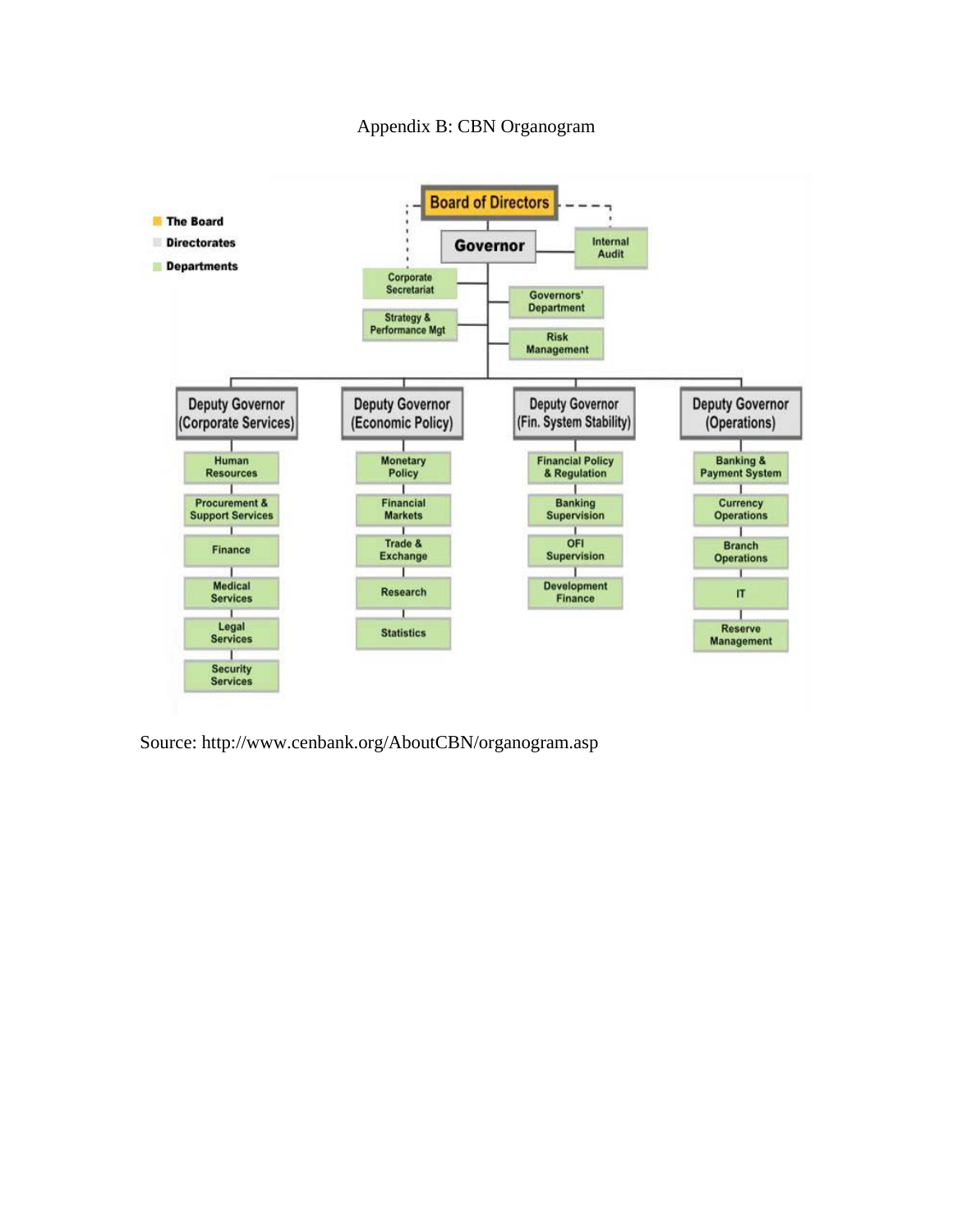## Appendix C. CRT 7 Principles for Responsible Business

| <b>Principle</b>        | <b>Statement</b>                                                              | <b>Actions</b>                                                                                                                                                                                                                                                                                                                                                                                                                                                                                                                                                                                                                |
|-------------------------|-------------------------------------------------------------------------------|-------------------------------------------------------------------------------------------------------------------------------------------------------------------------------------------------------------------------------------------------------------------------------------------------------------------------------------------------------------------------------------------------------------------------------------------------------------------------------------------------------------------------------------------------------------------------------------------------------------------------------|
| $\mathbf{1}$            | Respect<br><b>Stakeholders</b><br>beyond<br><b>Shareholders</b>               | $\overline{+}$ A responsible business acknowledges its duty to contribute value to society through the<br>wealth and employment it creates and the products and services it provides to consumers.<br>$\pm$ A responsible business maintains its economic health and viability not just for<br>shareholders, but also for other stakeholders.<br>$\#$ A responsible business respects the interests of, and acts with honesty and fairness<br>towards, its customers, employees, suppliers, competitors, and the broader community.                                                                                           |
| $\overline{2}$          | Contribute To<br>Economic, Social<br><b>And Environment</b><br>al Development | $\perp$ A responsible business recognizes that business cannot sustainably prosper in societies<br>that are failing or lacking in economic development.<br>A responsible business therefore contributes to the economic, social and environmental<br>÷.<br>development of the communities in which it operates, in order to sustain its essential<br>'operating' capital – financial, social, environmental, and all forms of goodwill.<br>$\perp$ A responsible business enhances society through effective and prudent use of resources,<br>free and fair competition, and innovation in technology and business practices. |
| 3                       | Respect The<br>Letter And The<br>Spirit Of The Law                            | $\perp$ A responsible business recognizes that some business behaviors, although legal, can<br>nevertheless have adverse consequences for stakeholders.<br>$\downarrow$ A responsible business therefore adheres to the spirit and intent behind the law, as well as<br>the letter of the law, which requires conduct that goes beyond minimum legal<br>obligations.<br>$\overline{\mathbf{A}}$ A responsible business always operates with candor, truthfulness, and transparency, and<br>keeps its promises.                                                                                                                |
| $\overline{\mathbf{4}}$ | <b>Respect Rules</b><br><b>And Conventions</b>                                | ÷<br>A responsible business respects the local cultures and traditions in the communities in<br>which it operates, consistent with fundamental principles of fairness and equality.<br>₩.<br>A responsible business, everywhere it operates, respects all applicable national and<br>international laws, regulations and conventions, while trading fairly and competitively.                                                                                                                                                                                                                                                 |
| 5                       | Support<br>Responsible<br>Globalisation                                       | $\perp$ A responsible business, as a participant in the global marketplace, supports open and fair<br>multilateral trade.<br>$\perp$ A responsible business supports reform of domestic rules and regulations where they<br>unreasonably hinder global commerce.                                                                                                                                                                                                                                                                                                                                                              |
| 6                       | Respect The<br>Environment                                                    | $\triangleq$ A responsible business protects and, where possible, improves the environment, and avoids<br>wasteful use of resources.<br>$\triangleq$ A responsible business ensures that its operations comply with best environmental<br>management practices consistent with meeting the needs of today without compromising<br>the needs of future generations.                                                                                                                                                                                                                                                            |
| $7\phantom{.0}$         | Avoid Illicit<br>Activities                                                   | $\#$ A responsible business does not participate in, or condone, corrupt practices, bribery,<br>money laundering, or other illicit activities.<br>$\perp$ A responsible business does not participate in or facilitate transactions linked to or<br>supporting terrorist activities, drug trafficking or any other illicit activity.<br>+ A responsible business actively supports the reduction and prevention of all such illegal<br>and illicit activities.<br>0000                                                                                                                                                        |

Source: Caux Round Table 2009: <http://www.cauxroundtable.org/index.cfm?&menuid=8>